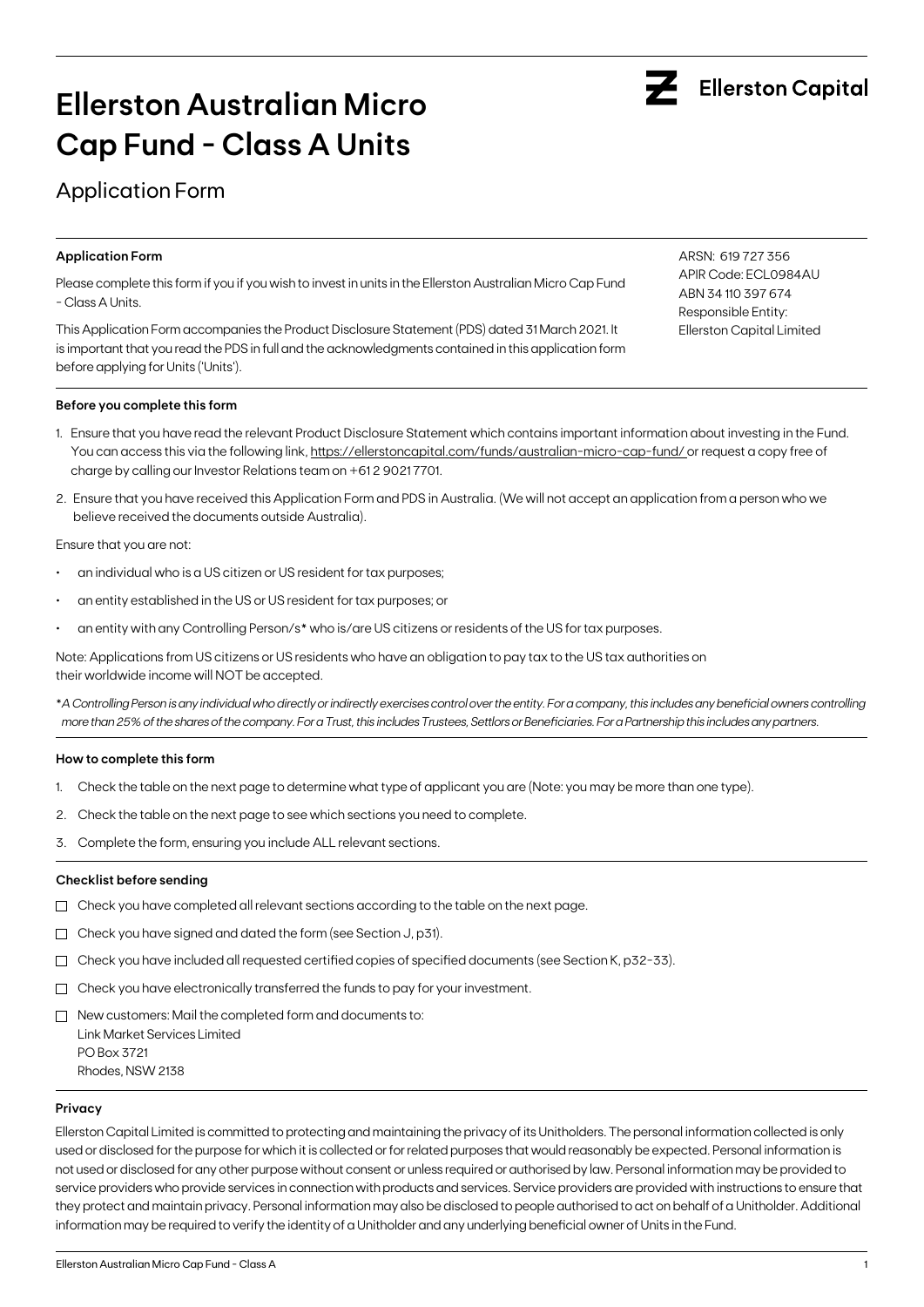# **Checklist before sending**

| What type of applicant are you? | (Please tick the boxes that apply to you) |
|---------------------------------|-------------------------------------------|
|                                 |                                           |

| <b>Investor Type</b>                                                         | Sections you must complete |
|------------------------------------------------------------------------------|----------------------------|
| $\Box$ Custodian of investment platform (go to Sections A, p3 and A(1), p4)  | $A, A(1), B$ through K     |
| $\Box$ Company (go to Sections A, p3 and A(2), p5)                           | A, $A(2)$ , B through K    |
| $\Box$ Trust (go to Sections A, p3 and A(3), p7)                             | $A, A(3), B$ through K     |
| $\Box$ Individual/joint and sole trader (go to Sections A, p3 and A(4), p10) | A, $A(4)$ , B through K    |
| $\Box$ Partnership (go to Sections A, p3 and A(5), p12)                      | $A, A(5)$ , B through K    |
| $\Box$ Association (go to Sections A, p3 and A(6), p14)                      | A, $A(6)$ , B through K    |
| $\Box$ Registered cooperative investors (go to Sections A, p3 and A(7), p15) | A, $A(7)$ , B through K    |
| $\Box$ Government body (go to Sections A, p3 and A(8), p16)                  | A, $A(8)$ , B through K    |

## **Section**

| $\Box$ Section A | Investor Details. All information about the investor(s), including full name, residential address (mandatory), postal address<br>(optional) and contact details as well as details for corporate or trust investors.                                                                                                                                                                                                                                                                                                                                                                                                                    |
|------------------|-----------------------------------------------------------------------------------------------------------------------------------------------------------------------------------------------------------------------------------------------------------------------------------------------------------------------------------------------------------------------------------------------------------------------------------------------------------------------------------------------------------------------------------------------------------------------------------------------------------------------------------------|
| $\Box$ Section B | Investment and payment details. The amount you wish to invest in the Ellerston Australian Micro Cap Fund - Class A<br>Units and your payment method.                                                                                                                                                                                                                                                                                                                                                                                                                                                                                    |
| $\Box$ Section C | Distribution payment instructions. Details of your nominated bank account for credit of distributions and<br>redemptions. Must be an account with an Australian domiciled financial institution.                                                                                                                                                                                                                                                                                                                                                                                                                                        |
| $\Box$ Section D | Contact details and preferred communication method. Please provide contact details, where we can send all<br>correspondence including transactions, distribution and tax statements, ongoing disclosures and other materials,<br>according to your preferred method of communication.                                                                                                                                                                                                                                                                                                                                                   |
| $\Box$ Section E | Acting authority or authorised representative. Only one TFN is required unless the investment is a joint<br>holding in which case all individuals should provide a TFN.                                                                                                                                                                                                                                                                                                                                                                                                                                                                 |
| $\Box$ Section F | <b>Operating authority.</b> Advise us who has authority to operate your account.                                                                                                                                                                                                                                                                                                                                                                                                                                                                                                                                                        |
| $\Box$ Section G | Financial Advisor details. Please record the details here of your financial advisor if you wish them to be<br>registered on your account.                                                                                                                                                                                                                                                                                                                                                                                                                                                                                               |
| $\Box$ Section H | Tax certification - FATCA (US) and CRS (other jurisdictions). You MUST complete this section if you<br>are an individual, joint investor or sole trader OR if you are investing as an entity of any kind. You must also<br>indicate whether you are or are not a US citizen or resident for tax purposes, and provide other information<br>as requested.                                                                                                                                                                                                                                                                                |
| $\Box$ Section I | Subscription terms and conditions. Includes privacy information.                                                                                                                                                                                                                                                                                                                                                                                                                                                                                                                                                                        |
| $\Box$ Section J | Declarations and signatures. Ensure each investor reads this section and signs and dates the form.                                                                                                                                                                                                                                                                                                                                                                                                                                                                                                                                      |
| $\Box$ Section K | Investor identification information. This is a checklist, to help you ensure you provide the information we<br>require. As well as enabling us to register your account properly, you help us to fulfil our obligations under the Anti-<br>Money Laundering and Counter-Terrorism Financing Act 2006 (AML/CTF law) to identify and verify the identity of<br>investors before providing a 'designated service'. In order for us to fulfil our obligations we must ask all investors to<br>provide information and documents, details of which are specified in the Product Disclosure Statement as well as on this<br>Application Form. |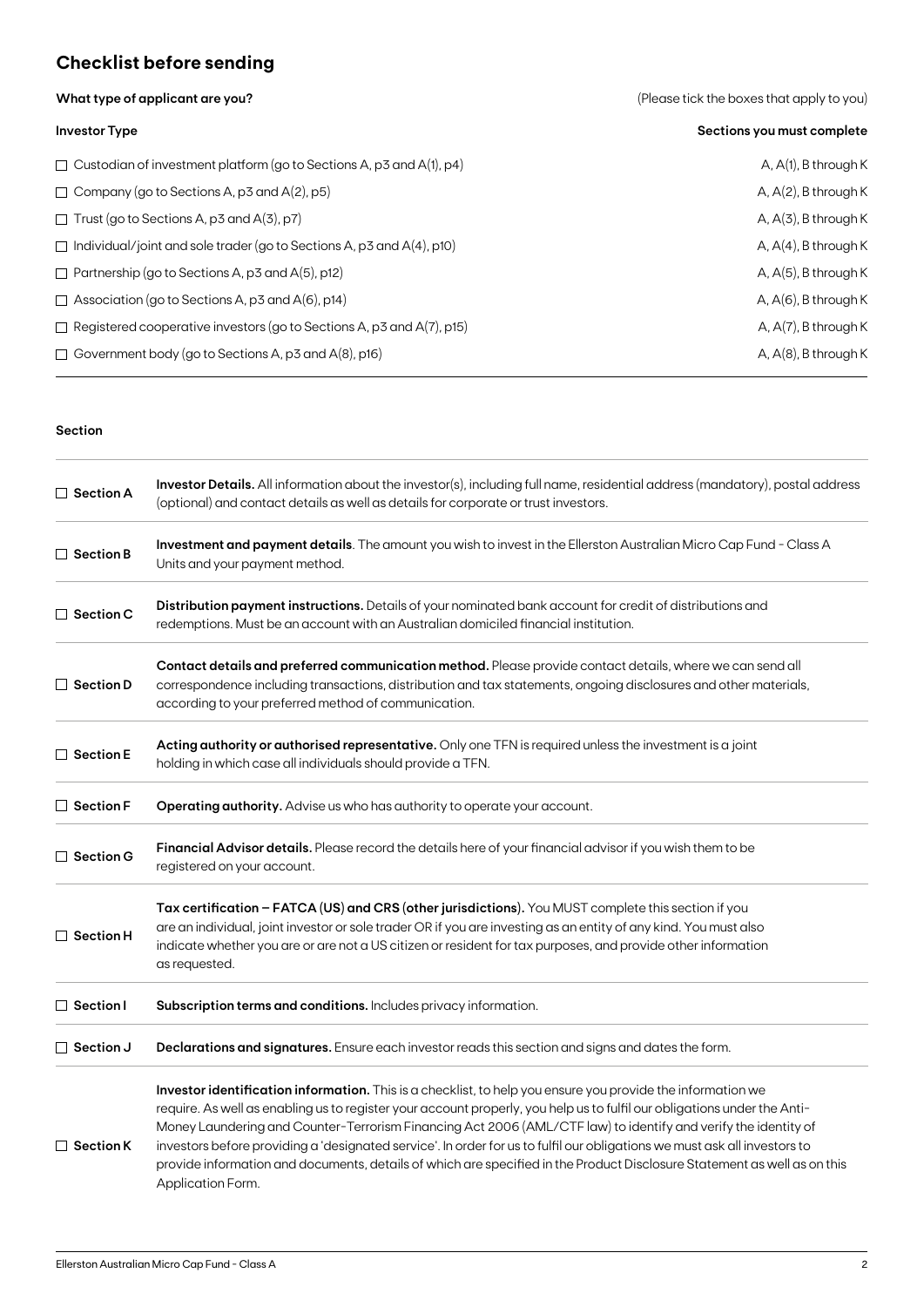# **Section A Investor Details**

## **All investors please answer these questions:**

## **Are you an existing Ellerston Australian Micro Cap Fund - Class A investor?**

**No** – Complete all sections of application form as per checklist on page 2 of this form.

**Yes** – Complete existing account details In **Section A** below, and **Section J** on page 31.

| $\Lambda$ $\sim$ $\sim$ $\mu$<br>. .<br>пе |  |  |
|--------------------------------------------|--|--|
|                                            |  |  |

**All types of investor: How would you like your account name to be registered?** (Check spelling matches details below)

Registered name(s):

Held for the account of (if relevant):

Please specify the source of funds and wealth used to acquire the investment e.g. sale of assets, member contributions to a Super Fund, earnings, inheritance, gift, private assets, savings etc.

## **Design and Distribution Obligations (DDO)**

The Design and Distribution Obligations (DDO) regime introduces targeted and principles-based design and distribution obligations in relation to financial products. The obligations require issuers and distributors to ensure products are targeted at the right people (i.e. the target market). As such, the Target Market Determination (TMD) for this Fund is available on our website (www.ellerstoncapital.com) and outlined below.

## **Target Market Determination (TMD)**

This product is likely to be appropriate for a consumer seeking **capital growth** to be used as a **satellite/small allocation** within a portfolio where the consumer has a **medium or long term** investment timeframe, **high, or very high risk**/return profile and needs **daily** access to capital.

 $\Box$  I/We confirm I/We have read the Fund's Target Market Definition and this investment falls within those parameters.

*If you do not meet the TMD criteria, and attest to doing so by ticking the above box, please note your investment in the Fund may not be processed.*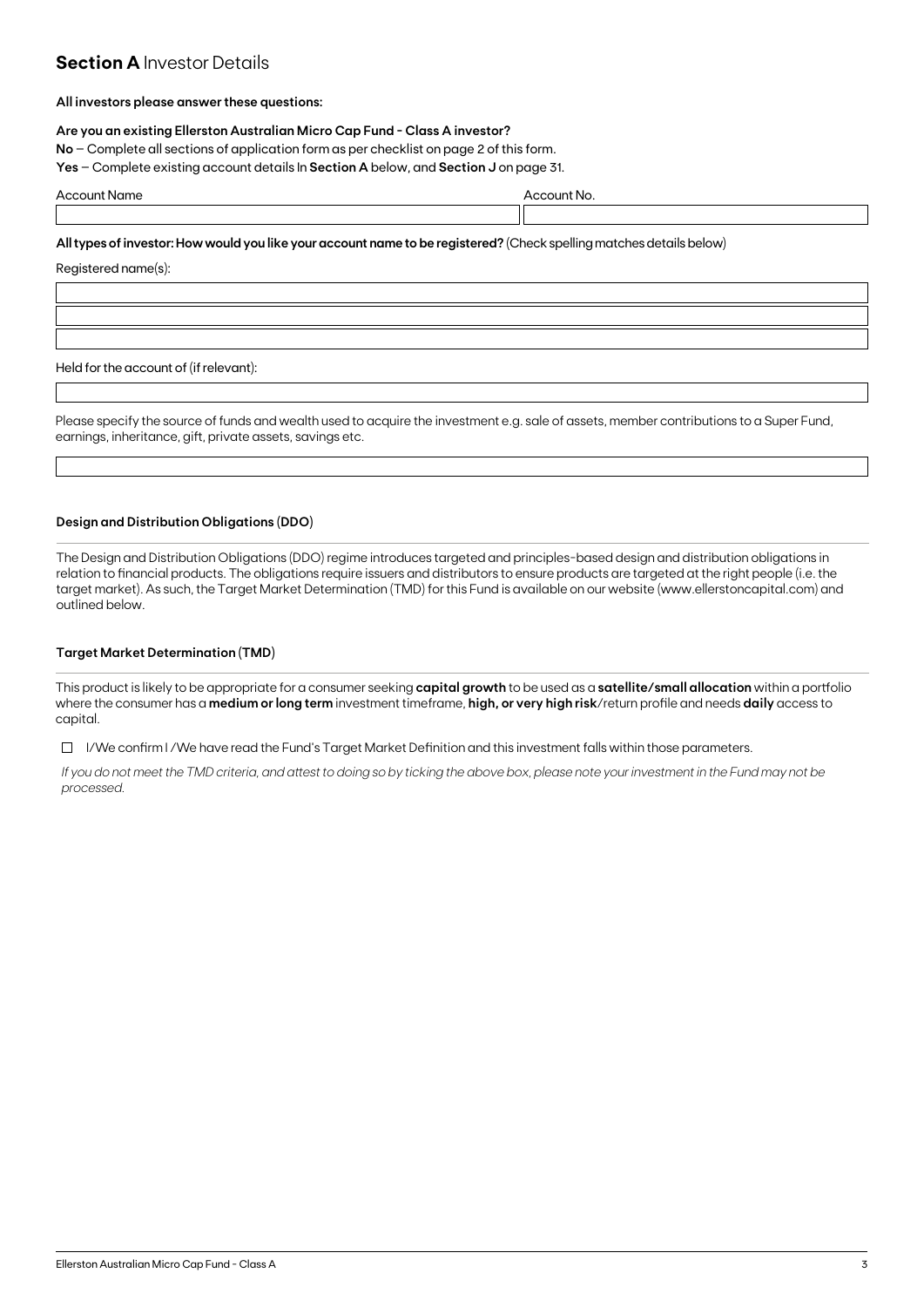# **Section A (1)** Custodians of Investment Platforms *Continued*

Please provide details of the operator/issuer of the relevant managed investment scheme, superannuation fund, IDPS or IDPS-like scheme for which you are the custodian. If a nominee company forms part of the business relationship for this application, copy this section and also complete for the section A(1) for the nominee.

| Full name of custodian or nominee |                                                                       |                     | <b>ACN or ABN</b>          |                                                         |                         |
|-----------------------------------|-----------------------------------------------------------------------|---------------------|----------------------------|---------------------------------------------------------|-------------------------|
|                                   |                                                                       |                     |                            |                                                         |                         |
|                                   | Registered office street address (PO Box is NOT acceptable)           |                     |                            |                                                         |                         |
| Level                             | <b>Street Address</b>                                                 |                     |                            |                                                         | Town / Suburb           |
|                                   |                                                                       |                     |                            |                                                         |                         |
| State                             |                                                                       | Postcode            |                            | Country (if not Australia)                              |                         |
|                                   |                                                                       |                     |                            |                                                         |                         |
|                                   | Principle place of business street address (PO Box is NOT acceptable) |                     |                            |                                                         |                         |
| Level                             | <b>Street Address</b>                                                 |                     |                            |                                                         | Town / Suburb           |
|                                   |                                                                       |                     |                            |                                                         |                         |
| State                             |                                                                       | Postcode            |                            | Country (if not Australia)                              |                         |
|                                   |                                                                       |                     |                            |                                                         |                         |
|                                   | Country of incorporation, formation or establishment                  |                     |                            | Australian regulatory licence number (e.g. AFSL or RSE) |                         |
|                                   |                                                                       |                     |                            |                                                         |                         |
|                                   | Is the Company public or proprietary/private?                         |                     |                            |                                                         |                         |
| $\Box$ Public                     | $\Box$                                                                | Proprietary/private |                            |                                                         |                         |
|                                   | Type of investment platform (tick one)                                |                     |                            |                                                         |                         |
|                                   | $\Box$ Registered managed investment scheme                           |                     | $\Box$ Superannuation fund | $\Box$ IDPS                                             | $\Box$ IDPS-like scheme |
|                                   | $\Box$ Other (please specify)                                         |                     |                            |                                                         |                         |
|                                   | Name of investment platform                                           |                     |                            | Licence type                                            |                         |
|                                   |                                                                       |                     |                            |                                                         |                         |
| <b>Postal Address</b>             |                                                                       |                     |                            |                                                         |                         |
| Level                             | Street or PO Box address                                              |                     |                            |                                                         | Town / Suburb           |
|                                   |                                                                       |                     |                            |                                                         |                         |
| State                             |                                                                       | Postcode            |                            | Country                                                 |                         |
|                                   |                                                                       |                     |                            |                                                         |                         |
| <b>Work Phone</b>                 |                                                                       | Home Phone          |                            | Fax                                                     | Mobile                  |
|                                   |                                                                       |                     |                            |                                                         |                         |
| Email                             |                                                                       |                     |                            |                                                         |                         |
|                                   |                                                                       |                     |                            |                                                         |                         |
|                                   |                                                                       |                     |                            |                                                         |                         |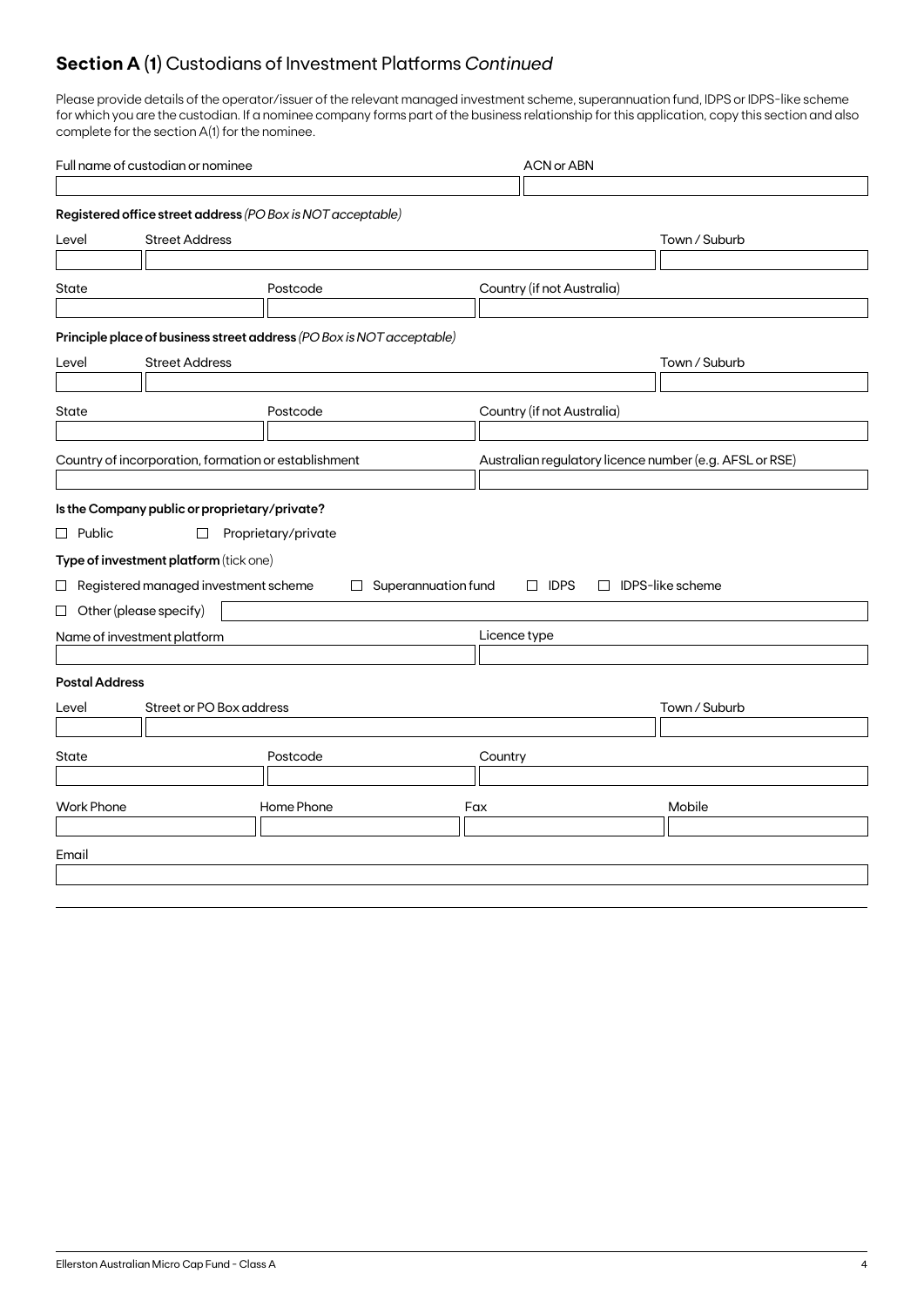# **Section A (2)** Company Investors and Corporate Trustee(s)

To fulfil AML/CTF requirements, this section must be completed by a custodian/nominee representing a trust such as a superannuation fund or other trust even if the Corporate Trustee does not form part of the registered name.

|          |                                             |                                                    | Full name of company as registered with ASIC or Overseas regulator                                                                    |         | Country of incorporation, formation or establishment |  |
|----------|---------------------------------------------|----------------------------------------------------|---------------------------------------------------------------------------------------------------------------------------------------|---------|------------------------------------------------------|--|
|          |                                             |                                                    | Registered office street address (PO Box is NOT acceptable)                                                                           |         |                                                      |  |
| Level    |                                             | <b>Street Address</b>                              |                                                                                                                                       |         | Town / Suburb                                        |  |
| State    |                                             |                                                    | Postcode                                                                                                                              | Country |                                                      |  |
|          |                                             |                                                    | Principal place of business street address (PO Box is NOT acceptable)                                                                 |         |                                                      |  |
| Level    |                                             | <b>Street Address</b>                              |                                                                                                                                       |         | Town / Suburb                                        |  |
| State    |                                             |                                                    | Postcode                                                                                                                              | Country |                                                      |  |
|          |                                             |                                                    |                                                                                                                                       |         |                                                      |  |
|          |                                             | Postal address (PO Box is NOT acceptable)          |                                                                                                                                       |         |                                                      |  |
| Level    |                                             | <b>Street Address</b>                              |                                                                                                                                       |         | Town / Suburb                                        |  |
| State    |                                             |                                                    | Postcode                                                                                                                              | Country |                                                      |  |
|          |                                             |                                                    |                                                                                                                                       |         |                                                      |  |
|          | <b>Work Phone</b>                           |                                                    | Home Phone                                                                                                                            | Fax     | Mobile                                               |  |
|          |                                             |                                                    |                                                                                                                                       |         |                                                      |  |
| Email    |                                             |                                                    |                                                                                                                                       |         |                                                      |  |
|          |                                             |                                                    |                                                                                                                                       |         |                                                      |  |
|          |                                             |                                                    | Australian Tax File Number OR Exemption details (if applicable)                                                                       |         |                                                      |  |
|          |                                             | Is the Company public or proprietary/private?      |                                                                                                                                       |         |                                                      |  |
|          | $\Box$ Public                               | $\Box$                                             | Proprietary/private                                                                                                                   |         |                                                      |  |
|          |                                             | Registration Details (tick the box that applies)   |                                                                                                                                       |         |                                                      |  |
|          |                                             | □ ASIC registered (provide ACN, ABN, ARBN or ARSN) |                                                                                                                                       |         |                                                      |  |
|          |                                             |                                                    | $\Box$ Foreign registered (provide foreign registration number)                                                                       |         |                                                      |  |
|          | Provide name of foreign regulator           |                                                    |                                                                                                                                       |         |                                                      |  |
|          |                                             |                                                    |                                                                                                                                       |         |                                                      |  |
|          |                                             | Company type (Please tick one of the below)        |                                                                                                                                       |         |                                                      |  |
| $\sqcup$ | Australian company (public/listed)          |                                                    |                                                                                                                                       |         |                                                      |  |
| $\Box$   | Australian company (proprietary or private) |                                                    |                                                                                                                                       |         |                                                      |  |
| ⊔        |                                             |                                                    | Majority-owned subsidiary of an Australian listed company                                                                             |         |                                                      |  |
| $\Box$   |                                             | activities as a company e.g. AFSL, RSL or RSE      | Company licensed and subject to the regulatory oversight of a Commonwealth, State or Territory statutory regulator in relation to its |         |                                                      |  |
| $\Box$   | Foreign company (public/listed)             |                                                    |                                                                                                                                       |         |                                                      |  |

 $\Box$  Foreign company (proprietary or private)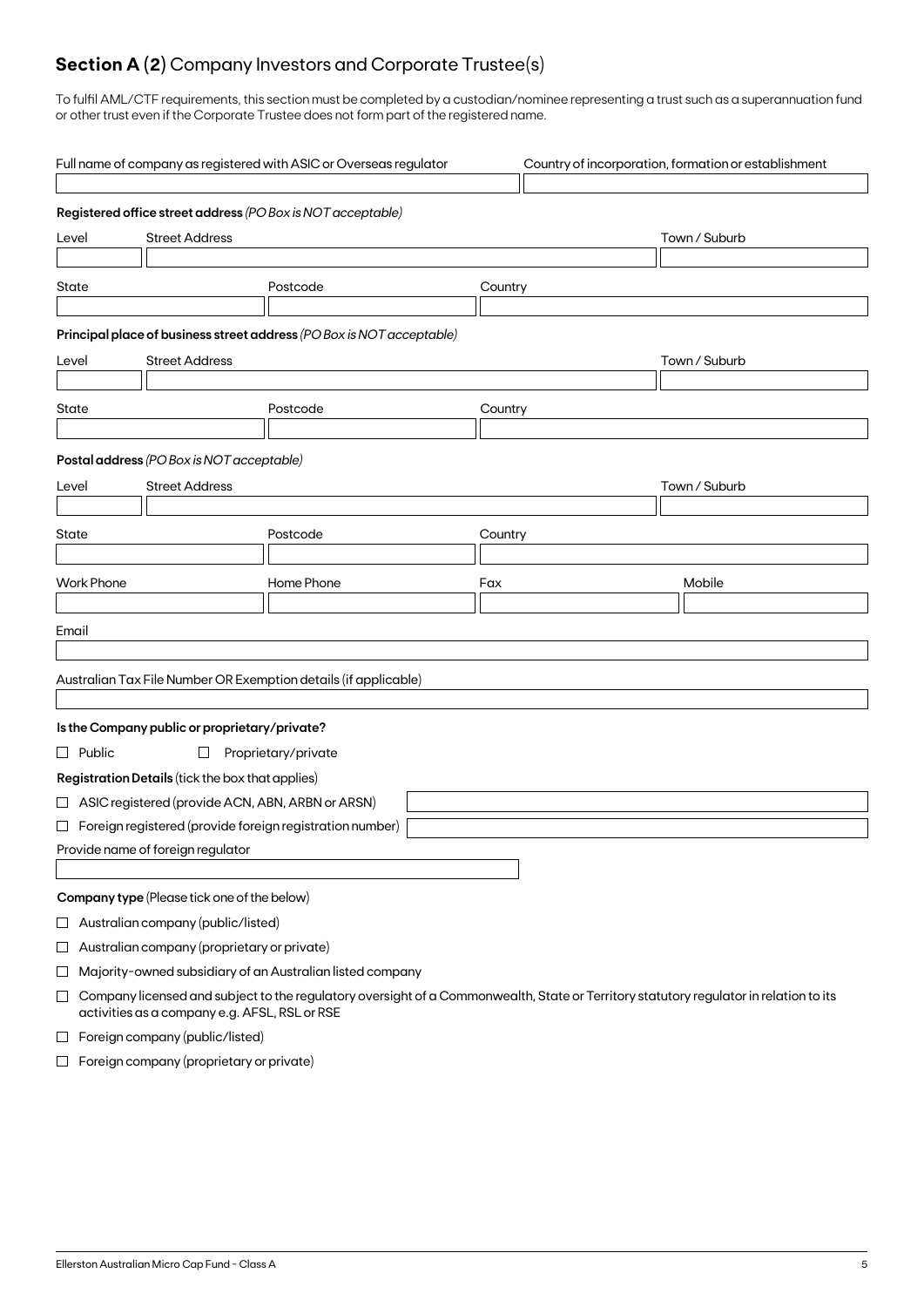# **Section A (2)** Company Investors and Corporate Trustee(s) *Continued*

**Directors** (to be completed for a proprietary company or foreign private company)

| How many directors are there? | Please provide full names of each director below |                 |  |
|-------------------------------|--------------------------------------------------|-----------------|--|
| Given name(s):                |                                                  | Family name(s): |  |
|                               |                                                  |                 |  |
|                               |                                                  |                 |  |
|                               |                                                  |                 |  |
|                               |                                                  |                 |  |

If there are more than four directors, please provide details on a separate sheet or copy of this page

## **Shareholders/beneficial owners**

### **This section should be completed by:**

- Any unlisted public company or proprietary company that is NOT licensed and subject to the regulatory oversight of a Commonwealth, State or Territory statutory regulator in relation to its activities as a company, and
- Any foreign private company.

#### **Please provide details of:**

- Each individual who ultimately owns 25% or more of the issued capital of the company through direct or indirect shareholdings; OR
- Any individual who is entitled (directly or indirectly) to exercise 25% or more of the voting rights.

# **If no one satisfies either of the above categories, provide details instead of:**

• The most senior managing official(s) (or equivalent) of the company (such as the managing director or directors who are authorised to make policy, operating or financial decisions or failing that, who is/are authorized to sign on behalf of the company).

All individuals below will be required to provide identification in accordance with the checklist in Section K, pp32-33.

| Individual 1                           |                                                       |                                                                          |         |               |               |
|----------------------------------------|-------------------------------------------------------|--------------------------------------------------------------------------|---------|---------------|---------------|
|                                        |                                                       | Title: $\Box$ Mr $\Box$ Mrs $\Box$ Miss $\Box$ Ms $\Box$ Other (specify) |         |               |               |
| Given names (in full)<br>Date of birth |                                                       |                                                                          |         |               |               |
|                                        |                                                       |                                                                          |         |               |               |
| Surname/family name                    |                                                       |                                                                          |         |               |               |
|                                        |                                                       |                                                                          |         |               |               |
|                                        | Residential street address (PO Box is NOT acceptable) |                                                                          |         |               |               |
| Unit no.                               | <b>Street Address</b>                                 |                                                                          |         |               | Town / Suburb |
|                                        |                                                       |                                                                          |         |               |               |
| State                                  |                                                       | Postcode                                                                 | Country |               |               |
|                                        |                                                       |                                                                          |         |               |               |
|                                        |                                                       |                                                                          |         |               |               |
| <b>Individual 2</b>                    |                                                       |                                                                          |         |               |               |
|                                        |                                                       | Title: $\Box$ Mr $\Box$ Mrs $\Box$ Miss $\Box$ Ms $\Box$ Other (specify) |         |               |               |
| Given names (in full)                  |                                                       |                                                                          |         | Date of birth |               |
|                                        |                                                       |                                                                          |         |               |               |
| Surname/family name                    |                                                       |                                                                          |         |               |               |
|                                        |                                                       |                                                                          |         |               |               |
|                                        | Residential street address (PO Box is NOT acceptable) |                                                                          |         |               |               |
| Unit no.                               | <b>Street Address</b>                                 |                                                                          |         |               | Town / Suburb |
|                                        |                                                       |                                                                          |         |               |               |
| State                                  |                                                       | Postcode                                                                 | Country |               |               |
|                                        |                                                       |                                                                          |         |               |               |
|                                        |                                                       |                                                                          |         |               |               |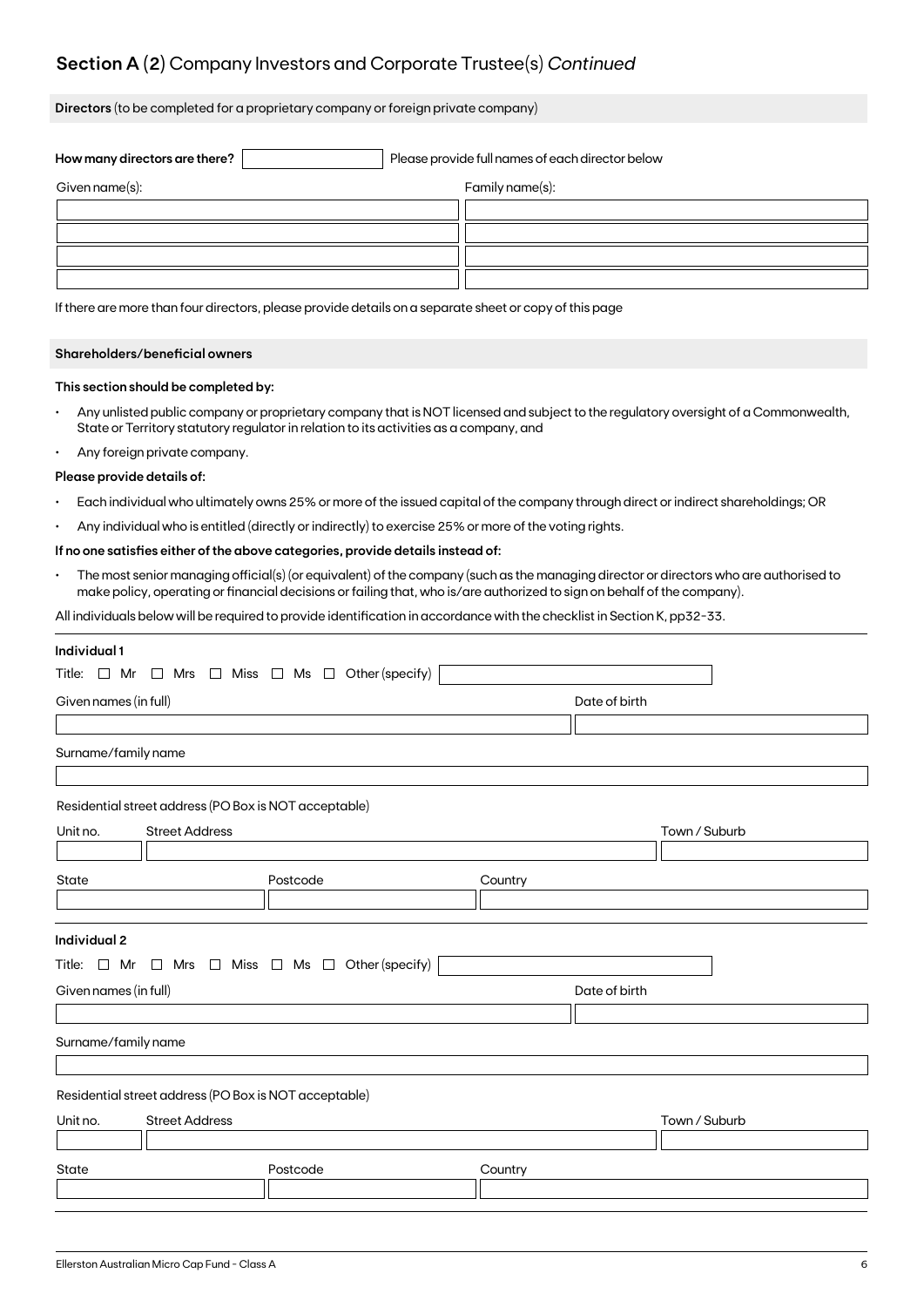# **Section A (2)** Company Investors and Corporate Trustee(s) *Continued*

# **Individual 3**

| individual 3          |                                                       |                                                                                                                                                    |                                         |               |                                                           |
|-----------------------|-------------------------------------------------------|----------------------------------------------------------------------------------------------------------------------------------------------------|-----------------------------------------|---------------|-----------------------------------------------------------|
|                       |                                                       | Title: $\Box$ Mr $\Box$ Mrs $\Box$ Miss $\Box$ Ms $\Box$ Other (specify)                                                                           |                                         |               |                                                           |
| Given names (in full) |                                                       |                                                                                                                                                    |                                         | Date of birth |                                                           |
|                       |                                                       |                                                                                                                                                    |                                         |               |                                                           |
| Surname/family name   |                                                       |                                                                                                                                                    |                                         |               |                                                           |
|                       |                                                       |                                                                                                                                                    |                                         |               |                                                           |
|                       | Residential street address (PO Box is NOT acceptable) |                                                                                                                                                    |                                         |               |                                                           |
| Unit no.              | <b>Street Address</b>                                 |                                                                                                                                                    |                                         |               | Town / Suburb                                             |
|                       |                                                       |                                                                                                                                                    |                                         |               |                                                           |
| State                 |                                                       | Postcode                                                                                                                                           | Country                                 |               |                                                           |
|                       |                                                       |                                                                                                                                                    |                                         |               |                                                           |
|                       |                                                       |                                                                                                                                                    |                                         |               |                                                           |
| Individual 4          |                                                       |                                                                                                                                                    |                                         |               |                                                           |
|                       |                                                       | Title: $\Box$ Mr $\Box$ Mrs $\Box$ Miss $\Box$ Ms $\Box$ Other (specify)                                                                           |                                         |               |                                                           |
| Given names (in full) |                                                       |                                                                                                                                                    |                                         | Date of birth |                                                           |
|                       |                                                       |                                                                                                                                                    |                                         |               |                                                           |
| Surname/family name   |                                                       |                                                                                                                                                    |                                         |               |                                                           |
|                       |                                                       |                                                                                                                                                    |                                         |               |                                                           |
|                       | Residential street address (PO Box is NOT acceptable) |                                                                                                                                                    |                                         |               |                                                           |
| Unit no.              | <b>Street Address</b>                                 |                                                                                                                                                    |                                         |               | Town / Suburb                                             |
|                       |                                                       |                                                                                                                                                    |                                         |               |                                                           |
| State                 |                                                       | Postcode                                                                                                                                           | Country                                 |               |                                                           |
|                       |                                                       |                                                                                                                                                    |                                         |               |                                                           |
|                       |                                                       |                                                                                                                                                    |                                         |               |                                                           |
|                       |                                                       | <b>Section A (3)</b> Trusts and Superannuation Funds                                                                                               |                                         |               |                                                           |
|                       |                                                       | In this section you should provide details of the trust itself and you may need to provide details of the beneficiaries, the trustees, the settlor |                                         |               |                                                           |
|                       | and the appointer (as applicable).                    |                                                                                                                                                    |                                         |               |                                                           |
|                       | Full name of trust or superannuation fund             |                                                                                                                                                    |                                         |               |                                                           |
|                       |                                                       |                                                                                                                                                    |                                         |               |                                                           |
|                       | Country of establishment or formation                 |                                                                                                                                                    | Date of establishment                   |               |                                                           |
|                       |                                                       |                                                                                                                                                    |                                         |               |                                                           |
|                       | Business name of the trustee (if applicable)          |                                                                                                                                                    |                                         |               |                                                           |
|                       |                                                       |                                                                                                                                                    |                                         |               |                                                           |
|                       |                                                       |                                                                                                                                                    |                                         |               |                                                           |
| Type of trust         |                                                       |                                                                                                                                                    |                                         |               |                                                           |
|                       |                                                       |                                                                                                                                                    |                                         |               |                                                           |
|                       |                                                       | $\Box$ Regulated self-managed superannuation fund, regulated by the ATO                                                                            | Provide the SMSF's ABN                  |               |                                                           |
|                       |                                                       |                                                                                                                                                    |                                         |               |                                                           |
|                       |                                                       | $\Box$ Registered managed investment scheme (MIS), regulated by ASIC                                                                               | Provide the ARSN of the registered MIS  |               |                                                           |
|                       |                                                       |                                                                                                                                                    |                                         |               |                                                           |
|                       |                                                       | Unregistered managed investment scheme (MIS) with only wholesale<br>$\Box$ clients and which does not make small scale offerings under S1012E of   | Provide the ABN of the unregistered MIS |               |                                                           |
|                       | the Corporations Act 2001                             |                                                                                                                                                    |                                         |               |                                                           |
|                       |                                                       |                                                                                                                                                    |                                         |               | Provide the name of the legislation establishing the fund |
|                       |                                                       | Government Superannuation Fund established by legislation                                                                                          |                                         |               |                                                           |
|                       |                                                       |                                                                                                                                                    |                                         |               |                                                           |

 $\hfill \square$ (Commonwealth, State or Territory)

Provide Registrable Superannuation Entity (RSE) from APRA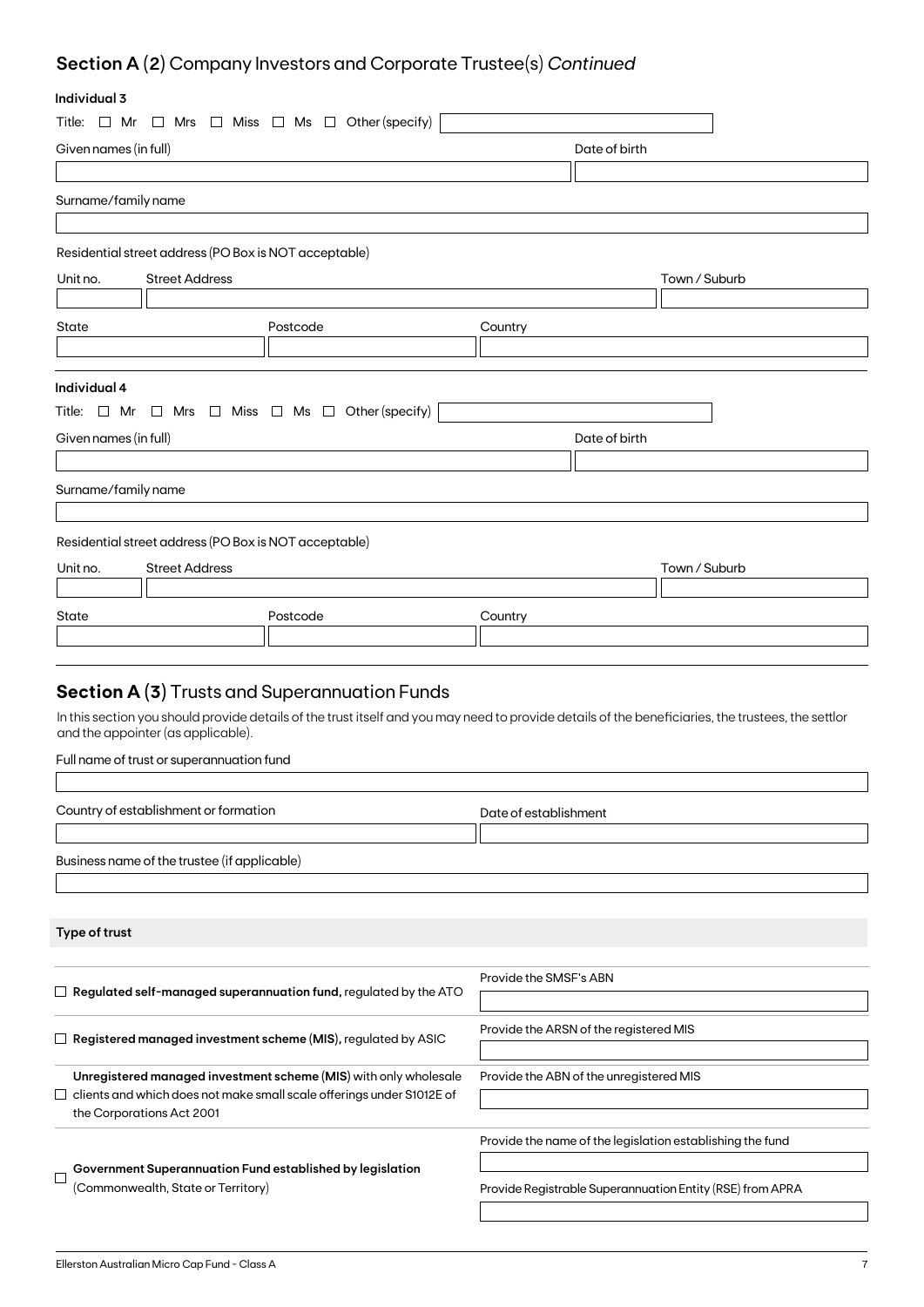# **Section A (3)** Trusts and Superannuation Funds *Continued*

|                                                                                                                                                      | Provide name of regulator (e.g. ASIC, APRA, ATO, ACNC):    |
|------------------------------------------------------------------------------------------------------------------------------------------------------|------------------------------------------------------------|
| Other regulated Australian trust, (registered/subject to the regulatory<br>$\mathbf{I}$<br>oversight of a Commonwealth statutory regulator)          | Registrable Superannuation Entity (RSE) from APRA:         |
|                                                                                                                                                      | ABN, or ARSN from ASIC:                                    |
|                                                                                                                                                      |                                                            |
|                                                                                                                                                      | Type of Trust:                                             |
| Unregulated Australian trust, Please state the type of Trust (e.g.<br>$\Box$ unregulated SMSF, family trust, charitable fund not registered with the |                                                            |
| ACNC, testamentary trust                                                                                                                             | Please also provide settlor and beneficiary details below: |
|                                                                                                                                                      |                                                            |
|                                                                                                                                                      | Name of foreign regulator (if applicable):                 |
|                                                                                                                                                      | Registration number (if any) with foreign regulator        |
|                                                                                                                                                      |                                                            |
| $\Box$ Foreign trust (not established in Australia)                                                                                                  | Please also provide settlor and beneficiary details below: |
|                                                                                                                                                      |                                                            |
|                                                                                                                                                      |                                                            |
|                                                                                                                                                      |                                                            |
|                                                                                                                                                      |                                                            |
| Is the material asset contribution to the trust by the settlor less than \$10,000?<br>$\Box$ Yes<br>No                                               |                                                            |
| Is the settlor deceased?                                                                                                                             |                                                            |
| $\Box$ Yes<br>No                                                                                                                                     |                                                            |
| If you answered No to BOTH of these questions, please provide the full name and address of the settlor.                                              |                                                            |
| Settlor's details                                                                                                                                    |                                                            |
| Title: $\Box$ Mr $\Box$ Mrs $\Box$ Miss $\Box$ Ms $\Box$ Other (specify)                                                                             |                                                            |
| Given names (in full)                                                                                                                                |                                                            |
|                                                                                                                                                      |                                                            |
| Surname/family name                                                                                                                                  |                                                            |
|                                                                                                                                                      |                                                            |
| Residential street address (PO Box is NOT acceptable)                                                                                                |                                                            |
| Unit no.<br><b>Street Address</b>                                                                                                                    | Town / Suburb                                              |
|                                                                                                                                                      |                                                            |
| State<br>Postcode                                                                                                                                    | Country                                                    |
|                                                                                                                                                      |                                                            |
|                                                                                                                                                      |                                                            |
| Beneficiary details of an unregulated Australian trust or a foreign trust                                                                            |                                                            |
|                                                                                                                                                      |                                                            |
| Do the terms of the trust identify the beneficiaries by reference to a membership of a class?                                                        |                                                            |
| $\Box$ Yes - Describe the class or classes of beneficiaries below                                                                                    |                                                            |

□ No - Complete the 'Beneficiary details requested below for each beneficiary entitled to benefit from 25% or more of the assets of the trust.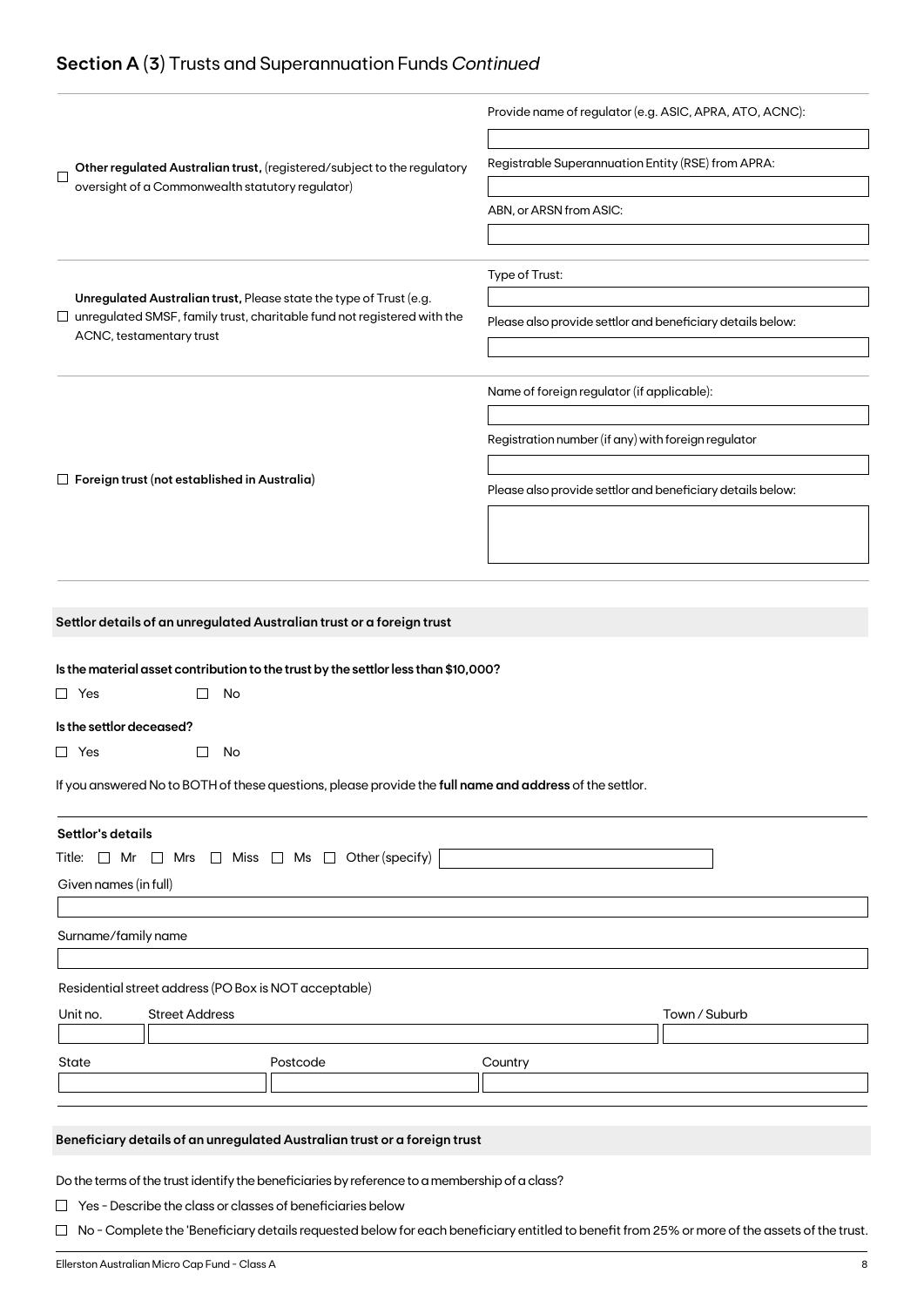# **Section A (3)** Trusts and Superannuation Funds *Continued*

Please describe the class or classes of beneficiaries (e.g. holders of different classes of units, family members or named persons)

| <b>Beneficiary1</b>   |                                                       | Title: $\Box$ Mr $\Box$ Mrs $\Box$ Miss $\Box$ Ms $\Box$ Other (specify) |               |               |
|-----------------------|-------------------------------------------------------|--------------------------------------------------------------------------|---------------|---------------|
| Given names (in full) |                                                       |                                                                          | Date of birth |               |
|                       |                                                       |                                                                          |               |               |
| Surname/family name   |                                                       |                                                                          |               |               |
|                       |                                                       |                                                                          |               |               |
|                       | Residential street address (PO Box is NOT acceptable) |                                                                          |               |               |
| Unit no.              | <b>Street Address</b>                                 |                                                                          |               | Town / Suburb |
| State                 |                                                       | Postcode                                                                 | Country       |               |
|                       |                                                       |                                                                          |               |               |
| <b>Beneficiary 2</b>  |                                                       |                                                                          |               |               |
|                       |                                                       | Title: $\Box$ Mr $\Box$ Mrs $\Box$ Miss $\Box$ Ms $\Box$ Other (specify) |               |               |
| Given names (in full) |                                                       |                                                                          | Date of birth |               |
|                       |                                                       |                                                                          |               |               |
| Surname/family name   |                                                       |                                                                          |               |               |
|                       | Residential street address (PO Box is NOT acceptable) |                                                                          |               |               |
| Unit no.              | <b>Street Address</b>                                 |                                                                          |               | Town / Suburb |
|                       |                                                       |                                                                          |               |               |
| State                 |                                                       | Postcode                                                                 | Country       |               |
|                       |                                                       |                                                                          |               |               |
| <b>Beneficiary 3</b>  |                                                       | Title: $\Box$ Mr $\Box$ Mrs $\Box$ Miss $\Box$ Ms $\Box$ Other (specify) |               |               |
| Given names (in full) |                                                       |                                                                          | Date of birth |               |
|                       |                                                       |                                                                          |               |               |
| Surname/family name   |                                                       |                                                                          |               |               |
|                       |                                                       |                                                                          |               |               |
|                       | Residential street address (PO Box is NOT acceptable) |                                                                          |               |               |
| Unit no.              | <b>Street Address</b>                                 |                                                                          |               | Town / Suburb |
| State                 |                                                       | Postcode                                                                 | Country       |               |
|                       |                                                       |                                                                          |               |               |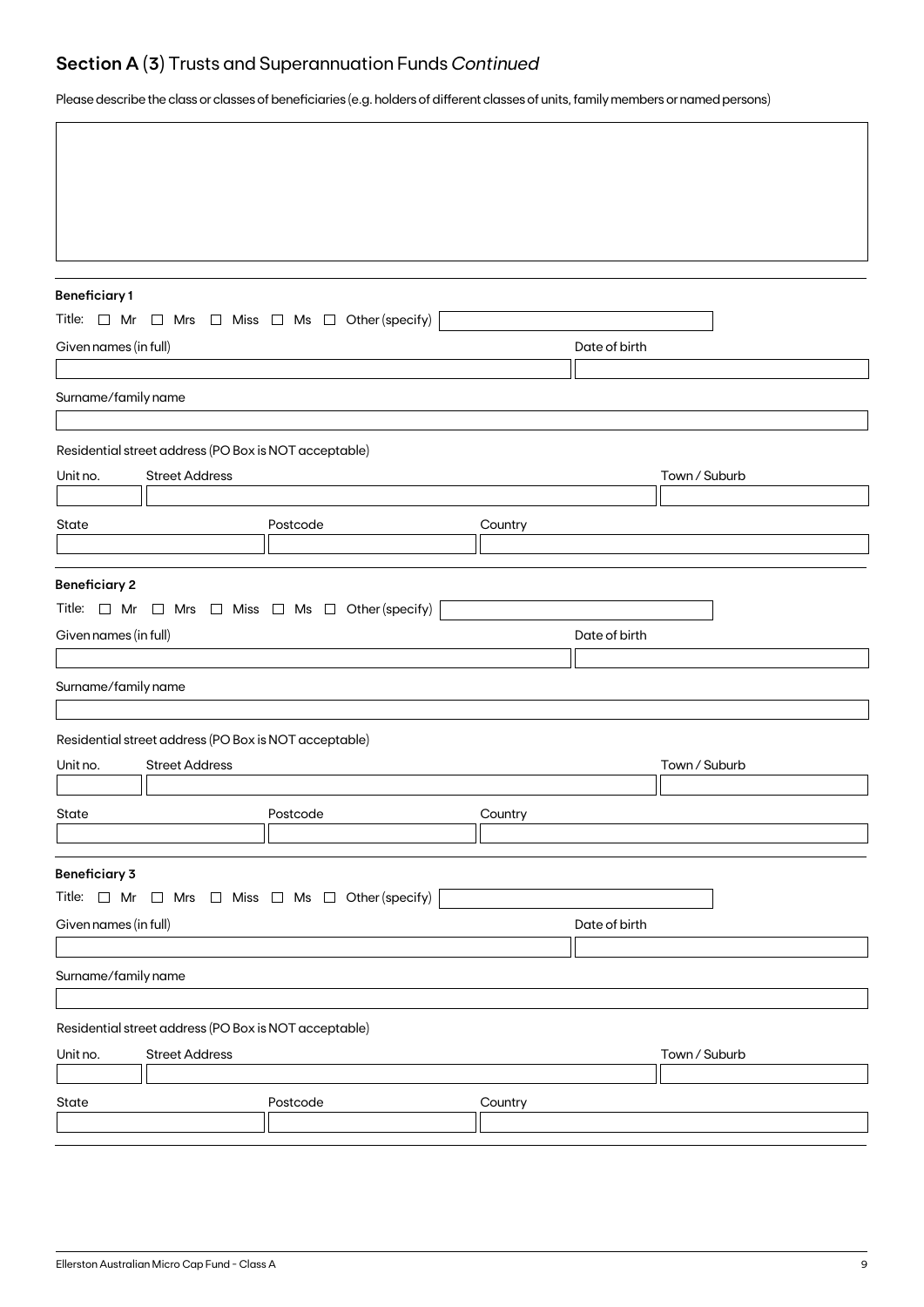# **Section A (3)** Trusts and Superannuation Funds *Continued*

| <b>Beneficiary 4</b>                                                                                                                                                                                                                                                                                                           |                                                                                                      |                        |               |
|--------------------------------------------------------------------------------------------------------------------------------------------------------------------------------------------------------------------------------------------------------------------------------------------------------------------------------|------------------------------------------------------------------------------------------------------|------------------------|---------------|
| Title:<br>$\Box$ Mr<br>∟l Mrs                                                                                                                                                                                                                                                                                                  | $\Box$ Miss $\Box$ Ms $\Box$ Other (specify)                                                         |                        |               |
| Given names (in full)                                                                                                                                                                                                                                                                                                          |                                                                                                      | Date of birth          |               |
|                                                                                                                                                                                                                                                                                                                                |                                                                                                      |                        |               |
| Surname/family name                                                                                                                                                                                                                                                                                                            |                                                                                                      |                        |               |
|                                                                                                                                                                                                                                                                                                                                |                                                                                                      |                        |               |
| Residential street address (PO Box is NOT acceptable)                                                                                                                                                                                                                                                                          |                                                                                                      |                        |               |
| Unit no.<br><b>Street Address</b>                                                                                                                                                                                                                                                                                              |                                                                                                      |                        | Town / Suburb |
|                                                                                                                                                                                                                                                                                                                                |                                                                                                      |                        |               |
| State                                                                                                                                                                                                                                                                                                                          | Postcode                                                                                             | Country                |               |
|                                                                                                                                                                                                                                                                                                                                |                                                                                                      |                        |               |
| <b>Trustee details</b>                                                                                                                                                                                                                                                                                                         |                                                                                                      |                        |               |
|                                                                                                                                                                                                                                                                                                                                | Note: Individual Trustees must complete Section A(4); Corporate Trustees must complete Section A(2). |                        |               |
|                                                                                                                                                                                                                                                                                                                                | Unregulated Australian trusts and foreign trusts must complete the following section.                |                        |               |
|                                                                                                                                                                                                                                                                                                                                |                                                                                                      |                        |               |
| Appointer of an unregulated or foreign trust (the person entitled to remove or appoint trustees)                                                                                                                                                                                                                               |                                                                                                      |                        |               |
| Does anyone else have a substantial degree of control over the trust (e.g. an appointer or individual or company granted specific powers<br>by the trust deed to appoint, remove or instruct trustees)?                                                                                                                        |                                                                                                      |                        |               |
| $\Box$ Yes - Please provide the name, address and date of birth of the appointer in section A(4), and provide identification as required in section<br>K on pages 32-33 of this form.                                                                                                                                          |                                                                                                      |                        |               |
| $\Box$ No - Proceed to next question.                                                                                                                                                                                                                                                                                          |                                                                                                      |                        |               |
| Is there anyone else who directly or indirectly controls the trust that is different from the trustees/appointer already provided? (This<br>includes control by acting as trustee by means of agreements, arrangements, understandings and practices or by exercising control<br>through the capacity to direct the trustees.) |                                                                                                      |                        |               |
| $\Box$ Yes - Please provide their names, addresses and dates of birth in section A(4), and provide identification as required in section K on pages<br>32-33 of this form.                                                                                                                                                     |                                                                                                      |                        |               |
| $\Box$ No - Proceed to section B.                                                                                                                                                                                                                                                                                              |                                                                                                      |                        |               |
| <b>Section A (4)</b> Individual Investors, Sole Traders and Individual Trustees                                                                                                                                                                                                                                                |                                                                                                      |                        |               |
| Investor1                                                                                                                                                                                                                                                                                                                      |                                                                                                      |                        |               |
| Title: $\Box$ Mr $\Box$ Mrs $\Box$ Miss $\Box$ Ms $\Box$ Other (specify)                                                                                                                                                                                                                                                       |                                                                                                      |                        |               |
| Given names (in full)                                                                                                                                                                                                                                                                                                          |                                                                                                      | Date of birth          |               |
|                                                                                                                                                                                                                                                                                                                                |                                                                                                      |                        |               |
|                                                                                                                                                                                                                                                                                                                                |                                                                                                      |                        |               |
| Surname/family name                                                                                                                                                                                                                                                                                                            |                                                                                                      | Country of Citizenship |               |
|                                                                                                                                                                                                                                                                                                                                |                                                                                                      |                        |               |

Residential street address (PO Box is NOT acceptable)

| Unit no.          | <b>Street Address</b> |            |         | Town / Suburb |
|-------------------|-----------------------|------------|---------|---------------|
|                   |                       |            |         |               |
| State             |                       | Postcode   | Country |               |
|                   |                       |            |         |               |
| <b>Work Phone</b> |                       | Home Phone | Fax     | Mobile        |
|                   |                       |            |         |               |
| Email             |                       |            |         |               |
|                   |                       |            |         |               |

# **Are you an Australian resident for tax purposes?**

 $\Box$  Yes  $\Box$  No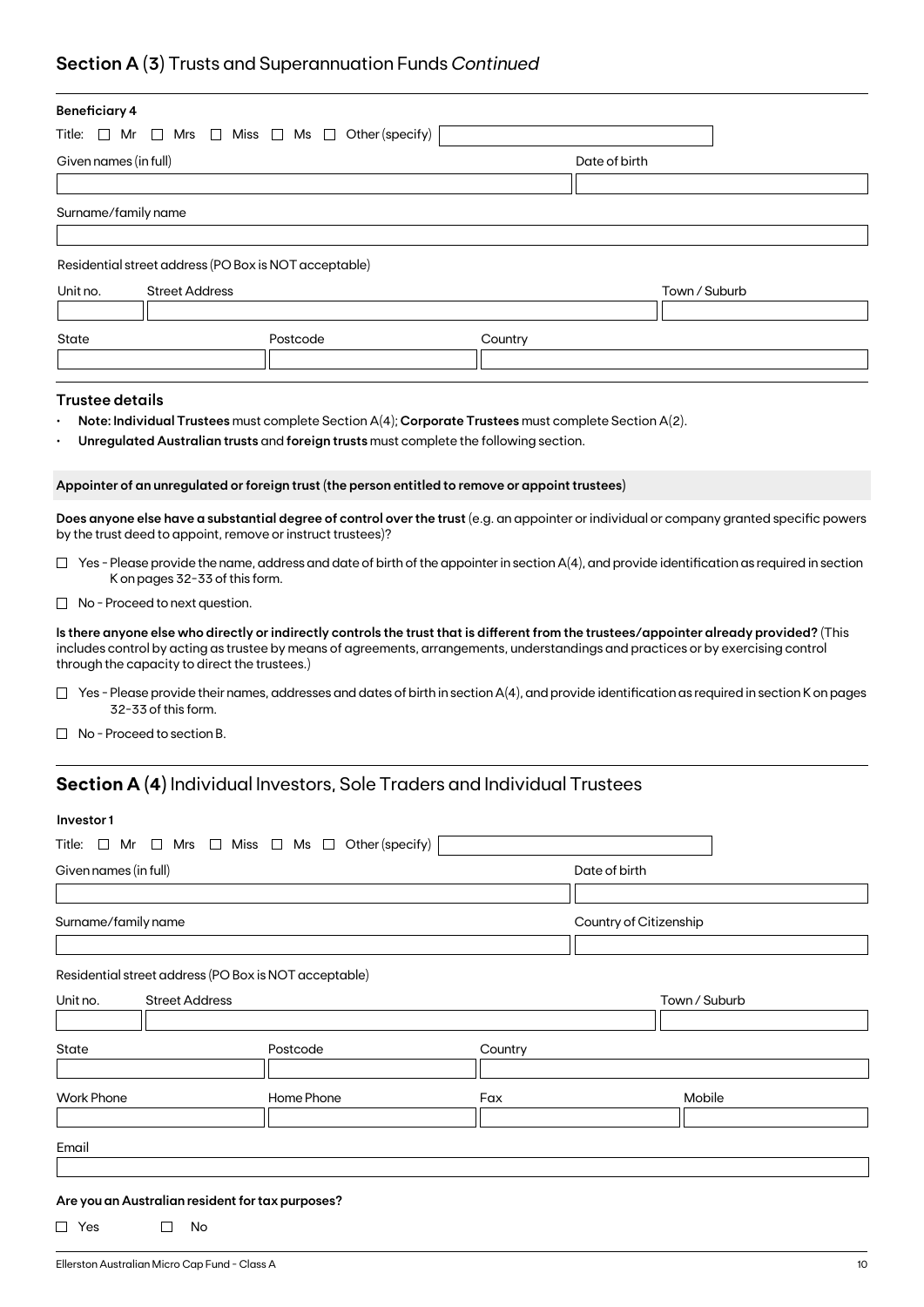# **Section A (4)** Individual Investors, Sole Traders and Individual Trustees *Continued*

| If not please specify your country of tax residence                      |               |         |                        |               |  |
|--------------------------------------------------------------------------|---------------|---------|------------------------|---------------|--|
| Australian Tax File Number or Exemption details (if applicable)          |               |         |                        |               |  |
| Investor 2                                                               |               |         |                        |               |  |
| Title: $\Box$ Mr $\Box$ Mrs $\Box$ Miss $\Box$ Ms $\Box$ Other (specify) |               |         |                        |               |  |
| Given names (in full)                                                    |               |         | Date of birth          |               |  |
|                                                                          |               |         |                        |               |  |
| Surname/family name                                                      |               |         | Country of Citizenship |               |  |
|                                                                          |               |         |                        |               |  |
| Residential street address (PO Box is NOT acceptable)                    |               |         |                        |               |  |
| <b>Street Address</b><br>Unit no.                                        |               |         |                        | Town / Suburb |  |
|                                                                          |               |         |                        |               |  |
| State                                                                    | Postcode      | Country |                        |               |  |
|                                                                          |               |         |                        |               |  |
| <b>Work Phone</b>                                                        | Home Phone    | Fax     |                        | Mobile        |  |
|                                                                          |               |         |                        |               |  |
| Email                                                                    |               |         |                        |               |  |
|                                                                          |               |         |                        |               |  |
| Are you an Australian resident for tax purposes?                         |               |         |                        |               |  |
| $\Box$ Yes<br>$\Box$<br>No                                               |               |         |                        |               |  |
| If not please specify your country of tax residence                      |               |         |                        |               |  |
|                                                                          |               |         |                        |               |  |
| Australian Tax File Number or Exemption details (if applicable)          |               |         |                        |               |  |
|                                                                          |               |         |                        |               |  |
| Sole traders                                                             |               |         |                        |               |  |
| If you are a sole trader, complete this section as well as the above.    |               |         |                        |               |  |
| Full business name                                                       |               |         |                        |               |  |
|                                                                          |               |         |                        |               |  |
| Principal place of business street address (PO Box is NOT acceptable)    |               |         |                        |               |  |
| <b>Street Address</b><br>Unit no.                                        | Town / Suburb |         |                        |               |  |
|                                                                          |               |         |                        |               |  |
| State                                                                    | Postcode      | Country |                        |               |  |
|                                                                          |               |         |                        |               |  |
| <b>Work Phone</b>                                                        | Home Phone    | Fax     |                        | Mobile        |  |
|                                                                          |               |         |                        |               |  |
| Email                                                                    |               | ABN     |                        |               |  |
|                                                                          |               |         |                        |               |  |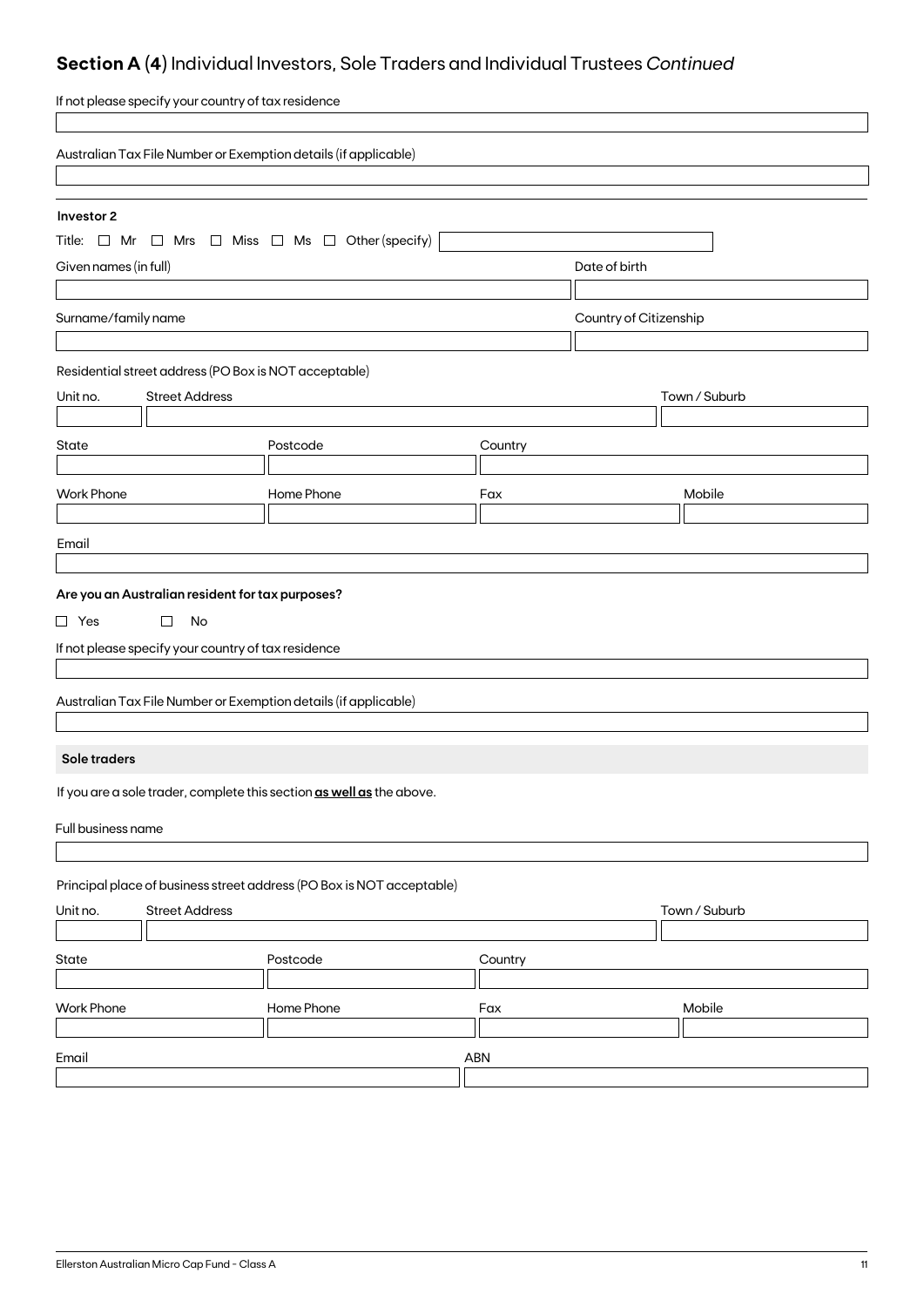# **Section A (5)** Partnerships

| Full name of partnership                                                                                                                                                                 | <b>ABN</b>                                                                             |  |  |  |  |  |  |
|------------------------------------------------------------------------------------------------------------------------------------------------------------------------------------------|----------------------------------------------------------------------------------------|--|--|--|--|--|--|
|                                                                                                                                                                                          | Full business name of partnership registered in any State or Territory (if applicable) |  |  |  |  |  |  |
| Country of formation or establishment                                                                                                                                                    | Date of establishment                                                                  |  |  |  |  |  |  |
| Australian Tax File Number or Exemption details (if applicable)                                                                                                                          |                                                                                        |  |  |  |  |  |  |
| How many partners are there?                                                                                                                                                             |                                                                                        |  |  |  |  |  |  |
| Is the partnership regulated?                                                                                                                                                            |                                                                                        |  |  |  |  |  |  |
| $\Box$ Yes - Please provide details of ONE of the partners below.                                                                                                                        |                                                                                        |  |  |  |  |  |  |
| $\Box$<br>No - Please provide the full name, residential street address and date of birth of ALL partners in Section A(4), or if the partners are a<br>company, please use Section A(2). |                                                                                        |  |  |  |  |  |  |
| Please provide details of ONE partner in the regulated partnership                                                                                                                       |                                                                                        |  |  |  |  |  |  |
| Partner                                                                                                                                                                                  |                                                                                        |  |  |  |  |  |  |
| Title: $\Box$ Mr $\Box$ Mrs $\Box$ Miss $\Box$ Ms $\Box$ Other (specify)                                                                                                                 |                                                                                        |  |  |  |  |  |  |
| Given names (in full)                                                                                                                                                                    | Date of birth                                                                          |  |  |  |  |  |  |
|                                                                                                                                                                                          |                                                                                        |  |  |  |  |  |  |
| Surname/family name                                                                                                                                                                      |                                                                                        |  |  |  |  |  |  |
| Residential street address (PO Box is NOT acceptable)                                                                                                                                    |                                                                                        |  |  |  |  |  |  |
| <b>Street Address</b><br>Unit no.                                                                                                                                                        | Town / Suburb                                                                          |  |  |  |  |  |  |
|                                                                                                                                                                                          |                                                                                        |  |  |  |  |  |  |
| State<br>Postcode                                                                                                                                                                        | Country                                                                                |  |  |  |  |  |  |
|                                                                                                                                                                                          |                                                                                        |  |  |  |  |  |  |

### **Beneficial owners**

### **Are the beneficial owners different from the partner already entered in above?**

- $\Box$  Yes (please provide details below)
- $\Box$  No (no further information required in this section)

### **Beneficial owners are those who:**

- Ultimately own 25% or more of the partnership, OR
- Are entitled, directly or indirectly, to exercise 25% or more of the voting rights of the partnership, including the power of veto.

# **If no one satisfies either of these categories, it applies instead to:**

• Each individual who directly or indirectly controls the partnership through the capacity to determine decisions about financial or operating policies or by other means.

## **If none of the above, it applies instead to:**

• Each of the most senior managing official(s) of the partnerships.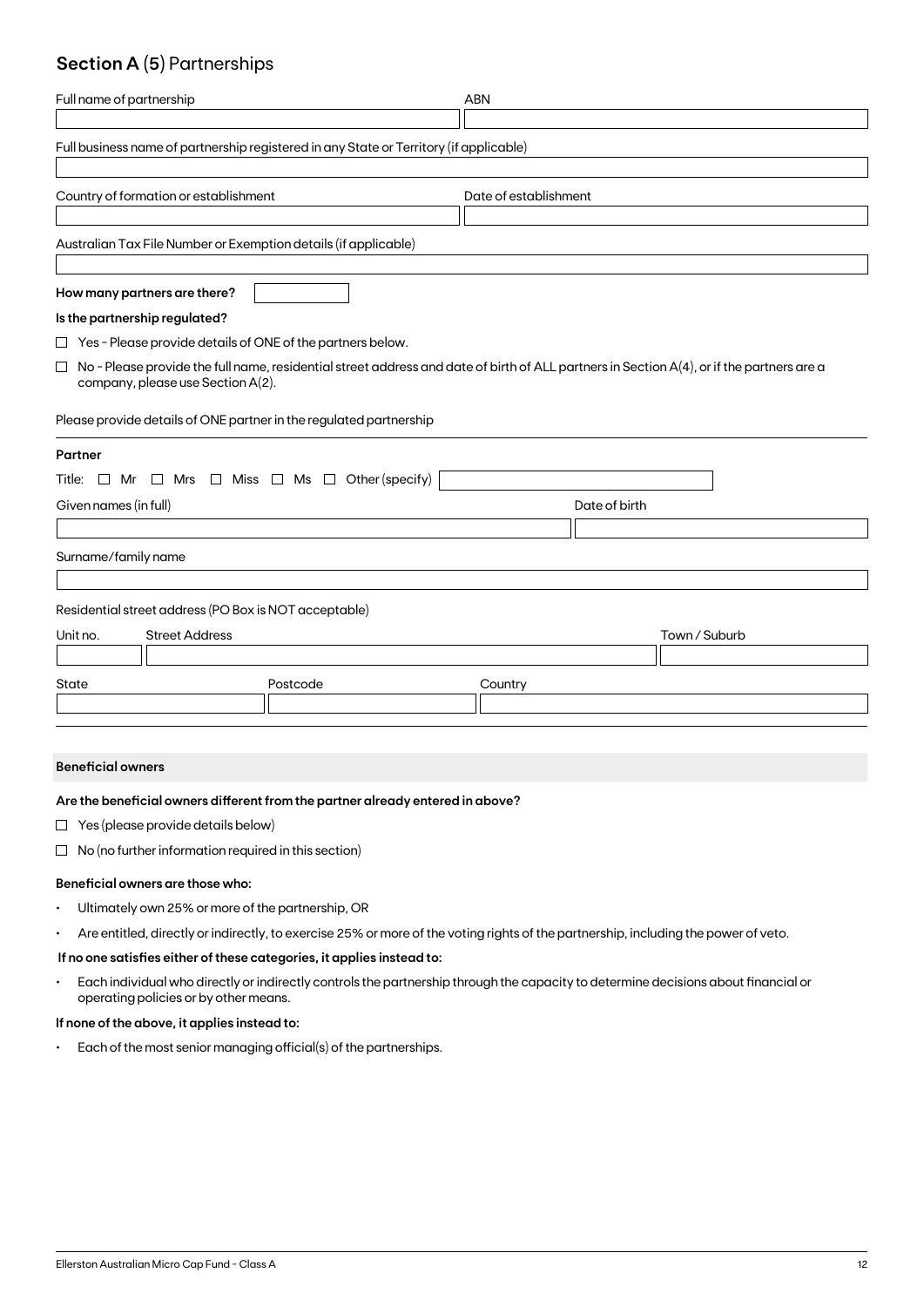# **Section A (5)** Partnerships *Continued*

| <b>Beneficiary1</b>   |                                                       |                                                                          |               |               |  |
|-----------------------|-------------------------------------------------------|--------------------------------------------------------------------------|---------------|---------------|--|
|                       |                                                       | Title: $\Box$ Mr $\Box$ Mrs $\Box$ Miss $\Box$ Ms $\Box$ Other (specify) |               |               |  |
| Given names (in full) |                                                       |                                                                          | Date of birth |               |  |
|                       |                                                       |                                                                          |               |               |  |
| Surname/family name   |                                                       |                                                                          |               |               |  |
|                       |                                                       |                                                                          |               |               |  |
|                       |                                                       |                                                                          |               |               |  |
|                       | Residential street address (PO Box is NOT acceptable) |                                                                          |               |               |  |
| Unit no.              | <b>Street Address</b>                                 |                                                                          |               | Town / Suburb |  |
|                       |                                                       |                                                                          |               |               |  |
| State                 |                                                       | Postcode                                                                 | Country       |               |  |
|                       |                                                       |                                                                          |               |               |  |
| <b>Beneficiary 2</b>  |                                                       |                                                                          |               |               |  |
|                       |                                                       | Title: $\Box$ Mr $\Box$ Mrs $\Box$ Miss $\Box$ Ms $\Box$ Other (specify) |               |               |  |
| Given names (in full) |                                                       |                                                                          | Date of birth |               |  |
|                       |                                                       |                                                                          |               |               |  |
|                       |                                                       |                                                                          |               |               |  |
| Surname/family name   |                                                       |                                                                          |               |               |  |
|                       |                                                       |                                                                          |               |               |  |
|                       | Residential street address (PO Box is NOT acceptable) |                                                                          |               |               |  |
| Unit no.              | <b>Street Address</b>                                 |                                                                          |               | Town / Suburb |  |
|                       |                                                       |                                                                          |               |               |  |
| State                 |                                                       | Postcode                                                                 | Country       |               |  |
|                       |                                                       |                                                                          |               |               |  |
| <b>Beneficiary 3</b>  |                                                       |                                                                          |               |               |  |
|                       |                                                       | Title: $\Box$ Mr $\Box$ Mrs $\Box$ Miss $\Box$ Ms $\Box$ Other (specify) |               |               |  |
| Given names (in full) |                                                       |                                                                          | Date of birth |               |  |
|                       |                                                       |                                                                          |               |               |  |
| Surname/family name   |                                                       |                                                                          |               |               |  |
|                       |                                                       |                                                                          |               |               |  |
|                       | Residential street address (PO Box is NOT acceptable) |                                                                          |               |               |  |
| Unit no.              | <b>Street Address</b>                                 |                                                                          |               | Town / Suburb |  |
|                       |                                                       |                                                                          |               |               |  |
| State                 |                                                       | Postcode                                                                 | Country       |               |  |
|                       |                                                       |                                                                          |               |               |  |
|                       |                                                       |                                                                          |               |               |  |
| <b>Beneficiary 4</b>  |                                                       |                                                                          |               |               |  |
| Title: $\Box$ Mr      |                                                       |                                                                          |               |               |  |
| Given names (in full) |                                                       |                                                                          |               |               |  |
|                       |                                                       | $\Box$ Mrs $\Box$ Miss $\Box$ Ms $\Box$ Other (specify)                  | Date of birth |               |  |
|                       |                                                       |                                                                          |               |               |  |
|                       |                                                       |                                                                          |               |               |  |
| Surname/family name   |                                                       |                                                                          |               |               |  |
|                       |                                                       |                                                                          |               |               |  |
|                       | Residential street address (PO Box is NOT acceptable) |                                                                          |               |               |  |
| Unit no.              | <b>Street Address</b>                                 |                                                                          |               | Town / Suburb |  |
|                       |                                                       |                                                                          |               |               |  |
| State                 |                                                       | Postcode                                                                 | Country       |               |  |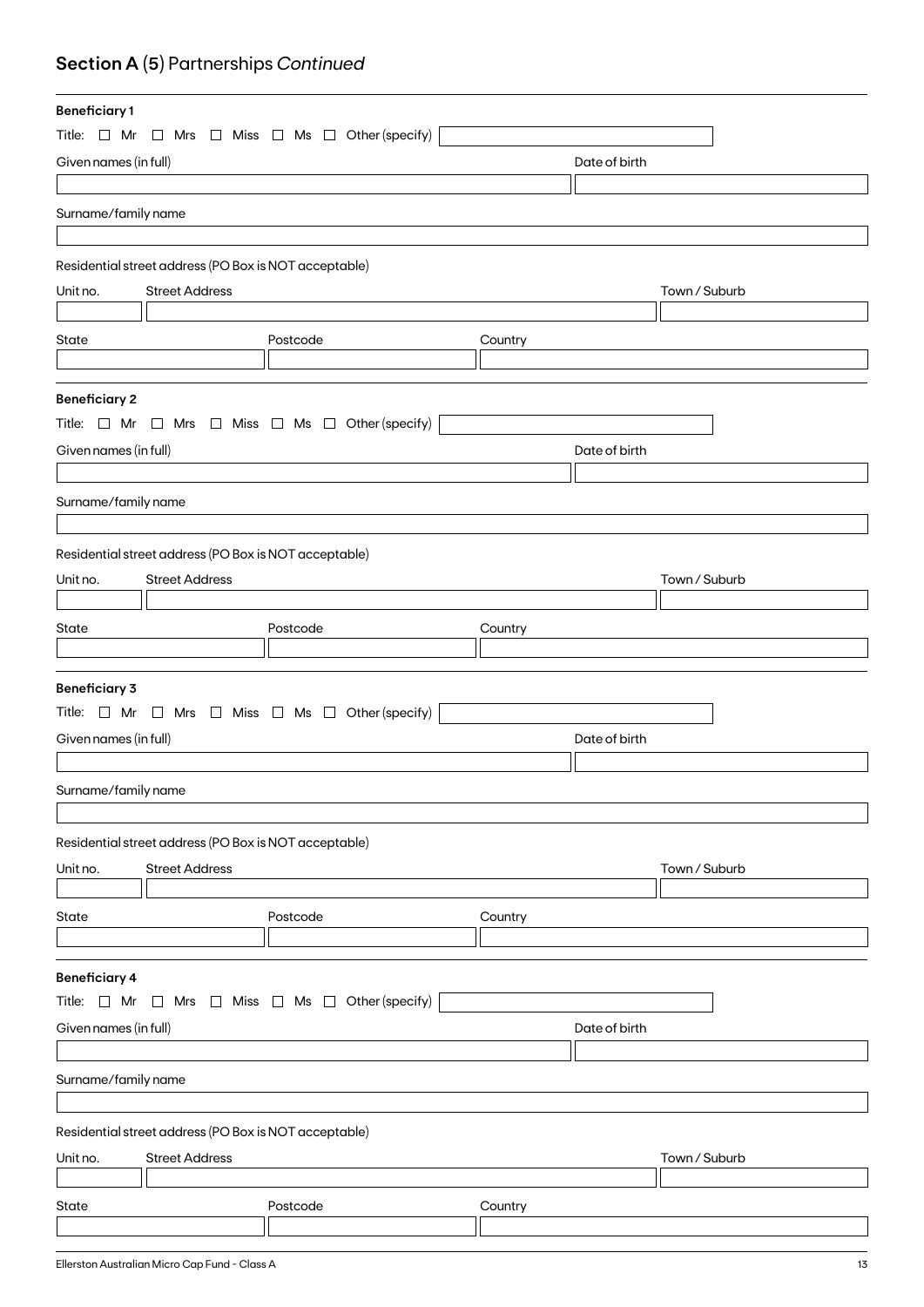# **Section A (6)** Associations

| Full name of association |                                                       | Incorporation number or ABN                                                 |         |               |  |
|--------------------------|-------------------------------------------------------|-----------------------------------------------------------------------------|---------|---------------|--|
|                          |                                                       |                                                                             |         |               |  |
|                          |                                                       | Principal place of administration street address (PO Box is NOT acceptable) |         |               |  |
| Unit no.                 | <b>Street Address</b>                                 |                                                                             |         | Town / Suburb |  |
|                          |                                                       |                                                                             |         |               |  |
| State                    |                                                       | Postcode                                                                    | Country |               |  |
|                          |                                                       |                                                                             |         |               |  |
|                          |                                                       | Registered office street address (PO Box is NOT acceptable)                 |         |               |  |
| Unit no.                 | <b>Street Address</b>                                 |                                                                             |         | Town / Suburb |  |
|                          |                                                       |                                                                             |         |               |  |
| State                    |                                                       | Postcode                                                                    | Country |               |  |
|                          |                                                       |                                                                             |         |               |  |
|                          |                                                       | Australian Tax File Number or Exemption details (if applicable              |         |               |  |
|                          |                                                       |                                                                             |         |               |  |
|                          |                                                       |                                                                             |         |               |  |
|                          | Governing members or responsible officer details      |                                                                             |         |               |  |
| Chairperson              |                                                       |                                                                             |         |               |  |
|                          |                                                       | Title: $\Box$ Mr $\Box$ Mrs $\Box$ Miss $\Box$ Ms $\Box$ Other (specify)    |         |               |  |
|                          |                                                       |                                                                             |         |               |  |
| Given names (in full)    |                                                       |                                                                             |         | Date of birth |  |
|                          |                                                       |                                                                             |         |               |  |
| Surname/family name      |                                                       |                                                                             |         |               |  |
|                          |                                                       |                                                                             |         |               |  |
|                          | Residential street address (PO Box is NOT acceptable) |                                                                             |         |               |  |
| Unit no.                 | <b>Street Address</b>                                 |                                                                             |         | Town / Suburb |  |
|                          |                                                       |                                                                             |         |               |  |
| State                    |                                                       | Postcode                                                                    | Country |               |  |
|                          |                                                       |                                                                             |         |               |  |
| <b>Secretary</b>         |                                                       |                                                                             |         |               |  |
|                          |                                                       | Title: $\Box$ Mr $\Box$ Mrs $\Box$ Miss $\Box$ Ms $\Box$ Other (specify)    |         |               |  |
| Given names (in full)    |                                                       |                                                                             |         | Date of birth |  |
|                          |                                                       |                                                                             |         |               |  |
|                          |                                                       |                                                                             |         |               |  |
| Surname/family name      |                                                       |                                                                             |         |               |  |
|                          |                                                       |                                                                             |         |               |  |
|                          | Residential street address (PO Box is NOT acceptable) |                                                                             |         |               |  |
| Unit no.                 | <b>Street Address</b>                                 |                                                                             |         | Town / Suburb |  |
|                          |                                                       |                                                                             |         |               |  |
| State                    |                                                       | Postcode                                                                    | Country |               |  |
|                          |                                                       |                                                                             |         |               |  |
| <b>Treasurer</b>         |                                                       |                                                                             |         |               |  |
|                          |                                                       | Title: $\Box$ Mr $\Box$ Mrs $\Box$ Miss $\Box$ Ms $\Box$ Other (specify)    |         |               |  |
|                          |                                                       |                                                                             |         |               |  |
| Given names (in full)    |                                                       |                                                                             |         | Date of birth |  |
|                          |                                                       |                                                                             |         |               |  |
| Surname/family name      |                                                       |                                                                             |         |               |  |
|                          |                                                       |                                                                             |         |               |  |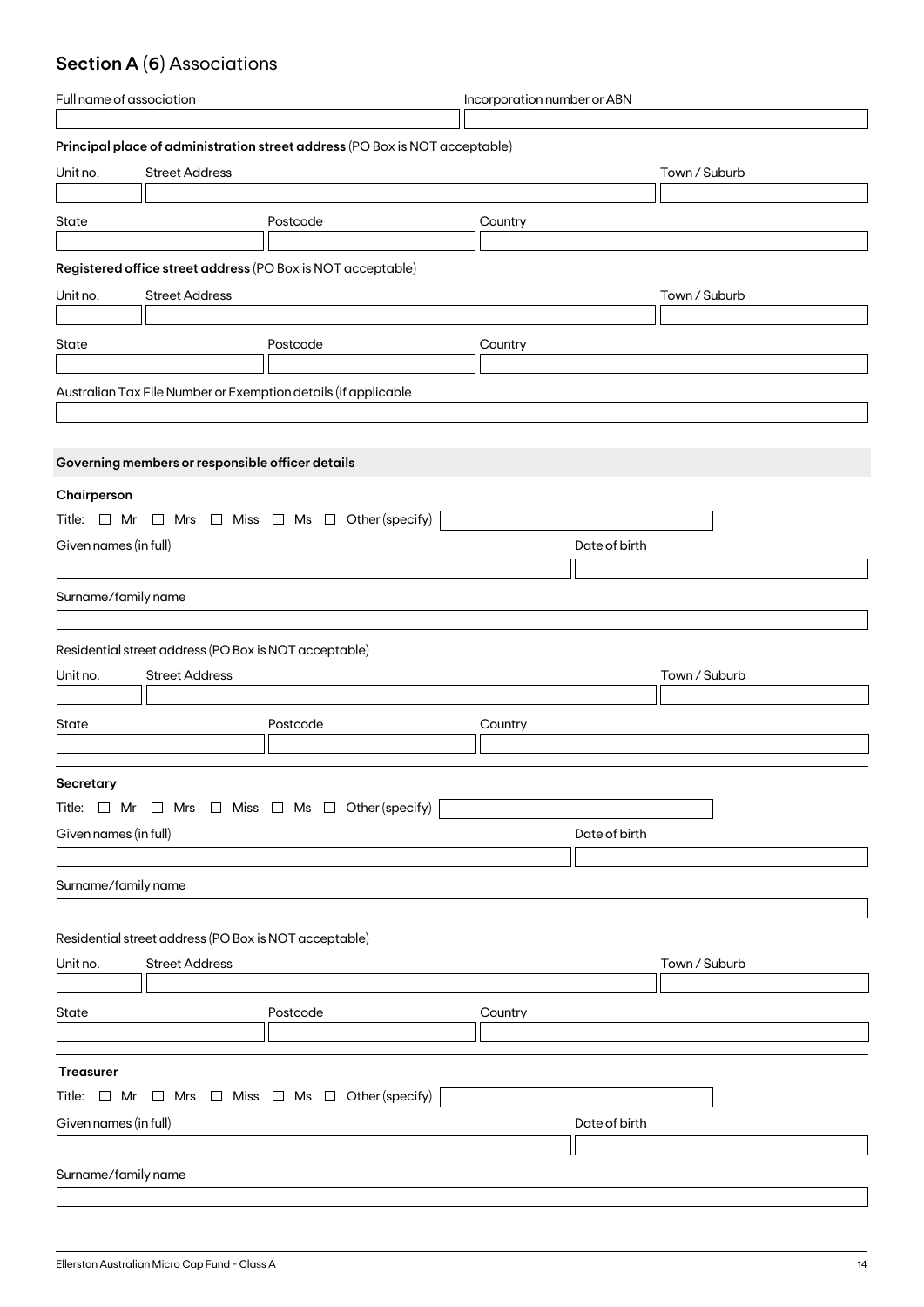# **Section A (6)** Associations *Continued*

| Residential street address (PO Box is NOT acceptable) |  |  |
|-------------------------------------------------------|--|--|
|-------------------------------------------------------|--|--|

| Unit no.              | <b>Street Address</b>                                                                                |                                                                                                                               |                                   | Town / Suburb |
|-----------------------|------------------------------------------------------------------------------------------------------|-------------------------------------------------------------------------------------------------------------------------------|-----------------------------------|---------------|
| State                 |                                                                                                      | Postcode                                                                                                                      | Country                           |               |
|                       |                                                                                                      |                                                                                                                               |                                   |               |
|                       | <b>Section A (7)</b> Registered Co-Operatives                                                        |                                                                                                                               |                                   |               |
|                       | Full name of registered co-operative                                                                 |                                                                                                                               | <b>Registration Number or ABN</b> |               |
|                       |                                                                                                      |                                                                                                                               |                                   |               |
| Unit no.              | Principal place of administration street address (PO Box is NOT acceptable)<br><b>Street Address</b> |                                                                                                                               |                                   | Town / Suburb |
|                       |                                                                                                      |                                                                                                                               |                                   |               |
| State                 |                                                                                                      | Postcode                                                                                                                      | Country                           |               |
|                       |                                                                                                      |                                                                                                                               |                                   |               |
|                       |                                                                                                      | Registered office street address (PO Box is NOT acceptable)                                                                   |                                   |               |
| Unit no.              | <b>Street Address</b>                                                                                |                                                                                                                               |                                   |               |
| State                 |                                                                                                      | Postcode                                                                                                                      | Country                           |               |
|                       |                                                                                                      |                                                                                                                               |                                   |               |
|                       |                                                                                                      | Australian Tax File Number or Exemption details (if applicable                                                                |                                   |               |
|                       |                                                                                                      |                                                                                                                               |                                   |               |
|                       | (PO Box is NOT acceptable)                                                                           | Name and residential street address of the public officer (or Chairman, Secretary or Treasurer if there is no public officer) |                                   |               |
| <b>Public officer</b> |                                                                                                      |                                                                                                                               |                                   |               |
|                       |                                                                                                      | Title: $\Box$ Mr $\Box$ Mrs $\Box$ Miss $\Box$ Ms $\Box$ Other (specify)                                                      |                                   |               |
| Given names (in full) |                                                                                                      |                                                                                                                               | Date of birth                     |               |
|                       |                                                                                                      |                                                                                                                               |                                   |               |
| Surname/family name   |                                                                                                      |                                                                                                                               |                                   |               |
|                       |                                                                                                      |                                                                                                                               |                                   |               |
| Unit no.              | <b>Street Address</b>                                                                                |                                                                                                                               |                                   | Town / Suburb |
| State                 |                                                                                                      | Postcode                                                                                                                      | Country                           |               |
|                       |                                                                                                      |                                                                                                                               |                                   |               |
|                       |                                                                                                      |                                                                                                                               |                                   |               |
| Chairperson           |                                                                                                      | Title: $\Box$ Mr $\Box$ Mrs $\Box$ Miss $\Box$ Ms $\Box$ Other (specify)                                                      |                                   |               |
| Given names (in full) |                                                                                                      |                                                                                                                               | Date of birth                     |               |
|                       |                                                                                                      |                                                                                                                               |                                   |               |
| Surname/family name   |                                                                                                      |                                                                                                                               |                                   |               |
|                       |                                                                                                      |                                                                                                                               |                                   |               |
|                       | Residential street address (PO Box is NOT acceptable)                                                |                                                                                                                               |                                   |               |
| Unit no.              | <b>Street Address</b>                                                                                |                                                                                                                               |                                   | Town / Suburb |
|                       |                                                                                                      |                                                                                                                               |                                   |               |
| State                 |                                                                                                      | Postcode                                                                                                                      | Country                           |               |
|                       |                                                                                                      |                                                                                                                               |                                   |               |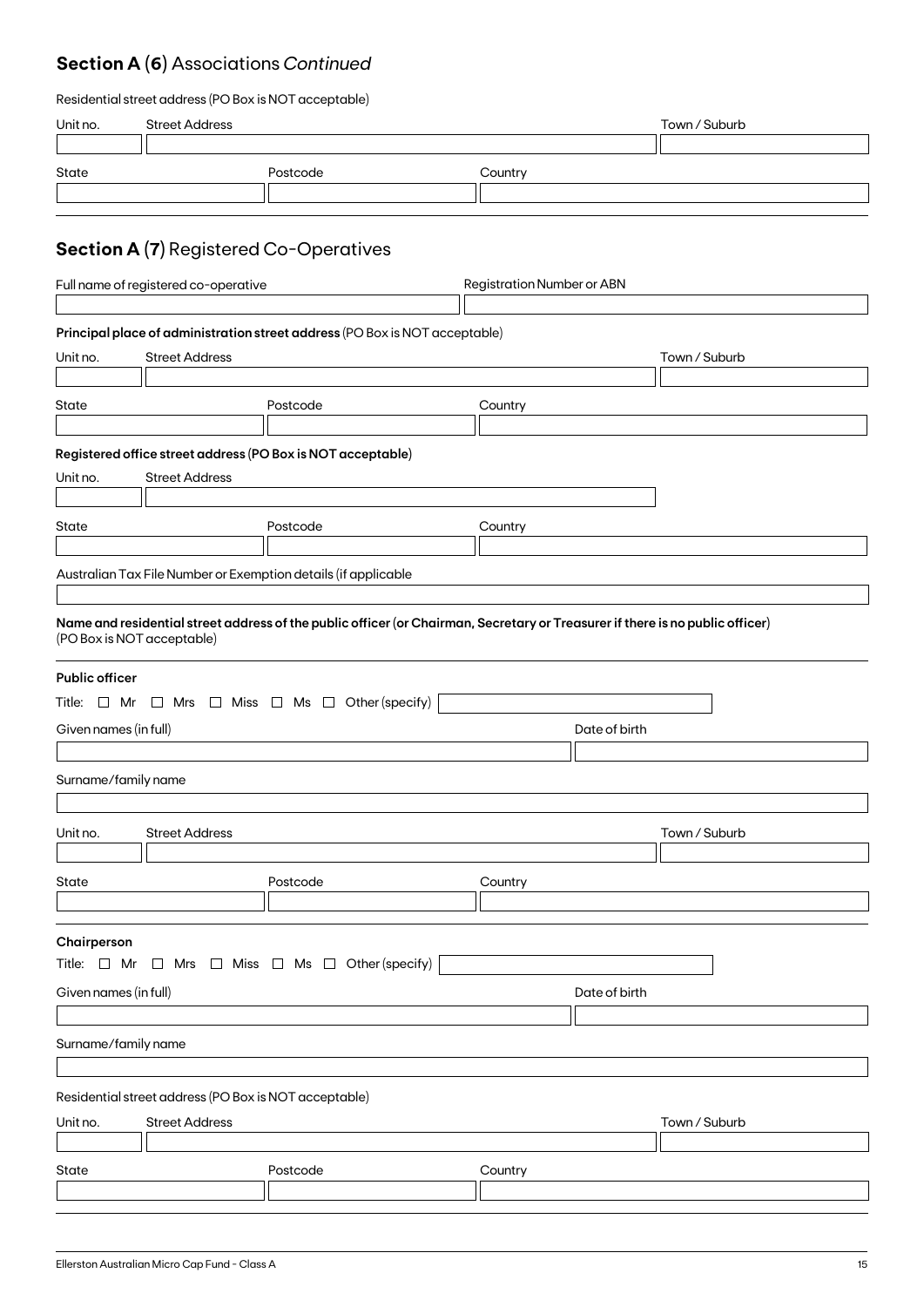# **Section A (7)** Registered Co-Operatives *Continued*

| Secretary                                                                                                                                                   |                                                                                               |                                      |               |  |
|-------------------------------------------------------------------------------------------------------------------------------------------------------------|-----------------------------------------------------------------------------------------------|--------------------------------------|---------------|--|
| Title: $\Box$ Mr $\Box$ Mrs $\Box$ Miss $\Box$ Ms $\Box$ Other (specify)                                                                                    |                                                                                               |                                      |               |  |
| Given names (in full)                                                                                                                                       |                                                                                               | Date of birth                        |               |  |
|                                                                                                                                                             |                                                                                               |                                      |               |  |
| Surname/family name                                                                                                                                         |                                                                                               |                                      |               |  |
|                                                                                                                                                             |                                                                                               |                                      |               |  |
| Residential street address (PO Box is NOT acceptable)                                                                                                       |                                                                                               |                                      |               |  |
| <b>Street Address</b><br>Unit no.                                                                                                                           |                                                                                               |                                      | Town / Suburb |  |
|                                                                                                                                                             |                                                                                               |                                      |               |  |
| State                                                                                                                                                       | Postcode                                                                                      | Country                              |               |  |
|                                                                                                                                                             |                                                                                               |                                      |               |  |
|                                                                                                                                                             |                                                                                               |                                      |               |  |
| <b>Treasurer</b>                                                                                                                                            |                                                                                               |                                      |               |  |
| Title: $\Box$ Mr $\Box$ Mrs $\Box$ Miss $\Box$ Ms $\Box$ Other (specify)                                                                                    |                                                                                               |                                      |               |  |
| Given names (in full)                                                                                                                                       |                                                                                               | Date of birth                        |               |  |
|                                                                                                                                                             |                                                                                               |                                      |               |  |
| Surname/family name                                                                                                                                         |                                                                                               |                                      |               |  |
|                                                                                                                                                             |                                                                                               |                                      |               |  |
| Residential street address (PO Box is NOT acceptable)                                                                                                       |                                                                                               |                                      |               |  |
| Unit no.<br><b>Street Address</b>                                                                                                                           |                                                                                               |                                      | Town / Suburb |  |
|                                                                                                                                                             |                                                                                               |                                      |               |  |
| State                                                                                                                                                       | Postcode                                                                                      | Country                              |               |  |
|                                                                                                                                                             |                                                                                               |                                      |               |  |
|                                                                                                                                                             |                                                                                               |                                      |               |  |
| <b>Section A (8)</b> Government Bodies                                                                                                                      |                                                                                               |                                      |               |  |
|                                                                                                                                                             |                                                                                               |                                      |               |  |
| Full name of government body                                                                                                                                |                                                                                               | Registration or incorporation number |               |  |
|                                                                                                                                                             |                                                                                               |                                      |               |  |
| Principal place of operations (PO Box is NOT acceptable)                                                                                                    |                                                                                               |                                      |               |  |
| Unit no.<br><b>Street Address</b>                                                                                                                           |                                                                                               |                                      | Town / Suburb |  |
|                                                                                                                                                             |                                                                                               |                                      |               |  |
| State                                                                                                                                                       | Postcode                                                                                      | Country (If not Australia)           |               |  |
|                                                                                                                                                             |                                                                                               |                                      |               |  |
| Australian Tax File Number or Exemption details (if applicable)                                                                                             |                                                                                               |                                      |               |  |
|                                                                                                                                                             |                                                                                               |                                      |               |  |
| Select one of the following categories and provide the requested information:                                                                               |                                                                                               |                                      |               |  |
| Commonwealth of Australia government body<br>ப                                                                                                              |                                                                                               |                                      |               |  |
| Australian State or Territory government body (specify State)<br>ப                                                                                          |                                                                                               |                                      |               |  |
| Australian or State/Territory Government Entity<br>ப                                                                                                        |                                                                                               |                                      |               |  |
| $\sqcup$                                                                                                                                                    | Emanation (describes any body which provides a public service under the control of government |                                      |               |  |
| $\sqcup$                                                                                                                                                    | Established under legislation of a foreign country (specify country)                          |                                      |               |  |
| If the government body is an entity, an emanation or foreign government body, provide information about the ownership or control of the<br>government body: |                                                                                               |                                      |               |  |
|                                                                                                                                                             |                                                                                               |                                      |               |  |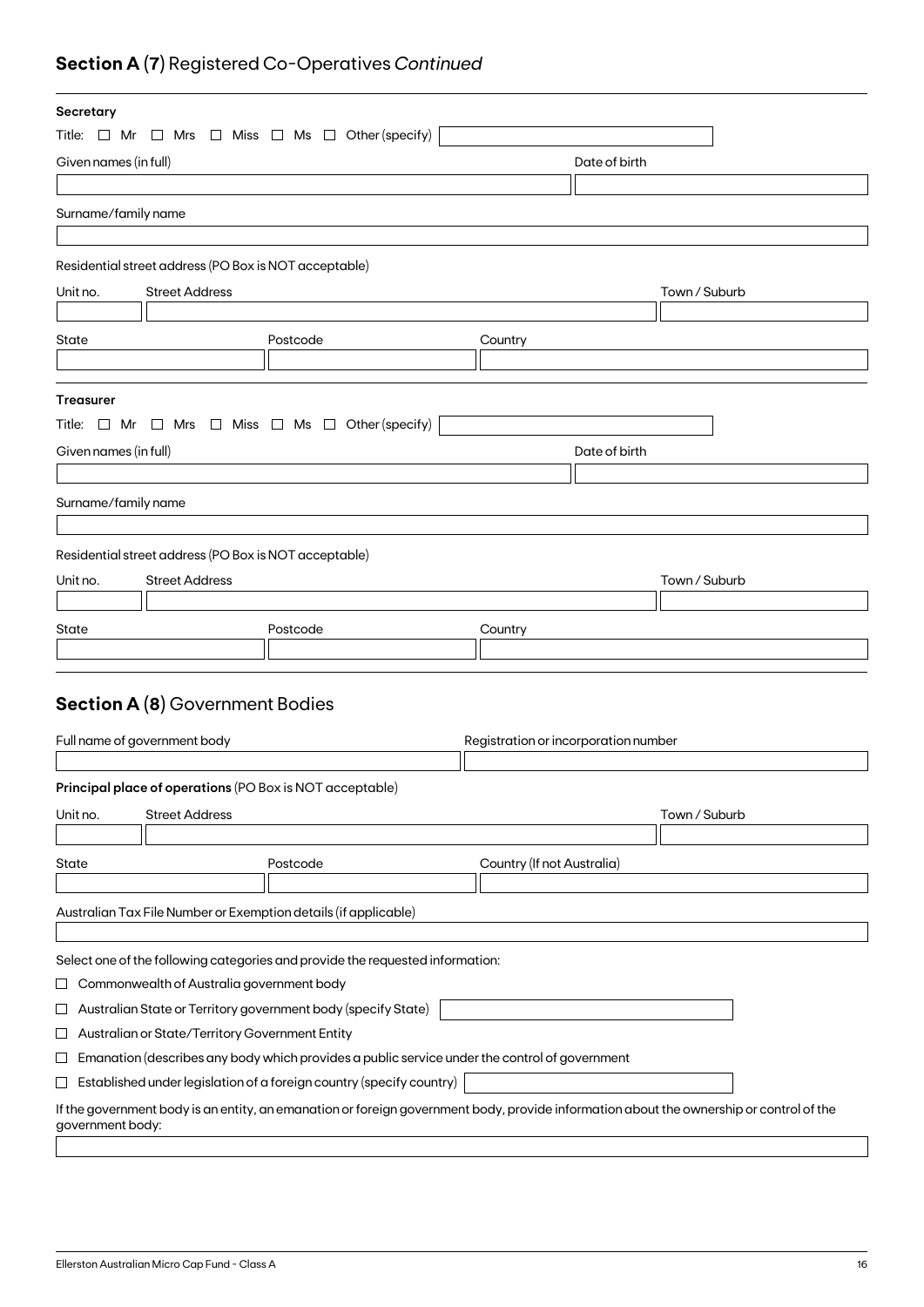# **Section A (8)** Government Bodies *Continued*

## **Beneficial owners and Controlling Persons**

**This section should be completed by any government entity, emanation or foreign government body. Please provide details of:**

- Each individual who ultimately owns 25% or more of the government entity, emanation or foreign government body through direct or indirect shareholdings; OR
- Any individual who is entitled (directly or indirectly) to exercise 25% or more of the voting rights.

#### **If no one satisfies either of the above categories, provide details instead of:**

• he most senior managing official(s) (or equivalent) who is/are authorised to make policy, operating or financial decisions or failing that, who is/are authorised to sign on behalf of the government entity, emanation or foreign government body.

All individuals below are required to provide identification (see Section K, 'Investor identification documents').

| Individual 1                                                             |                                                         |               |               |
|--------------------------------------------------------------------------|---------------------------------------------------------|---------------|---------------|
| Title: $\Box$ Mr                                                         | $\Box$ Mrs $\Box$ Miss $\Box$ Ms $\Box$ Other (specify) |               |               |
| Given names (in full)                                                    |                                                         | Date of birth |               |
|                                                                          |                                                         |               |               |
| Surname/family name                                                      |                                                         |               |               |
|                                                                          |                                                         |               |               |
| Residential street address (PO Box is NOT acceptable)                    |                                                         |               |               |
| <b>Street Address</b><br>Unit no.                                        |                                                         |               | Town / Suburb |
|                                                                          |                                                         |               |               |
| State                                                                    | Postcode                                                | Country       |               |
|                                                                          |                                                         |               |               |
| Individual 2                                                             |                                                         |               |               |
| Title: $\Box$ Mr $\Box$ Mrs $\Box$ Miss $\Box$ Ms $\Box$ Other (specify) |                                                         |               |               |
| Given names (in full)                                                    |                                                         | Date of birth |               |
|                                                                          |                                                         |               |               |
| Surname/family name                                                      |                                                         |               |               |
|                                                                          |                                                         |               |               |
| Residential street address (PO Box is NOT acceptable)                    |                                                         |               |               |
| Unit no.<br><b>Street Address</b>                                        |                                                         |               | Town / Suburb |
|                                                                          |                                                         |               |               |
| State                                                                    | Postcode                                                | Country       |               |
|                                                                          |                                                         |               |               |
| Individual 3                                                             |                                                         |               |               |
| Title: $\Box$ Mr $\Box$ Mrs $\Box$ Miss $\Box$ Ms $\Box$ Other (specify) |                                                         |               |               |
| Given names (in full)                                                    |                                                         | Date of birth |               |
|                                                                          |                                                         |               |               |
| Surname/family name                                                      |                                                         |               |               |
|                                                                          |                                                         |               |               |
| Residential street address (PO Box is NOT acceptable)                    |                                                         |               |               |
| Unit no.<br><b>Street Address</b>                                        |                                                         |               | Town / Suburb |
|                                                                          |                                                         |               |               |
| State                                                                    | Postcode                                                | Country       |               |
|                                                                          |                                                         |               |               |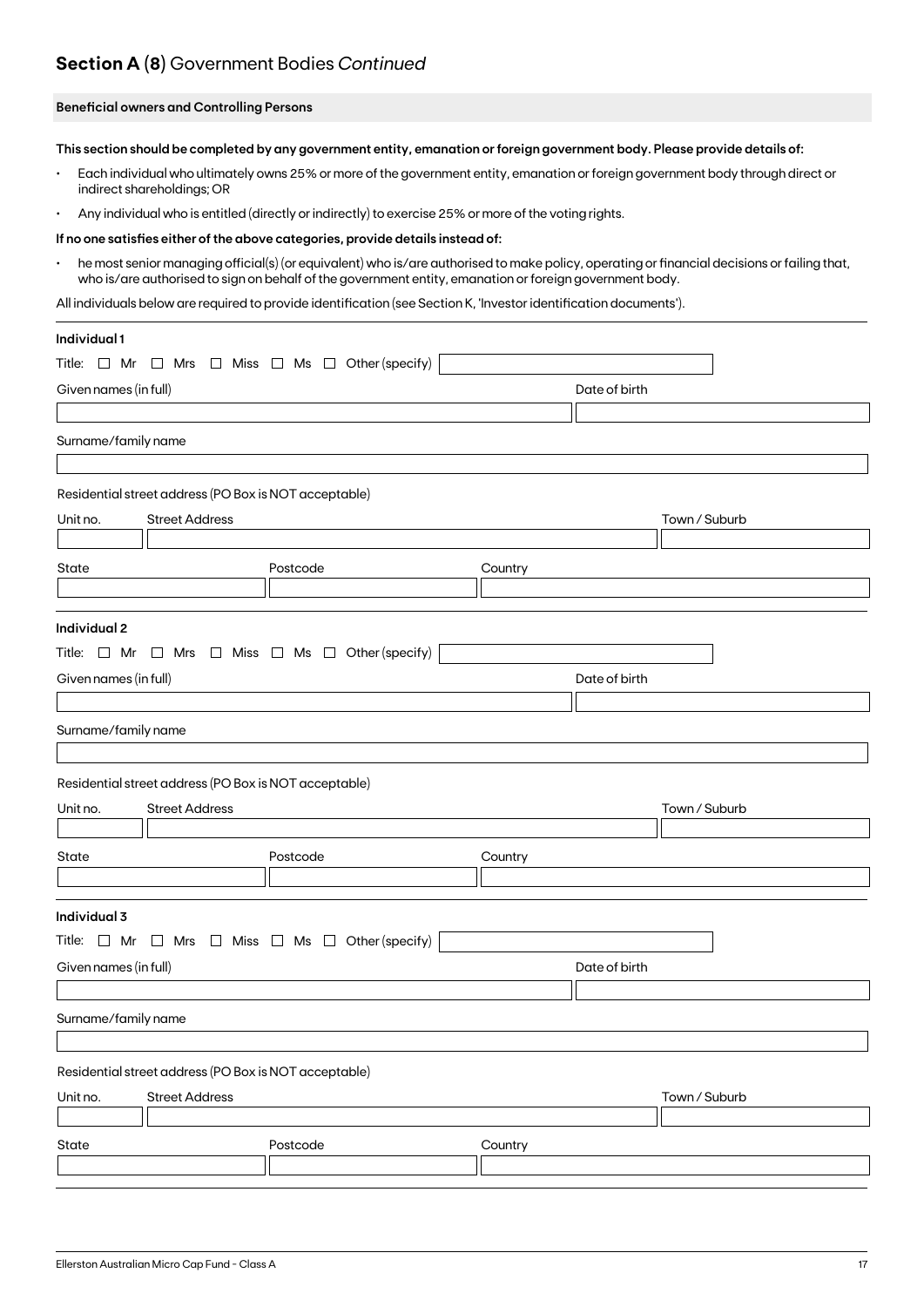# **Section A (8)** Government Bodies *Continued*

| Individual 4          |                                                                          |               |               |
|-----------------------|--------------------------------------------------------------------------|---------------|---------------|
|                       | Title: $\Box$ Mr $\Box$ Mrs $\Box$ Miss $\Box$ Ms $\Box$ Other (specify) |               |               |
| Given names (in full) |                                                                          | Date of birth |               |
|                       |                                                                          |               |               |
| Surname/family name   |                                                                          |               |               |
|                       |                                                                          |               |               |
|                       | Residential street address (PO Box is NOT acceptable)                    |               |               |
| Unit no.              | <b>Street Address</b>                                                    |               | Town / Suburb |
|                       |                                                                          |               |               |
|                       | Postcode                                                                 | Country       |               |
|                       |                                                                          |               |               |
| State                 |                                                                          |               |               |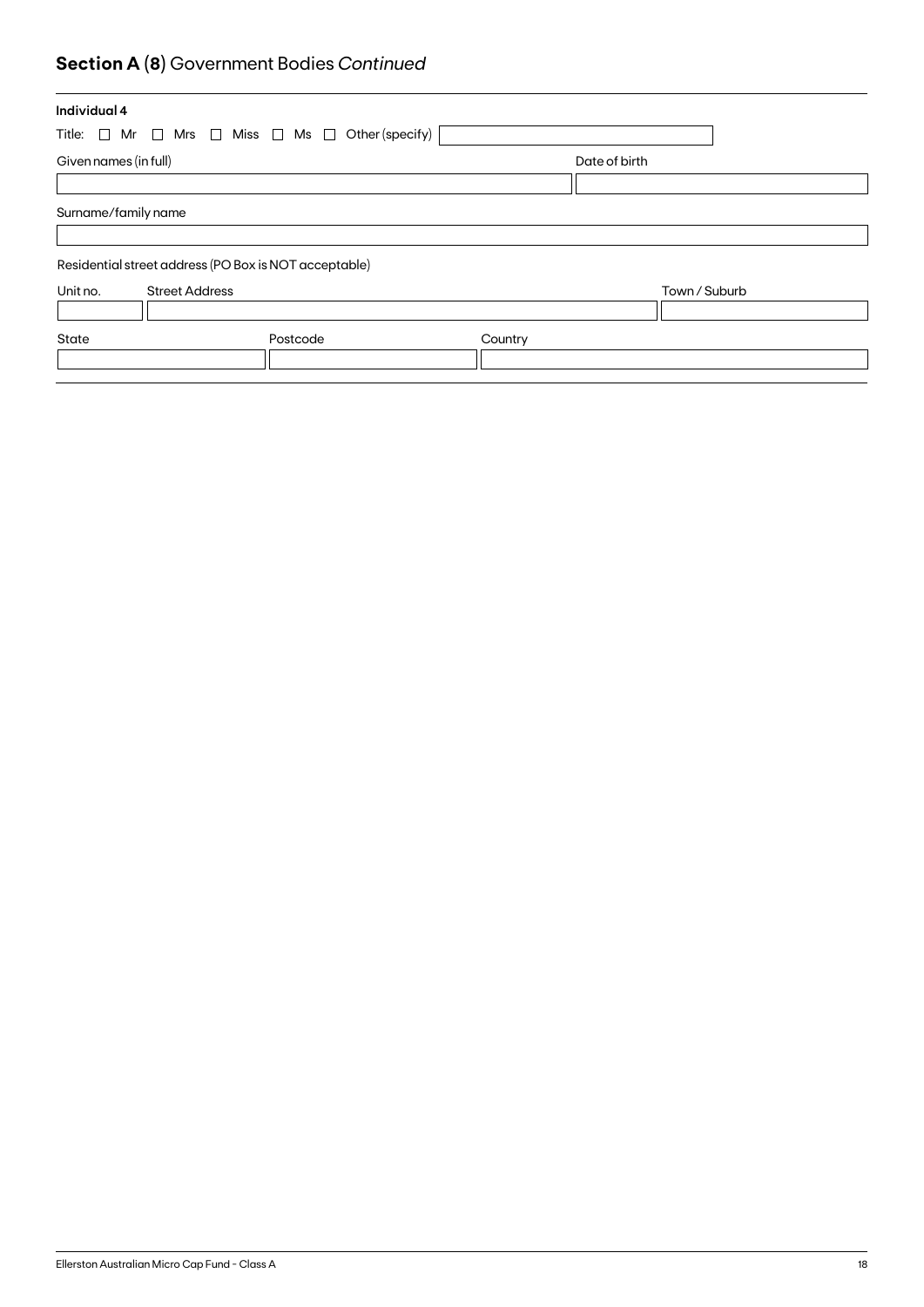# **Section B** Investment Details and Payment Method

Please advise the details of your required investment.

# Fund name: **Ellerston Australian Micro Cap Fund - Class A**

| Amount<br>to invest<br>t vou wish tr | '/N) or<br>20101/09<br>all distribi<br>טר | Y/N)<br>∩⊔n<br>nei |
|--------------------------------------|-------------------------------------------|--------------------|
| - 11                                 |                                           |                    |

Please note that the minimum application amount is AU\$25,000.

### **Payment Method**

All payments must be in Australian dollars.

# **Electronic funds transfer**

Please transfer funds, using your investor name as a reference, at the same time as you post your application to avoid delays in the account opening process. Make your payment to:

| Account name: | Pacific Custodians Pty Limited – Ellerston Capital Applications |                         |  |
|---------------|-----------------------------------------------------------------|-------------------------|--|
| BSB:          | 062028                                                          |                         |  |
| Account no:   | 10660620                                                        |                         |  |
| Reference*    | EAMCF [Investor name]                                           | E.g. EAMCF John Citizen |  |

\*We will use this reference on our transaction statement and to identify who the payment is from.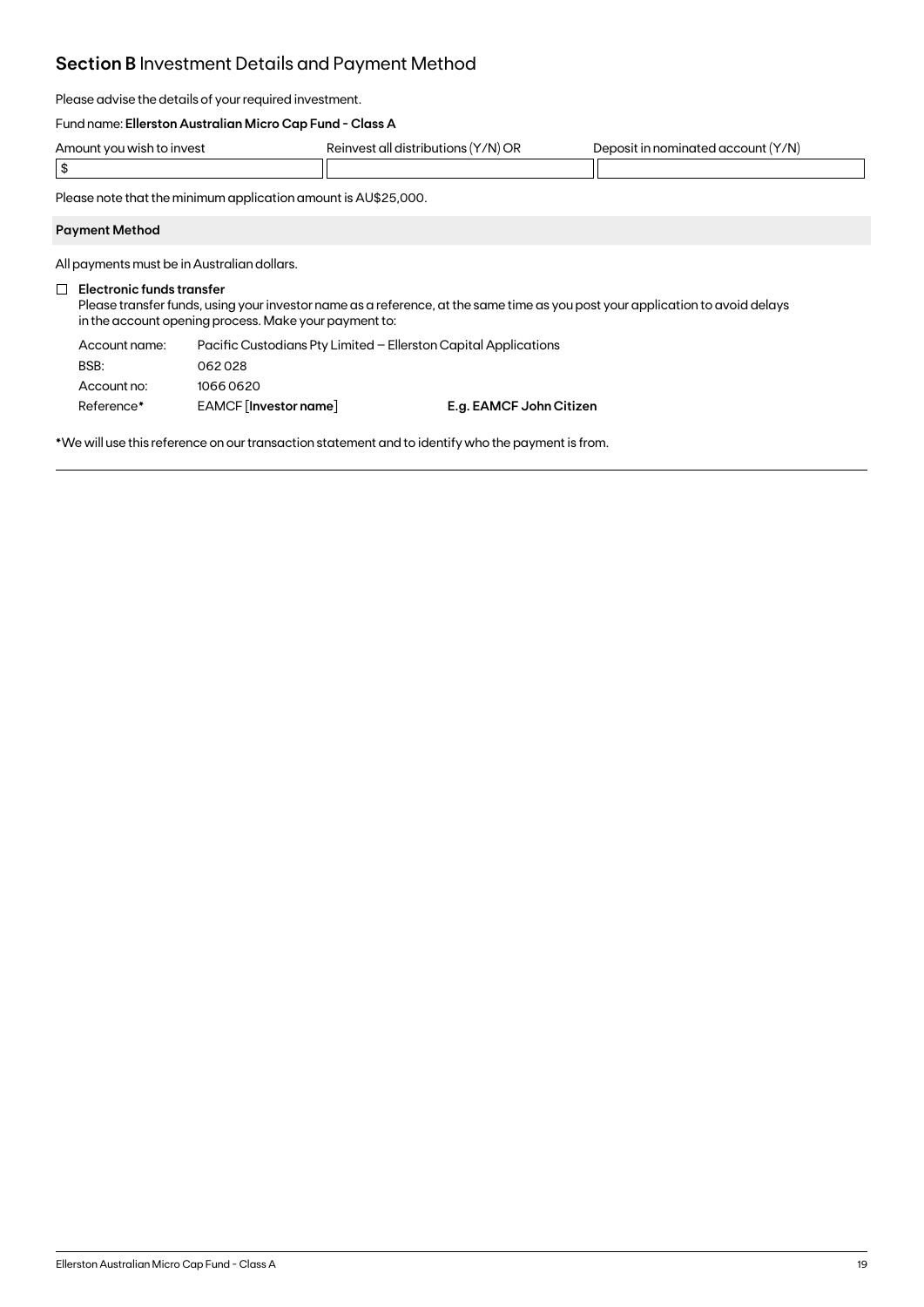# **Section C** Distribution Payment Instructions

If you indicated in Section B above that all distributions are to be paid to your nominated bank account, please provide details here.

## **Pay income to this Australian bank, building society or credit union account:**

|  | Australian institution |
|--|------------------------|
|--|------------------------|

| Account name                                                                          | <b>BSB</b>            |
|---------------------------------------------------------------------------------------|-----------------------|
|                                                                                       |                       |
| <b>Branch</b>                                                                         | <b>Account Number</b> |
|                                                                                       |                       |
| Pay income to this overseas bank, building society or credit union account:<br>$\Box$ |                       |
| Overseas institution                                                                  |                       |
|                                                                                       |                       |
| Account name                                                                          | <b>BSB</b>            |
|                                                                                       |                       |
| <b>Branch</b>                                                                         | <b>Account Number</b> |
|                                                                                       |                       |
| Reference                                                                             | Prefix or suffix      |
|                                                                                       |                       |
| Other payment instructions                                                            |                       |
|                                                                                       |                       |

# **Section D** Contact Details and Preferred Communication Method

### **ONLY complete this section if you wish to provide alternate contact details from those you provided in Section A.**

Please complete the following if contacts details are different from those provided in Section A. For joint investors, please note that unless you indicate otherwise in this section, the Issuer will use the contact details provided in section A for Investor 1 for all communications, statements, transaction details and so on.

|  |  |  |  |  |  |  |  |  |  | Title: $\Box$ Mr $\Box$ Mrs $\Box$ Miss $\Box$ Ms $\Box$ Other (specify) |  |
|--|--|--|--|--|--|--|--|--|--|--------------------------------------------------------------------------|--|
|--|--|--|--|--|--|--|--|--|--|--------------------------------------------------------------------------|--|

Contact Name

Care of (C/-) property name/building name

Residential street address (PO Box is NOT acceptable)

| Unit no.          | <b>Street Address</b> |            |         | Town / Suburb |  |  |
|-------------------|-----------------------|------------|---------|---------------|--|--|
|                   |                       |            |         |               |  |  |
| State             |                       | Postcode   | Country |               |  |  |
|                   |                       |            |         |               |  |  |
| <b>Work Phone</b> |                       | Home Phone | Fax     | Mobile        |  |  |
|                   |                       |            |         |               |  |  |
|                   |                       |            |         |               |  |  |
| Email             |                       |            |         |               |  |  |

# **Preferred communication method**

## **Secure website access**

Access to Ellerston Capital Limited's secure website enables you to view your account details online, including your current account value, transaction history and statements. Note that you will need to provide your email address in the contact details above (or as included in Section A) in order to register for access. Joint investors and trustees must register separately.

Please indicate how you would prefer us to communicate with you by ticking the appropriate box:

Mail

 $\Box$  Email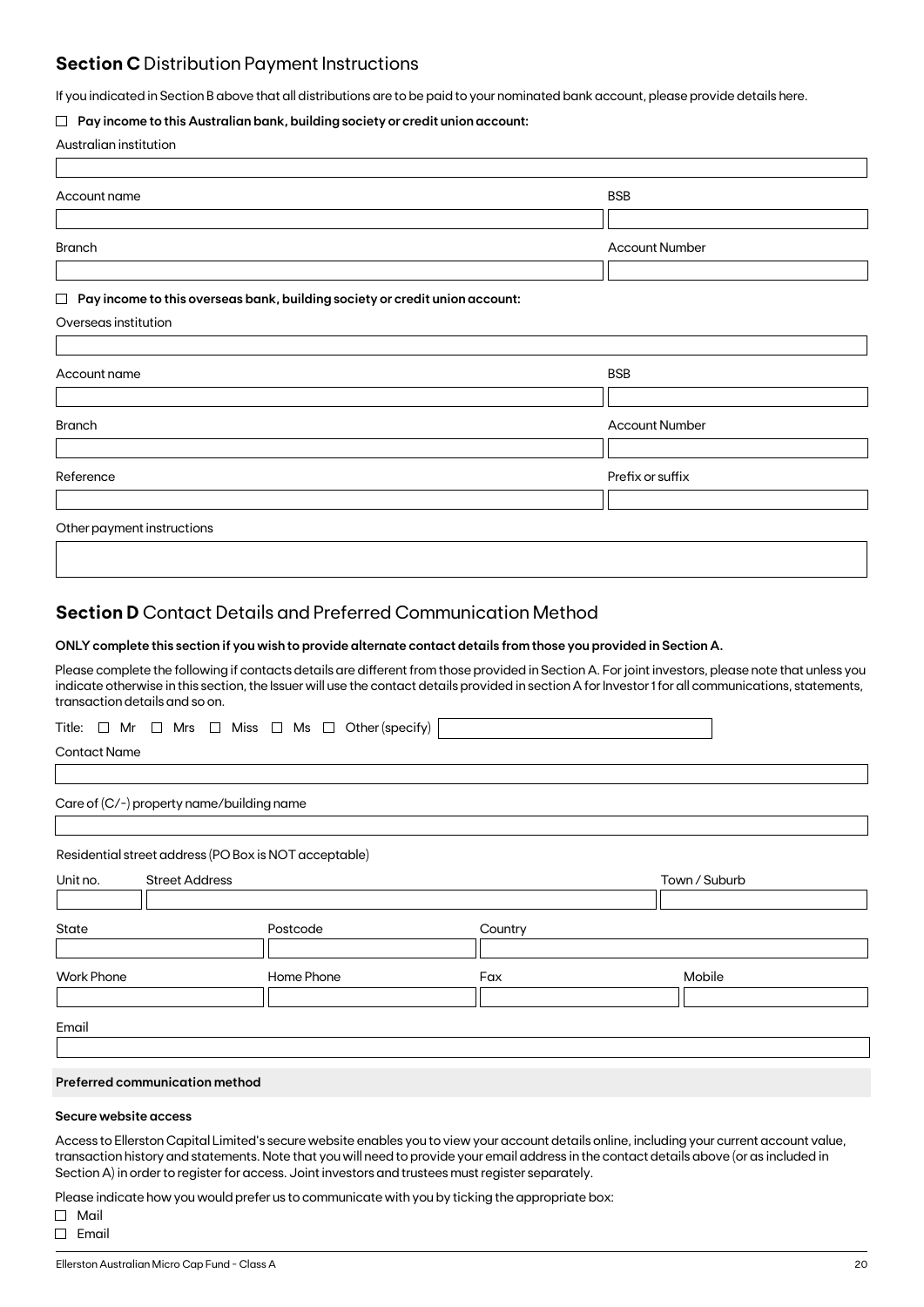# **Section E** Acting Authority or Authorised Representative

If this Application Form is being signed by one or more other person/s holding legal authority to act on behalf of the investor or by a representative of the State/Public Trustee, please provide the full name, residential street address and date of birth of the person and provide a copy of the person's certified photographic ID e.g. driving licence or passport. Also indicate the type of authority and provide a certified copy of the authority with this application.

| Individual 1                                                                                                                                                                                                   |                                                                          |
|----------------------------------------------------------------------------------------------------------------------------------------------------------------------------------------------------------------|--------------------------------------------------------------------------|
| Other (specify)<br>Miss $\Box$ Ms $\Box$<br>Title: $\Box$ Mr<br>$\Box$ Mrs<br>$\Box$                                                                                                                           |                                                                          |
| Given names (in full)                                                                                                                                                                                          | Date of birth                                                            |
|                                                                                                                                                                                                                |                                                                          |
| Surname/family name                                                                                                                                                                                            |                                                                          |
|                                                                                                                                                                                                                |                                                                          |
| Residential street address (PO Box is NOT acceptable)                                                                                                                                                          |                                                                          |
| <b>Street Address</b><br>Unit no.                                                                                                                                                                              | Town / Suburb                                                            |
|                                                                                                                                                                                                                |                                                                          |
| State<br>Postcode                                                                                                                                                                                              | Country                                                                  |
|                                                                                                                                                                                                                |                                                                          |
| Parent/guardian<br>□ POA<br>Executor/administrator<br>$\Box$                                                                                                                                                   | <b>Bankruptcy trustee</b><br>Public or State trustee<br>$\Box$<br>$\Box$ |
| $\Box$ I confirm that a certified copy of my/our authority to act for the investor is attached.                                                                                                                |                                                                          |
| $\Box$ I confirm that a certified copy of my photographic ID is attached (other than for the State/Public Trustee).                                                                                            |                                                                          |
| Individual 2                                                                                                                                                                                                   |                                                                          |
| Title: $\Box$ Mr $\Box$ Mrs $\Box$ Miss $\Box$ Ms $\Box$ Other (specify)                                                                                                                                       |                                                                          |
| Given names (in full)                                                                                                                                                                                          | Date of birth                                                            |
|                                                                                                                                                                                                                |                                                                          |
| Surname/family name                                                                                                                                                                                            |                                                                          |
|                                                                                                                                                                                                                |                                                                          |
| Residential street address (PO Box is NOT acceptable)                                                                                                                                                          |                                                                          |
| <b>Street Address</b><br>Unit no.                                                                                                                                                                              | Town / Suburb                                                            |
| Postcode<br>State                                                                                                                                                                                              | Country                                                                  |
|                                                                                                                                                                                                                |                                                                          |
| □ POA<br>$\Box$ Parent/guardian<br>Executor/administrator<br>$\Box$                                                                                                                                            | <b>Bankruptcy trustee</b><br>Public or State trustee<br>$\Box$<br>$\Box$ |
| $\Box$ I confirm that a certified copy of my/our authority to act for the investor is attached.                                                                                                                |                                                                          |
| $\Box$ I confirm that a certified copy of my photographic ID is attached (other than for the State/Public Trustee).                                                                                            |                                                                          |
|                                                                                                                                                                                                                |                                                                          |
| <b>Section F Operating Authority</b>                                                                                                                                                                           |                                                                          |
|                                                                                                                                                                                                                |                                                                          |
| This section must be completed by all investors.                                                                                                                                                               |                                                                          |
| When giving instruction to us about your investment, please indicate who has authority to operate your account;                                                                                                |                                                                          |
| Individual joint accounts (if no box is ticked we will assume that both/all investors must sign):                                                                                                              |                                                                          |
| Both/all to sign<br>$\Box$ Either to sign<br>ப                                                                                                                                                                 |                                                                          |
| Companies, trusts, super funds, partnerships, sole traders (if no box is ticked all instructions must be signed by two Directors OR two trustees<br>OR two partners OR director AND secretary OR sole trader): |                                                                          |
| $\Box$ Other (please specify)<br>Both/all to sign<br>$\Box$ One to sign<br>$\Box$                                                                                                                              |                                                                          |
|                                                                                                                                                                                                                |                                                                          |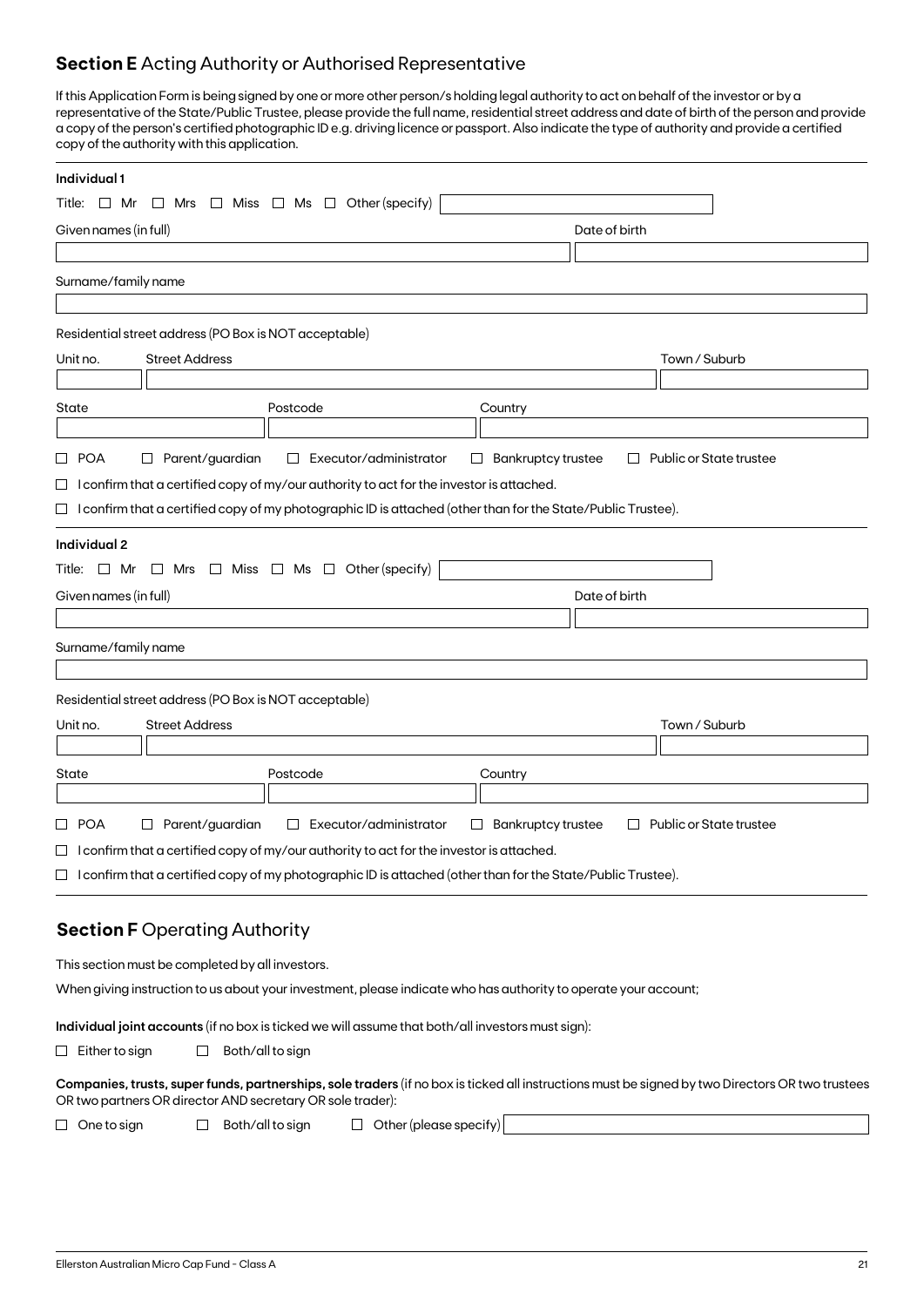# **Section G** Financial Adviser Details

Name of advisor/consultant

| Suite no./unit no./level no. and street address |           | Town/suburb                                                                                                                                                                  |  |
|-------------------------------------------------|-----------|------------------------------------------------------------------------------------------------------------------------------------------------------------------------------|--|
| Postcode                                        | Country   |                                                                                                                                                                              |  |
| Home Phone                                      | Fax       | Mobile                                                                                                                                                                       |  |
|                                                 |           |                                                                                                                                                                              |  |
|                                                 |           |                                                                                                                                                                              |  |
|                                                 | <b>No</b> | PO Box / RMB / Locked bag/care of (c/-) property name / building name (if applicable)<br>Would you like your Financial Advisor to receive copies of information sent to you? |  |

# **Section H** Tax Certification – FATCA (US) and CRS (other jurisdictions)

# **What are FATCA and CRS? Some background**

The US Foreign Account Tax Compliance Act (FATCA) and the Common Reporting Standard (CRS) are two ways in which a large number of governments are seeking the same thing – to improve global tax compliance. Both require financial institutions to capture relevant information on foreign taxpayers, as follows:

- FATCA promotes cross border tax compliance by US taxpayers, by implementing an international standard for the automatic exchange of information related to those taxpayers. Australia has entered into an inter-governmental agreement (IGA) with the US to implement FATCA in Australia, to be administered through the ATO. The AUS-USA FATCA IGA requires the ATO to obtain detailed account information for US citizens and/or taxpayers on an annual basis. The effect of this is that, to satisfy their FATCA obligations, relevant Australian financial institutions must identify any US taxpayers and report those taxpayers' financial account data to the ATO.
- CRS is a global reporting standard, developed by the OECD, for the automatic exchange of information (AEoI). Its goal is to allow tax authorities to obtain a clearer understanding of financial assets held abroad by their residents, for tax purposes. Over 96 countries have agreed to share information on residents' assets and incomes in accordance with defined reporting standards. Once again, this means that financial institutions around the globe must provide tax authorities with taxpayer financial account data, and the financial institutions must therefore collect this information from their customers and pass it on.

For more information go to www.linkmarketservices.com.au/corporate/FATCA and click on the links provided.

# **FATCA/CRS information – Who should complete this section?**

This section should be completed by the person completing the Application Form who is **authorised to provide tax residency and certification information** for:

- all other applicants, and
- the underlying entity e.g. trust or partnership etc., and
- the beneficial owners and controlling persons.

If you are an individual, joint individual, sole trader, or deceased estate complete (1) below. If not complete (2) on page 24.

# **1. FATCA/CRS certification of individual, joint individual, sole trader or deceased estate**

If you are an **individual, joint individual, a sole trader**, or you will hold the account on behalf of another individual or a deceased estate, then please select the best option below and answer the associated questions. If your account is held on behalf of an entity,

e.g. a company, trust, partnership etc., please go to the section on the next page 'FATCA and CRS certification of an entity.' If you do not provide this information, we will not be able to accept your application.

# **Is the following statement correct?** (Tick if applicable)

 $\Box$  Your account is held by an individual or an entity acting in the capacity of executor or administrator of a deceased estate, where EITHER certified copies of the death certificate or Grant of Probate/Letters of Administration have already been provided to us, OR certified copies of these documents are attached to this application.

If you selected the above, your FATCA/CRS certification is complete and **no further information is required**.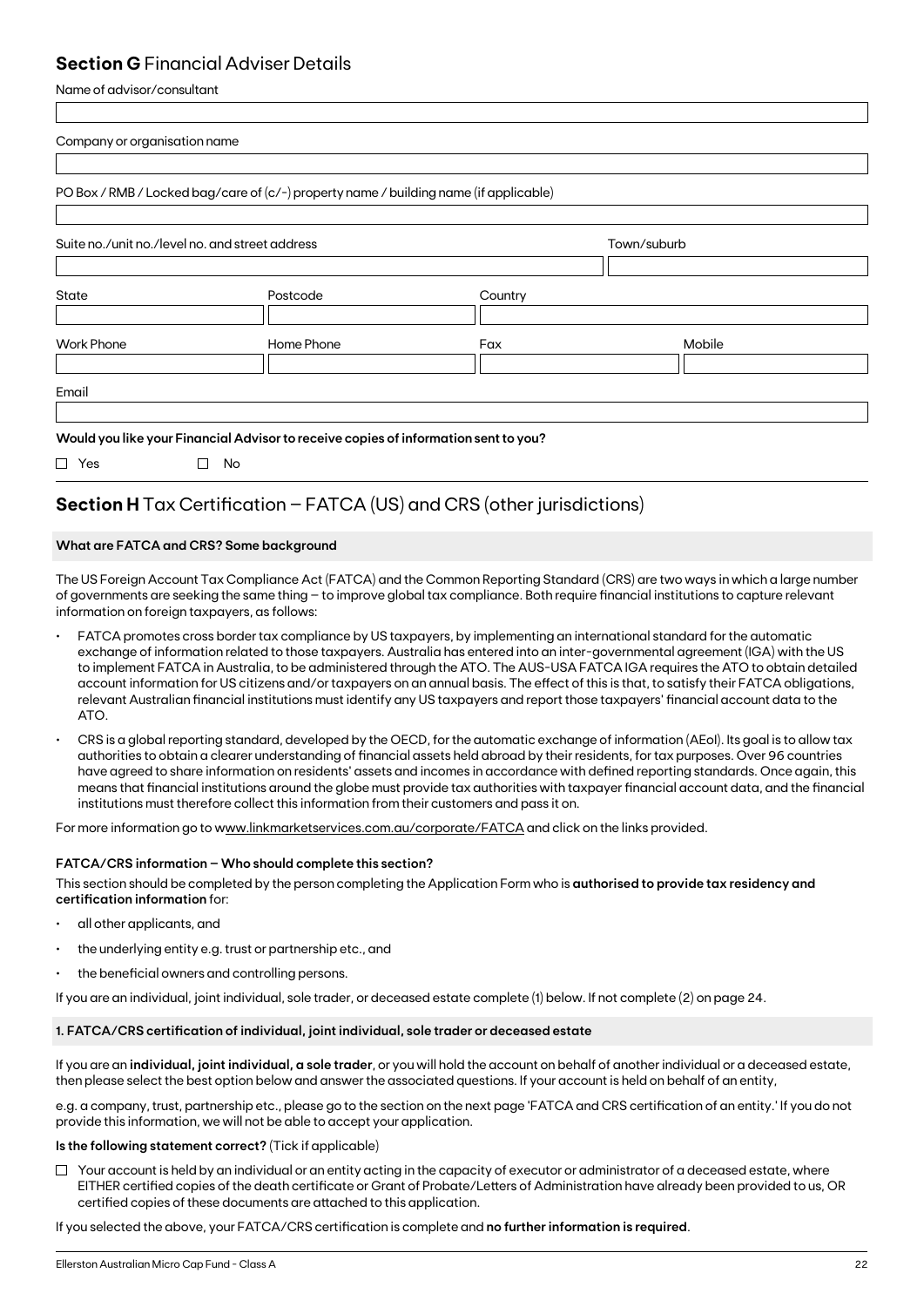# **Section H** Tax Certification – FATCA (US) and CRS (other jurisdictions) *Continued*

**Is/are all of the Individual applicants (including the person/s for whom the account will be held e.g. a children's account) a citizen or a resident for tax purposes in a country other than Australia?**

- Yes please complete 1.2 **Foreign Individual Investors and Individual Beneficial Owner** details below. Note: If an individual is both an Australian and a foreign tax resident, or a tax resident of more than one foreign country, you must also provide this information.
- No your FATCA/CRS certification is complete and **no further information is require**d.
- $\Box$  Only some of the individuals are Australian tax residents:
	- For those Individuals who are **Australian tax residents only** (including the person/s for whom the account is held), please complete 1.1 **Australian tax resident** information below.
	- For the remaining individuals (i.e. who are NOT solely Australian tax residents), please complete 1.2 **Foreign Individual Investors and Individual Beneficial Owner** details below.

### **1.1 Australian tax resident information**

Full name of Australian tax resident 1

Full name of Australian tax resident 2

Full name of Australian tax resident 3

# **1.2 Foreign Individual Investor(s) and Individual Beneficial Owner(s) details**

Please provide ALL information, including your foreign TIN (Taxpayer Identification Number), or exclusions, as relevant. Where a TIN is issued by your jurisdiction, failure to provide this information may result in your application not being processed.

| Full name of individual 1                 |                            |           |   | Date of birth                                                                                                      |
|-------------------------------------------|----------------------------|-----------|---|--------------------------------------------------------------------------------------------------------------------|
|                                           |                            |           |   |                                                                                                                    |
| Street address (PO Box is NOT acceptable) |                            |           |   |                                                                                                                    |
|                                           |                            |           |   |                                                                                                                    |
| Country 1 of tax residency                | Country 2 of tax residency |           |   | Country 3 of tax residency                                                                                         |
|                                           |                            |           |   |                                                                                                                    |
|                                           |                            |           |   | Country does not require collection of TINs                                                                        |
| TIN <sub>1</sub>                          |                            | <b>OR</b> |   | TIN is available but, has not obtained or has not been issued a TIN                                                |
|                                           |                            |           |   |                                                                                                                    |
| TIN <sub>2</sub><br>□                     |                            | OR        |   | Country does not require collection of TINs                                                                        |
|                                           |                            |           |   | TIN is available but, has not obtained or has not been issued a TIN                                                |
|                                           |                            |           |   | Country does not require collection of TINs                                                                        |
| TIN <sub>3</sub><br>$\Box$                |                            | <b>OR</b> |   | TIN is available but, has not obtained or has not been issued a TIN                                                |
| Full name of individual 2                 |                            |           |   | Date of birth                                                                                                      |
|                                           |                            |           |   |                                                                                                                    |
|                                           |                            |           |   |                                                                                                                    |
| Street address (PO Box is NOT acceptable) |                            |           |   |                                                                                                                    |
|                                           |                            |           |   |                                                                                                                    |
| Country 1 of tax residency                | Country 2 of tax residency |           |   | Country 3 of tax residency                                                                                         |
|                                           |                            |           |   |                                                                                                                    |
|                                           |                            |           |   | Country does not require collection of TINs                                                                        |
| TIN <sub>1</sub><br>$\mathsf{L}$          |                            | <b>OR</b> |   | TIN is available but, has not obtained or has not been issued a TIN                                                |
|                                           |                            |           |   |                                                                                                                    |
| TIN <sub>2</sub><br>П                     |                            | <b>OR</b> | ப | Country does not require collection of TINs<br>TIN is available but, has not obtained or has not been issued a TIN |
|                                           |                            |           |   |                                                                                                                    |
| TIN <sub>3</sub>                          |                            | <b>OR</b> |   | Country does not require collection of TINs                                                                        |
|                                           |                            |           |   | TIN is available but, has not obtained or has not been issued a TIN                                                |
|                                           |                            |           |   |                                                                                                                    |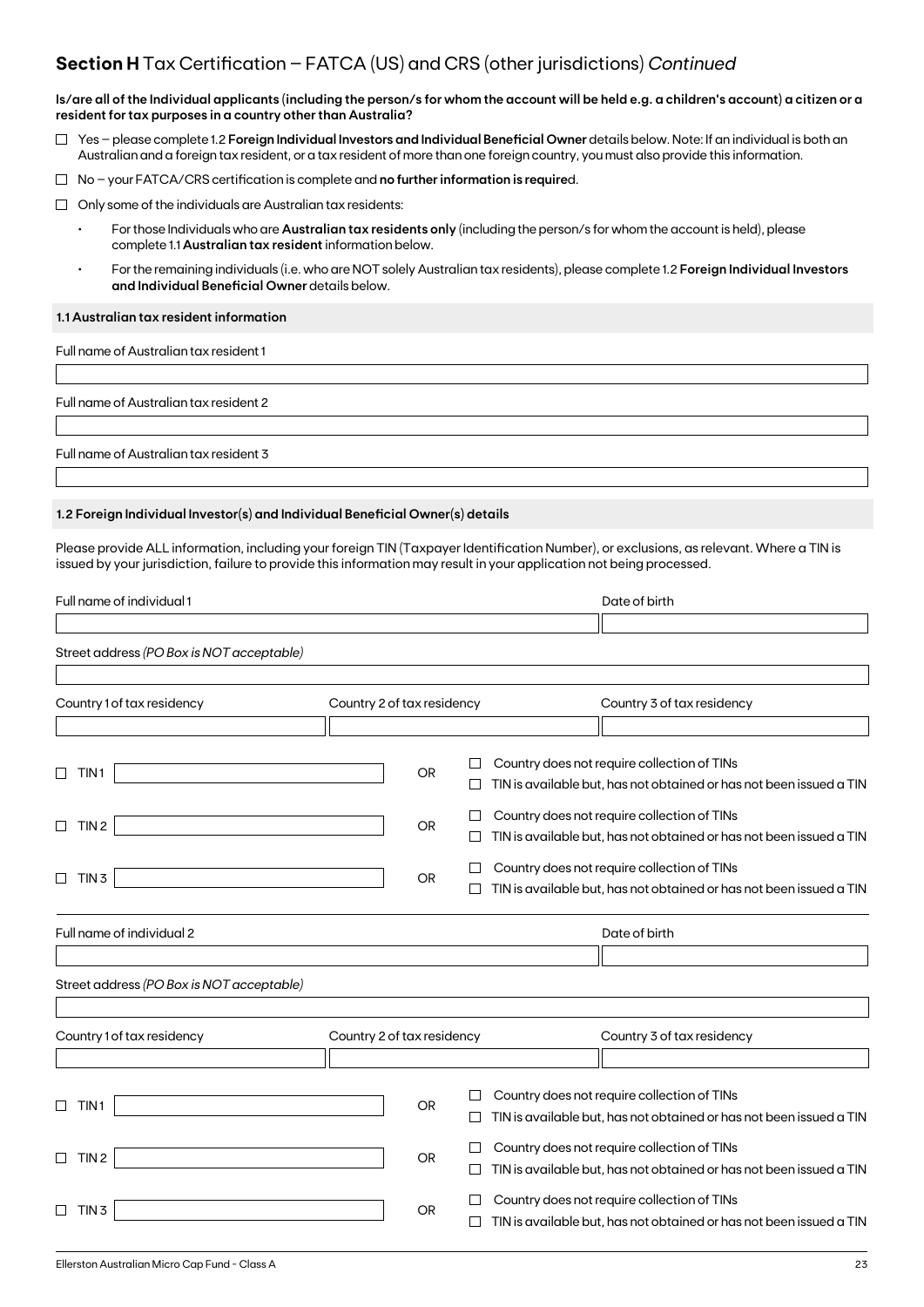# **Section H** Tax Certification – FATCA (US) and CRS (other jurisdictions) *Continued*

| Full name of individual 3                                                                                                                                                                                                                                                     |                                                                                                           |  | Date of birth                                                       |  |  |  |  |  |
|-------------------------------------------------------------------------------------------------------------------------------------------------------------------------------------------------------------------------------------------------------------------------------|-----------------------------------------------------------------------------------------------------------|--|---------------------------------------------------------------------|--|--|--|--|--|
|                                                                                                                                                                                                                                                                               |                                                                                                           |  |                                                                     |  |  |  |  |  |
| Street address (PO Box is NOT acceptable)                                                                                                                                                                                                                                     |                                                                                                           |  |                                                                     |  |  |  |  |  |
|                                                                                                                                                                                                                                                                               |                                                                                                           |  |                                                                     |  |  |  |  |  |
| Country 1 of tax residency                                                                                                                                                                                                                                                    | Country 2 of tax residency                                                                                |  | Country 3 of tax residency                                          |  |  |  |  |  |
|                                                                                                                                                                                                                                                                               |                                                                                                           |  |                                                                     |  |  |  |  |  |
| TIN <sub>1</sub>                                                                                                                                                                                                                                                              | OR                                                                                                        |  | Country does not require collection of TINs                         |  |  |  |  |  |
|                                                                                                                                                                                                                                                                               | $\Box$                                                                                                    |  | TIN is available but, has not obtained or has not been issued a TIN |  |  |  |  |  |
| TIN 2<br>$\Box$                                                                                                                                                                                                                                                               | $\Box$<br>OR                                                                                              |  | Country does not require collection of TINs                         |  |  |  |  |  |
|                                                                                                                                                                                                                                                                               | $\Box$                                                                                                    |  | TIN is available but, has not obtained or has not been issued a TIN |  |  |  |  |  |
| TIN <sub>3</sub>                                                                                                                                                                                                                                                              | ⊔<br><b>OR</b>                                                                                            |  | Country does not require collection of TINs                         |  |  |  |  |  |
|                                                                                                                                                                                                                                                                               |                                                                                                           |  | TIN is available but, has not obtained or has not been issued a TIN |  |  |  |  |  |
|                                                                                                                                                                                                                                                                               |                                                                                                           |  |                                                                     |  |  |  |  |  |
| 2. Company, Entity, Trust, Superannuation Fund, Association or Other                                                                                                                                                                                                          |                                                                                                           |  |                                                                     |  |  |  |  |  |
| If you are an investor that is one of the following:                                                                                                                                                                                                                          |                                                                                                           |  |                                                                     |  |  |  |  |  |
| A company or other incorporated body, or                                                                                                                                                                                                                                      |                                                                                                           |  |                                                                     |  |  |  |  |  |
| Another type of entity e.g. a trust, partnership, cooperative or association etc, or                                                                                                                                                                                          |                                                                                                           |  |                                                                     |  |  |  |  |  |
| An individual/s that will hold the Account on behalf of another entity that is a superannuation fund, trust, partnership, government                                                                                                                                          |                                                                                                           |  |                                                                     |  |  |  |  |  |
| body, co-operative, association or other type of entity,                                                                                                                                                                                                                      |                                                                                                           |  |                                                                     |  |  |  |  |  |
| then please select the best option below and answer the associated questions. If you do not provide this information, we will not be able to<br>accept your application.                                                                                                      |                                                                                                           |  |                                                                     |  |  |  |  |  |
| The following best describes your organization (tick one)                                                                                                                                                                                                                     |                                                                                                           |  |                                                                     |  |  |  |  |  |
| An Australian regulated superannuation fund (including a complying SMSF), retirement or pension fund. Please provide a<br>$\Box$                                                                                                                                              |                                                                                                           |  |                                                                     |  |  |  |  |  |
| printout from the ATO's ABN Lookup or APRA that displays the fund's status.                                                                                                                                                                                                   |                                                                                                           |  |                                                                     |  |  |  |  |  |
| Please provide your ACN, ABN, ARBN or ARSN to complete your certification                                                                                                                                                                                                     |                                                                                                           |  |                                                                     |  |  |  |  |  |
| No further information is required.                                                                                                                                                                                                                                           |                                                                                                           |  |                                                                     |  |  |  |  |  |
| An account held by an entity acting in the capacity of executor or administrator of a deceased estate, where EITHER certified copies<br>of the death certificate or Grant of Probate/Letters of Administration have already been provided to us, OR certified copies of these |                                                                                                           |  |                                                                     |  |  |  |  |  |
| documents are attached to this application.<br>If you select this option, your certification is complete and no further information is required.                                                                                                                              |                                                                                                           |  |                                                                     |  |  |  |  |  |
|                                                                                                                                                                                                                                                                               |                                                                                                           |  |                                                                     |  |  |  |  |  |
| $\Box$ Public Listed Company, Majority Owned Subsidiary of a Public Listed company, (includes public listed companies or majority owned<br>subsidiaries of listed companies that are not Financial Institutions).                                                             |                                                                                                           |  |                                                                     |  |  |  |  |  |
| Please provide the name of the market or stock exchange where your company is listed                                                                                                                                                                                          |                                                                                                           |  |                                                                     |  |  |  |  |  |
| Please provide your unique reference code here, e.g. ASX number, ticker code.                                                                                                                                                                                                 |                                                                                                           |  |                                                                     |  |  |  |  |  |
| Not a Financial Account, Certain accounts are NOT considered to be 'Financial Accounts' for the purposes of CRS and FATCA. These<br>$\Box$<br>include:                                                                                                                        |                                                                                                           |  |                                                                     |  |  |  |  |  |
| An Employee Share Scheme or Trust as defined in the Income Tax Assessment Act 1997                                                                                                                                                                                            |                                                                                                           |  |                                                                     |  |  |  |  |  |
| An Escrow Account established in connection with a court order or judgment, or a sale, exchange, or lease of real or personal property<br>$\bullet$<br>where certain requirements have been met.                                                                              |                                                                                                           |  |                                                                     |  |  |  |  |  |
| If you select this option, your certification is complete and no further information is required.                                                                                                                                                                             |                                                                                                           |  |                                                                     |  |  |  |  |  |
|                                                                                                                                                                                                                                                                               | Exempt Beneficial Owner, Under CRS and FATCA, an Exempt Beneficial Owner includes, but is not limited to: |  |                                                                     |  |  |  |  |  |

- Australian government organisation or agency
- Reserve Bank of Australia
- International (including intergovernmental) organization

If you select this option, your certification is complete and no further FATCA/CRS information is required.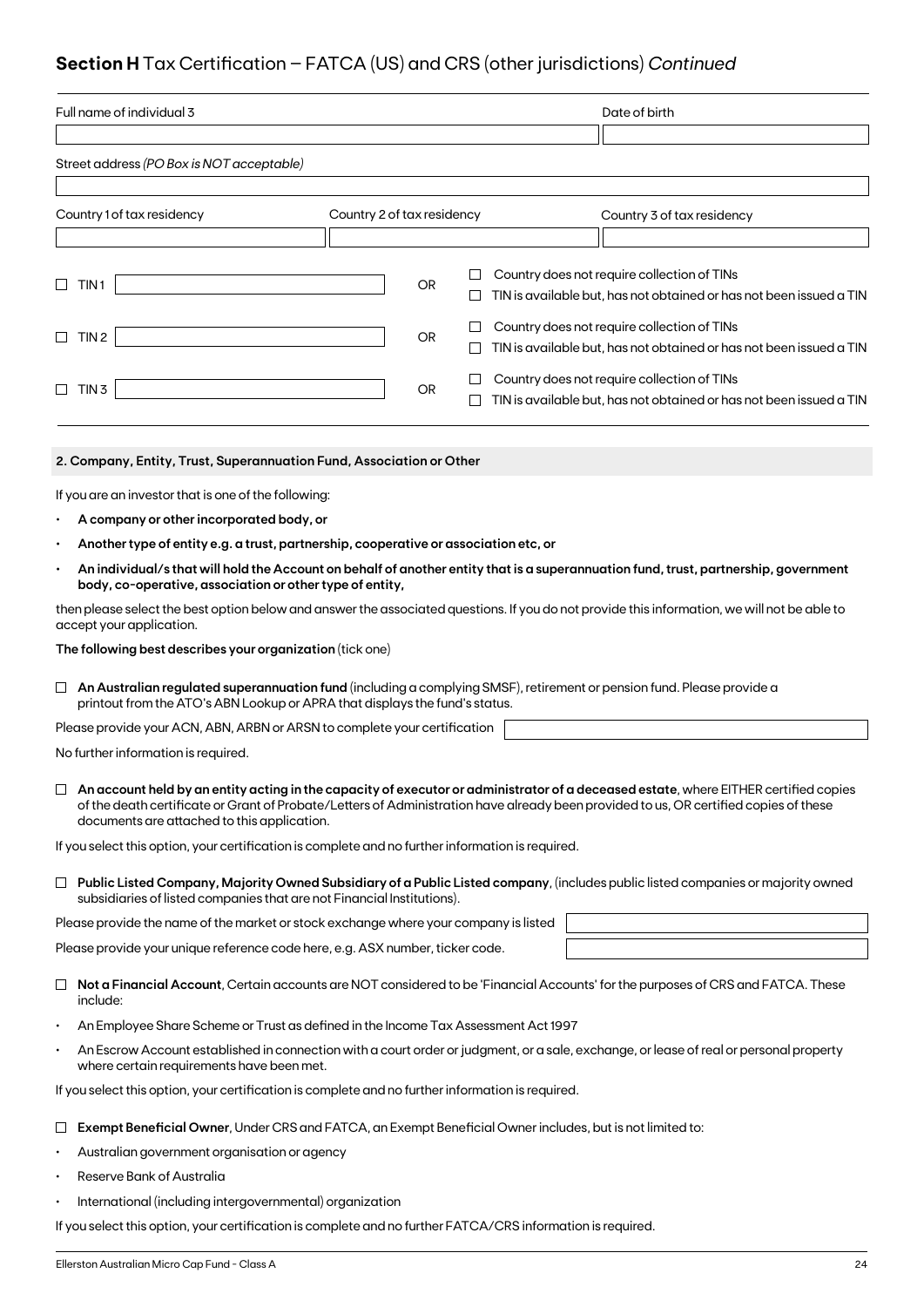|           | Financial institution. Includes:                                                                                                                                     |  |  |  |  |  |  |  |  |
|-----------|----------------------------------------------------------------------------------------------------------------------------------------------------------------------|--|--|--|--|--|--|--|--|
| $\bullet$ | Depository institution                                                                                                                                               |  |  |  |  |  |  |  |  |
| $\bullet$ | Investment entity                                                                                                                                                    |  |  |  |  |  |  |  |  |
| ٠         | Specified insurance company                                                                                                                                          |  |  |  |  |  |  |  |  |
|           | Custodian institution.                                                                                                                                               |  |  |  |  |  |  |  |  |
|           | If you select this option, please complete 2.1 Financial Institution below.                                                                                          |  |  |  |  |  |  |  |  |
| $\Box$    | Non-Financial Entity (NFE) or (NFFE). This includes the following entity types:                                                                                      |  |  |  |  |  |  |  |  |
| ٠         | Private or proprietary company that is NOT a financial institution                                                                                                   |  |  |  |  |  |  |  |  |
| ٠         | Public unlisted company that is NOT a financial institution                                                                                                          |  |  |  |  |  |  |  |  |
|           | Partnership                                                                                                                                                          |  |  |  |  |  |  |  |  |
| ٠         | Trust                                                                                                                                                                |  |  |  |  |  |  |  |  |
| ٠         | Co-operative                                                                                                                                                         |  |  |  |  |  |  |  |  |
|           | Association or club                                                                                                                                                  |  |  |  |  |  |  |  |  |
| ٠         | Registered or non-registered charitable organization                                                                                                                 |  |  |  |  |  |  |  |  |
|           | If you selected this option, please complete 2.2 NFE/NFFE entities below.                                                                                            |  |  |  |  |  |  |  |  |
|           | 2.1 Financial Institution                                                                                                                                            |  |  |  |  |  |  |  |  |
|           |                                                                                                                                                                      |  |  |  |  |  |  |  |  |
|           | <b>What is your GIIN?</b>                                                                                                                                            |  |  |  |  |  |  |  |  |
|           | If you do not have a GIIN, what is your financial institution status? (Tick one):                                                                                    |  |  |  |  |  |  |  |  |
| ப         | Deemed Compliant FFI (foreign financial institution)                                                                                                                 |  |  |  |  |  |  |  |  |
| $\sqcup$  | <b>Excepted FFI</b>                                                                                                                                                  |  |  |  |  |  |  |  |  |
| ⊔         | Non-participating FFI                                                                                                                                                |  |  |  |  |  |  |  |  |
| ⊔         | Other (please specify)                                                                                                                                               |  |  |  |  |  |  |  |  |
|           | Are you an Investment Entity (financial institution) located in a non-CRS participating jurisdiction and professionally managed by<br>another financial institution? |  |  |  |  |  |  |  |  |
|           | $\Box$ Yes<br>No                                                                                                                                                     |  |  |  |  |  |  |  |  |
|           | If you answered YES, please complete the remainder of this section and 2.2 NFE/NFFE entities.                                                                        |  |  |  |  |  |  |  |  |
|           | Is the registered holder of this account also a financial institution?                                                                                               |  |  |  |  |  |  |  |  |
|           | $\Box$ Yes<br>П<br>No                                                                                                                                                |  |  |  |  |  |  |  |  |
|           | If you answered Yes, please provide the GIIN (below) for the registered holder.                                                                                      |  |  |  |  |  |  |  |  |
|           | <b>What is holder's GIIN</b>                                                                                                                                         |  |  |  |  |  |  |  |  |
|           | If holder does not have a GIIN, what is its financial institution status (Tick one):                                                                                 |  |  |  |  |  |  |  |  |
| ⊔         | Deemed Compliant FFI (foreign financial institution)                                                                                                                 |  |  |  |  |  |  |  |  |
| ⊔         | Excepted FFI                                                                                                                                                         |  |  |  |  |  |  |  |  |
| ⊔         | Non-participating FFI                                                                                                                                                |  |  |  |  |  |  |  |  |
| ⊔         | Other (please specify)                                                                                                                                               |  |  |  |  |  |  |  |  |
|           | This completes the required information for Financial Institutions.                                                                                                  |  |  |  |  |  |  |  |  |

### **2.2 NFE/NFFE entities**

An entity is Active if it derives more than 50% of its income from the sale of goods or services AND it uses more than 50% of its assets to generate income from the sale of goods or services. An NFE is Passive if it does not fit the description of an Active entity, OR is a professionallymanaged investment entity located in a non-participating CRS (Common Reporting Standard) jurisdiction.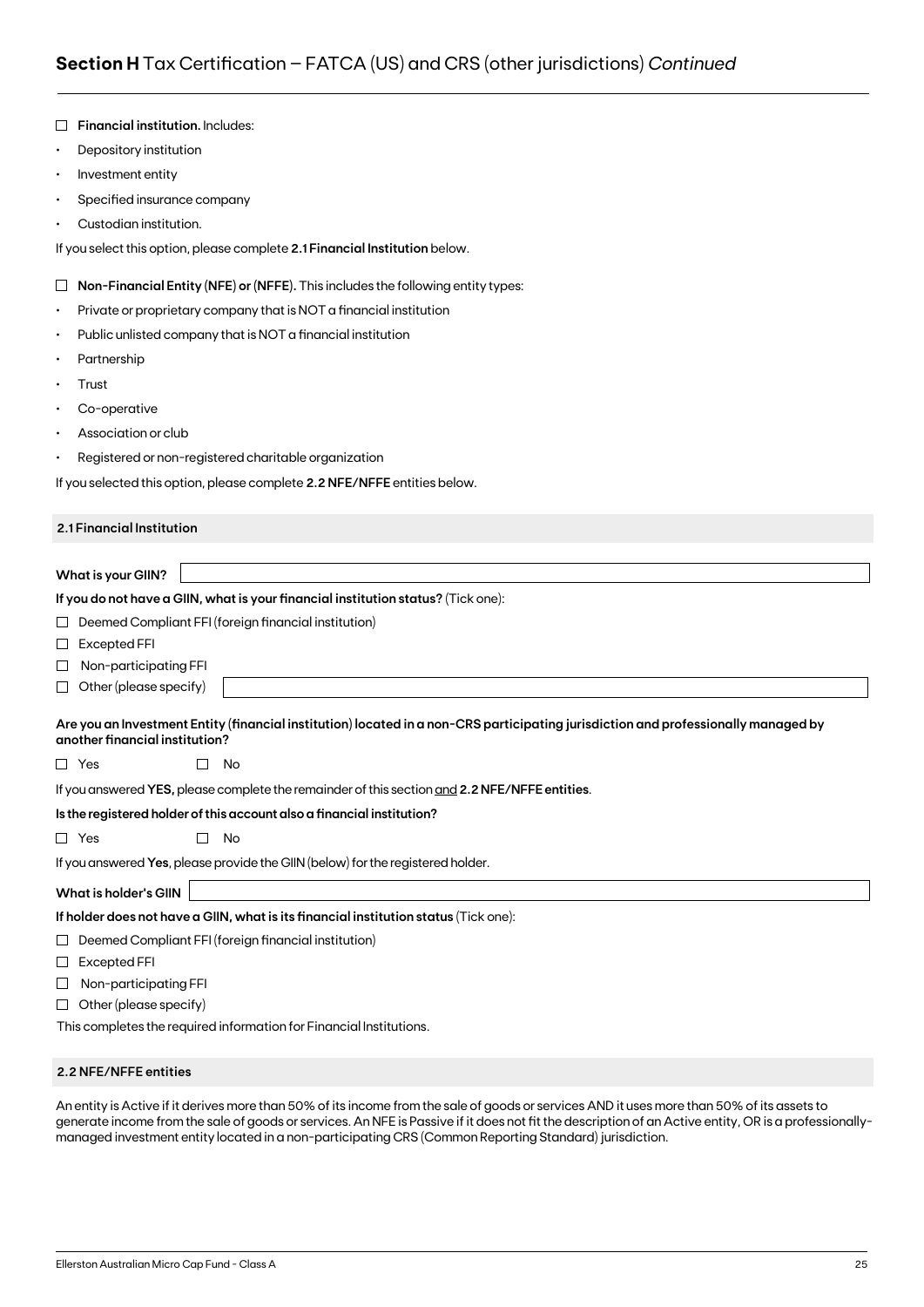# **Section H** Tax Certification – FATCA (US) and CRS (other jurisdictions) *Continued*

|                              | Is the NFE/NFFE Active or Passive?                                                                                                                                                                                                 |                            |           |             |                                                                                                                                                                                                                                                                                     |  |  |  |  |
|------------------------------|------------------------------------------------------------------------------------------------------------------------------------------------------------------------------------------------------------------------------------|----------------------------|-----------|-------------|-------------------------------------------------------------------------------------------------------------------------------------------------------------------------------------------------------------------------------------------------------------------------------------|--|--|--|--|
| Active<br>Passive            | If Active, please complete 2.3 Entity foreign tax residency information<br>If Passive, please complete 2.3 Entity foreign tax residency information and 2.4 Entity foreign beneficial owner(s) or<br>**Controlling Persons details |                            |           |             |                                                                                                                                                                                                                                                                                     |  |  |  |  |
|                              | 2.3 Entity foreign tax residency information (tick and/or provide details as indicated)                                                                                                                                            |                            |           |             |                                                                                                                                                                                                                                                                                     |  |  |  |  |
| $\Box$ Yes                   | Is this account holder a US citizen or a resident for tax purposes in a country other than Australia?<br>No<br>$\mathbf{L}$<br>If you answered No, your certification is complete and no further information is required.          |                            |           |             | If you answered Yes, please provide ALL information, including your foreign TIN (Taxpayer Identification Number) or exclusions, as relevant.<br>Where a TIN is issued by your jurisdiction, failure to provide this information may result in your application not being processed. |  |  |  |  |
| Country of tax residency 1   |                                                                                                                                                                                                                                    | Address                    |           |             |                                                                                                                                                                                                                                                                                     |  |  |  |  |
|                              |                                                                                                                                                                                                                                    |                            |           |             |                                                                                                                                                                                                                                                                                     |  |  |  |  |
| $\Box$ TIN1                  |                                                                                                                                                                                                                                    |                            | <b>OR</b> | $\Box$<br>⊔ | Country does not require collection of TINs<br>TIN is available but, has not obtained or has not been issued a TIN                                                                                                                                                                  |  |  |  |  |
| $\Box$ TIN 2                 |                                                                                                                                                                                                                                    |                            | OR        | ப<br>⊔      | Country does not require collection of TINs<br>TIN is available but, has not obtained or has not been issued a TIN                                                                                                                                                                  |  |  |  |  |
| $\Box$ TIN 3                 |                                                                                                                                                                                                                                    |                            | OR        |             | Country does not require collection of TINs<br>TIN is available but, has not obtained or has not been issued a TIN                                                                                                                                                                  |  |  |  |  |
|                              | 2.4 Entity foreign beneficial owner(s) or ** Controlling Persons details                                                                                                                                                           |                            |           |             |                                                                                                                                                                                                                                                                                     |  |  |  |  |
| $\Box$ Yes                   | No                                                                                                                                                                                                                                 |                            |           |             | Is/Are any of the beneficial owner(s) or controlling persons a U.S. citizen or a resident for tax purposes in a country other than Australia?                                                                                                                                       |  |  |  |  |
|                              | If you answered No, your certification is complete and no further information is required.                                                                                                                                         |                            |           |             |                                                                                                                                                                                                                                                                                     |  |  |  |  |
|                              |                                                                                                                                                                                                                                    |                            |           |             | If you answered Yes, please provide ALL information, including your foreign TIN (Taxpayer Identification Number) or exclusions, as relevant.<br>Where a TIN is issued by your jurisdiction, failure to provide this information may result in your application not being processed. |  |  |  |  |
| Full name of individual 1    |                                                                                                                                                                                                                                    |                            |           |             | Date of birth                                                                                                                                                                                                                                                                       |  |  |  |  |
|                              | Street address (PO Box is NOT acceptable)                                                                                                                                                                                          |                            |           |             | Date of birth                                                                                                                                                                                                                                                                       |  |  |  |  |
|                              |                                                                                                                                                                                                                                    |                            |           |             |                                                                                                                                                                                                                                                                                     |  |  |  |  |
| Country 1 of tax residency   |                                                                                                                                                                                                                                    | Country 2 of tax residency |           |             | Country 3 of tax residency                                                                                                                                                                                                                                                          |  |  |  |  |
| $\sqcup$<br>TIN <sub>1</sub> |                                                                                                                                                                                                                                    |                            | <b>OR</b> | ப           | Country does not require collection of TINs<br>TIN is available but, has not obtained or has not been issued a TIN                                                                                                                                                                  |  |  |  |  |
| $\Box$ TIN 2                 |                                                                                                                                                                                                                                    |                            | <b>OR</b> | $\Box$<br>ப | Country does not require collection of TINs<br>TIN is available but, has not obtained or has not been issued a TIN                                                                                                                                                                  |  |  |  |  |
| $\Box$ TIN 3                 |                                                                                                                                                                                                                                    |                            | OR        | ப<br>$\Box$ | Country does not require collection of TINs<br>TIN is available but, has not obtained or has not been issued a TIN                                                                                                                                                                  |  |  |  |  |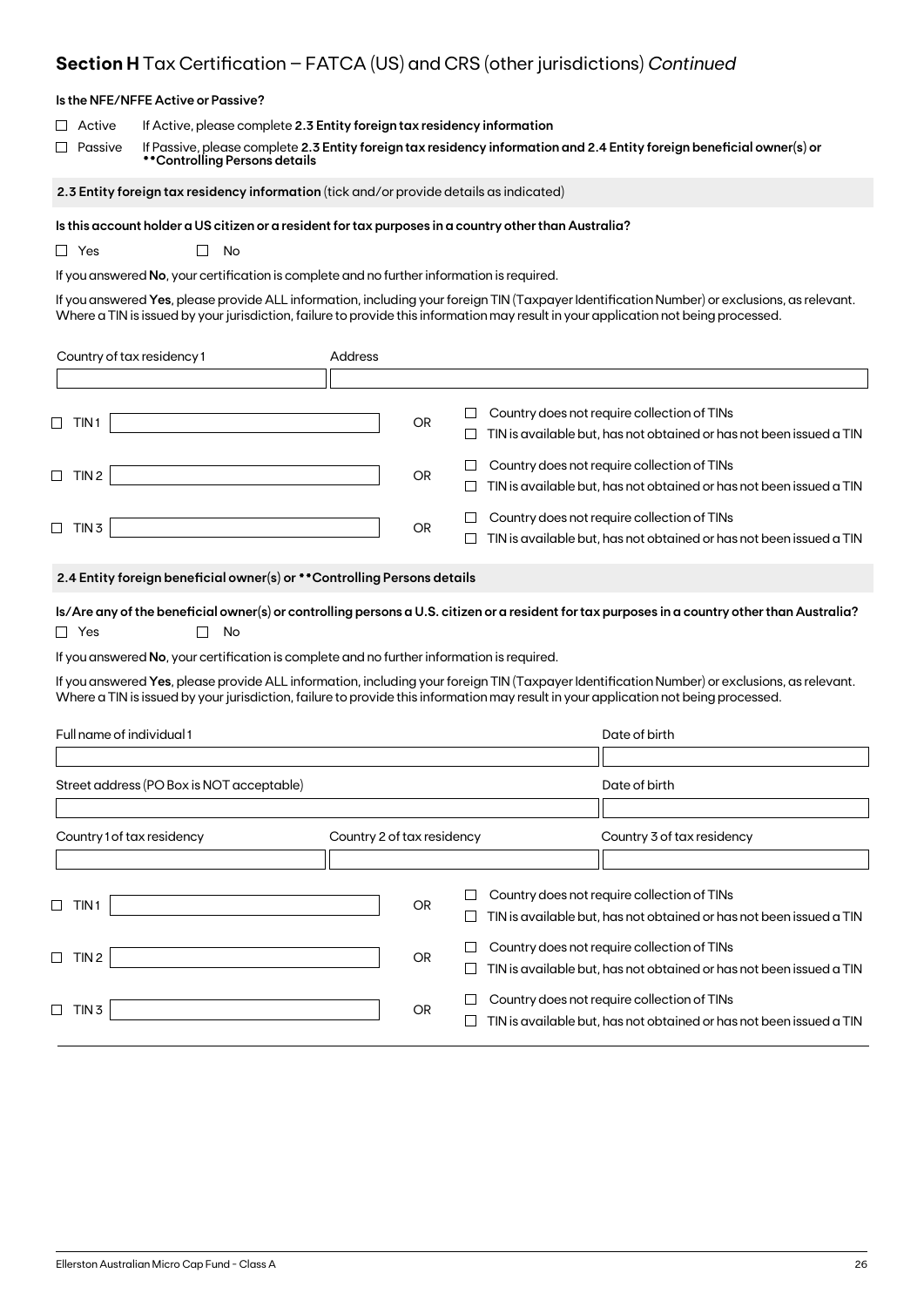# **Section H** Tax Certification – FATCA (US) and CRS (other jurisdictions) *Continued*

| Full name of individual 2                 |                            |           |              | Date of birth                                                       |
|-------------------------------------------|----------------------------|-----------|--------------|---------------------------------------------------------------------|
|                                           |                            |           |              |                                                                     |
| Street address (PO Box is NOT acceptable) |                            |           |              | Date of birth                                                       |
|                                           |                            |           |              |                                                                     |
| Country 1 of tax residency                | Country 2 of tax residency |           |              | Country 3 of tax residency                                          |
|                                           |                            |           |              |                                                                     |
| TIN <sub>1</sub>                          |                            | <b>OR</b> |              | Country does not require collection of TINs                         |
| ⊔                                         |                            |           |              | TIN is available but, has not obtained or has not been issued a TIN |
| TIN <sub>2</sub><br>$\Box$                |                            | <b>OR</b> |              | Country does not require collection of TINs                         |
|                                           |                            |           | $\mathsf{L}$ | TIN is available but, has not obtained or has not been issued a TIN |
| $\Box$<br>TIN <sub>3</sub>                |                            | <b>OR</b> |              | Country does not require collection of TINs                         |
|                                           |                            |           |              | TIN is available but, has not obtained or has not been issued a TIN |
|                                           |                            |           |              |                                                                     |
| Full name of individual 3                 |                            |           |              | Date of birth                                                       |
|                                           |                            |           |              |                                                                     |
| Street address (PO Box is NOT acceptable) |                            |           |              | Date of birth                                                       |
|                                           |                            |           |              |                                                                     |
| Country 1 of tax residency                | Country 2 of tax residency |           |              | Country 3 of tax residency                                          |
|                                           |                            |           |              |                                                                     |
| TIN1<br>$\Box$                            |                            | <b>OR</b> |              | Country does not require collection of TINs                         |
|                                           |                            |           | $\mathbf{L}$ | TIN is available but, has not obtained or has not been issued a TIN |
| TIN <sub>2</sub><br>$\Box$                |                            | <b>OR</b> |              | Country does not require collection of TINs                         |
|                                           |                            |           | $\perp$      | TIN is available but, has not obtained or has not been issued a TIN |
| TIN <sub>3</sub><br>$\Box$                |                            | OR.       |              | Country does not require collection of TINs                         |
|                                           |                            |           |              | TIN is available but, has not obtained or has not been issued a TIN |

\*Capitalised terms used in this section have the meanings defined in the intergovernmental agreement between the Australian and governments to improve international tax compliance and to implement FATCA dated 28 April 2014.

\*\* A Controlling Person means any individual who ultimately beneficially owns 25% or more of an entity or controls the entity, including control through a chain of ownership or by means of control other than direct control.

# **Section I** Subscription terms and conditions

To subscribe for New Units, an applicant (the Subscriber) must execute this Application Form. An application is only accepted on confirmation of acceptance in a Transaction Statement by Ellerston Capital Limited.

The Subscriber agrees to subscribe for New Units on these Subscription Terms and Conditions and in accordance with the Constitution.

## 1. **Definitions**

The following definitions apply to terms in this Section I. Terms not defined in this Section have the meaning set out in the Glossary section of the Product Disclosure Statement. The principles of interpretation set out in the Glossary of the Product Disclosure Statement also apply in this Application Form.

**Application Form** means this form upon which an application for New Units is made by a Subscriber.

**Application Price** means the sum payable for each New Unit calculated in accordance with this Application Form.

**Custodian** means the custodian (if any) for the Subscriber, named in this Application Form.

**New Unit** means a new fully paid unit in the Ellerston Australian Micro Cap Fund - Class A which is the subject of this Application Form.

**Payment Date** means the date, specified by Ellerston Capital Limited in the Transaction Statement on which payment for New Units falls due.

**Product Disclosure Statement** means the Ellerston Australian Micro Cap Fund - Class A PDS dated 31 March 2021.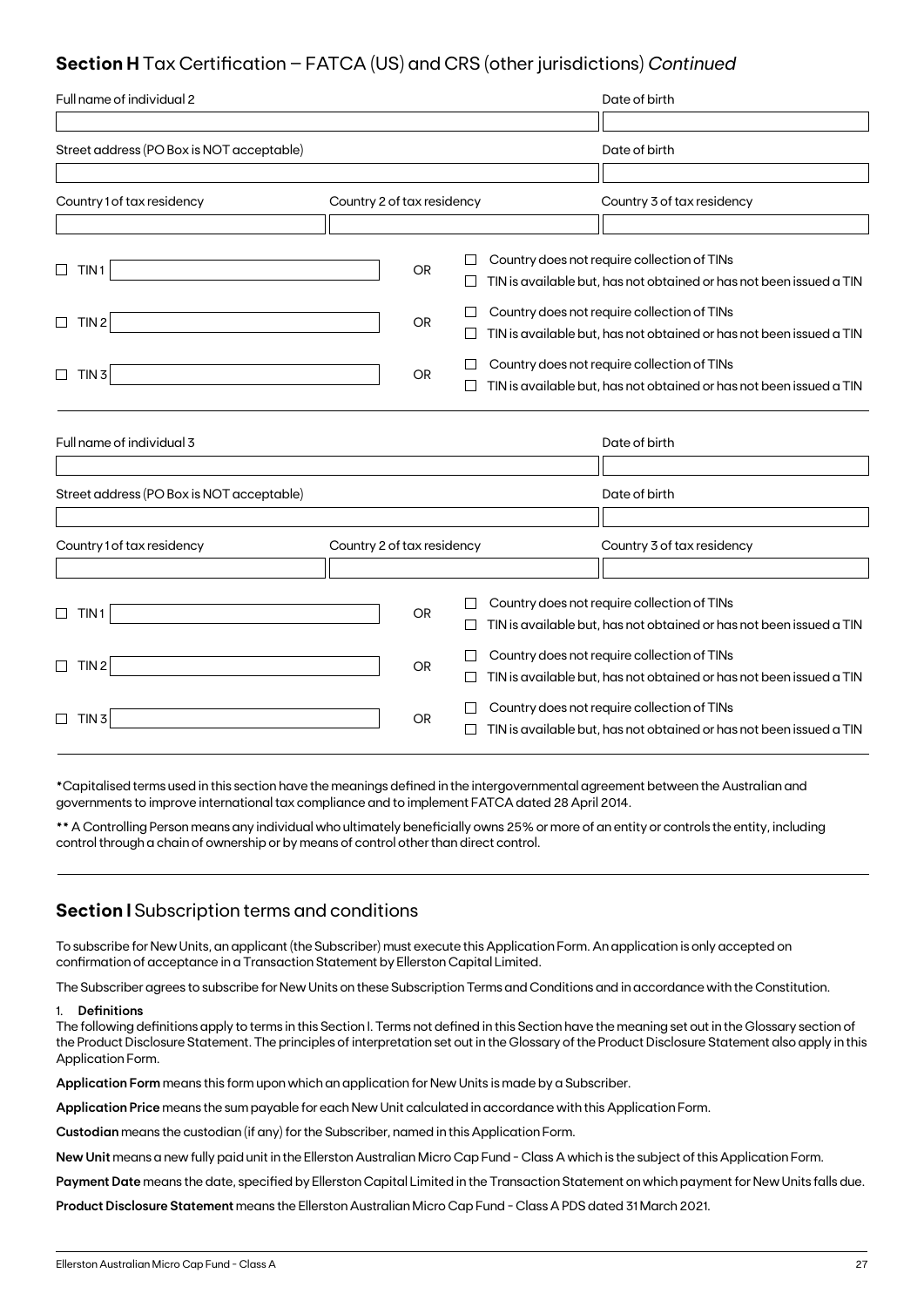# **Section I** Subscription Terms and Conditions *Continued*

**Target Market Determination** means the Ellerston Australian Micro Cap Fund - Class A Target Market Determination dated 30 September 2021.

**Transaction Statement** means the notice given by Ellerston Capital Limited to the Subscriber specifying the amount for which the Application has been accepted and the Payment Date.

**Register** means the register of members kept on behalf of Ellerston Capital Limited as responsible entity of the Ellerston Australian Micro Cap Fund - Class A by Link Market Services Limited.

**Subscription Terms and Conditions** means these terms and conditions on which applications for New Units are made and agreed to by the Subscriber.

## 2. **Subscriber to procure performance by custodian**

Where a Subscriber nominates a Custodian and the Custodian becomes a Unitholder, the Subscriber undertakes to procure that the Custodian, as Unitholder, performs the obligations and observes the restrictions imposed on it under this Application Form.

### 3. **Application for New Units**

- a) By lodging the Application Form, the Subscriber irrevocably applies for New Units, at the Application Price, up to the aggregate amount as set out in the Subscriber's Application Form (**Application Amount**) with the number of New Units being rounded down to the next whole number.
- b) The Application Amount is not payable on lodgement of the Application Form.
- c) If the Subscriber's Application is accepted in whole or in part, Ellerston Capital Limited will send the Subscriber a Transaction Statement setting out the amount in respect of which the Application has been accepted.
- d) A Subscriber's commitment is valid and enforceable against the Subscriber from the date on which the Subscriber's Application is accepted (**Effective Date**).
- e) The Subscriber must pay the Subscription Amount to Pacific Custodians Pty Limited Ellerston Australian Micro Cap Fund Class A on the Payment Date.

### 4. **Indemnity**

The Subscriber indemnifies Ellerston Capital Limited and each of its officers, employees, advisers and agents (the **Indemnified Parties**) against all Claims and Liabilities (including legal costs on a full indemnity basis) incurred or suffered by or brought by or made or recovered against the Indemnified Parties in connection with, or arising out of, any breach of any provision of these Subscription Terms and Conditions by the Subscriber.

### 5. **Subscriber's acknowledgement**

The Subscriber acknowledges and agrees that in considering whether or not to apply for New Units and in proceeding to engage in due diligence enquiries, it did so on the basis that the Product Disclosure Statement it received containing information concerning the Ellerston Australian Micro Cap Fund - Class A expressly excluded any reliance on information given to the Subscriber or statements or representations of Ellerston Capital Limited;

- a) The Subscriber represents and warrants to Ellerston Capital Limited that:
- (i) in conducting due diligence, and subscribing for New Units, the Subscriber did not and does not rely on any statement, representation, warranty, condition, forecast or other conduct which may have been made by or on behalf of Ellerston Capital Limited including, to avoid doubt, the Product Disclosure Statement;
- (ii) it has had the opportunity to conduct due diligence and has satisfied itself in relation to matters arising from the due diligence;
- (iii) it understands, acknowledges and accepts the risks and uncertainties of the industry in which the Ellerston Australian Micro Cap Fund Class A operates and the general economic risks that impact on, or could reasonably be expected to impact on the Ellerston Australian Micro Cap Fund - Class A, its assets, results, operations and prospects;
- (iv) irrespective of whether or not the due diligence was as full or exhaustive as the Subscriber would have wished, it has nevertheless, independently and without the benefit of any inducements, representations or warranties from Ellerston Capital Limited or any of its respective directors, officers, employees, agents or advisers, determined to enter into this Application Form; and
- (v) the disclosures regarding the Ellerston Australian Micro Cap Fund Class A including the information, forecasts and statements of intent contained in material provided to the Subscriber, and made in management presentations, are accepted by the Subscriber based on their own enquiries and understanding.
- b) The Subscriber acknowledges and agrees that, to the extent permitted by law, none of Ellerston Capital Limited or any of its respective directors, officers, employees, agents or advisers:
- has made or makes any representation or warranty as to the accuracy or completeness of any disclosure or the provision of any information;
- (ii) accepts any duty of care in relation to the Subscriber in respect of any such information; and
- (iii) is to be liable to the Subscriber if, for whatever reason, any such information is or becomes inaccurate, incomplete or misleading in any particular way.
- c) Subject to any law to the contrary, all terms conditions, warranties and statements, whether expressed, implied, written, oral, collateral, statutory or otherwise, are excluded, and Ellerston Capital Limited and its respective directors, officers, employees, agents and advisers disclaim all Liabilities in relation to them to the maximum extent permitted by law.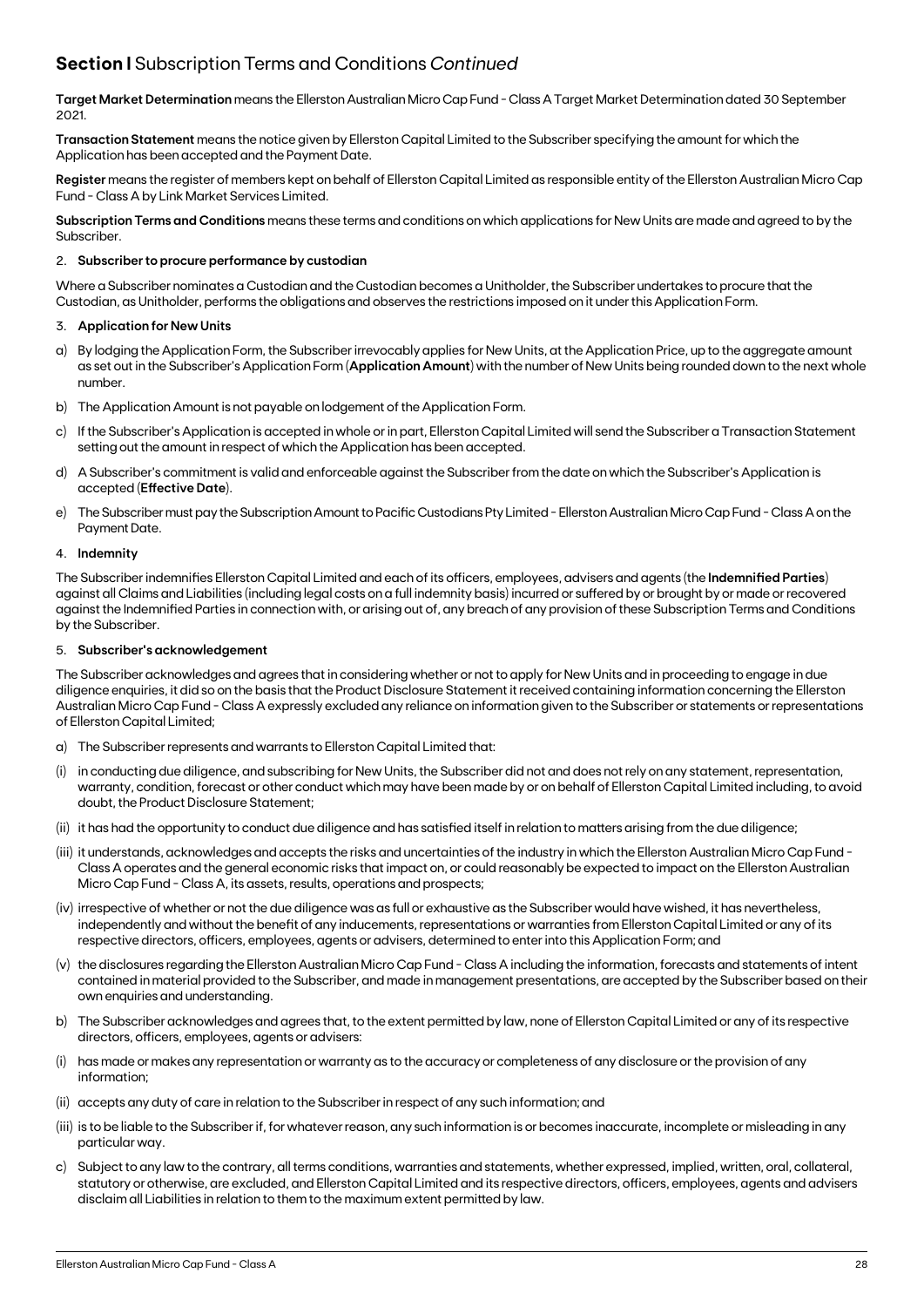# **Section I** Subscription Terms and Conditions *Continued*

- d) The Subscriber acknowledges that:
- (i) it has read and understood the Target Market Determination;

(ii) the subscription for New Units is suitable for the Subscriber, having regards to the Target Market Determination;

(iii) it has read and understood, the Product Disclosure Statement; and

(iv) Ellerston Capital Limited has issued the Product Disclosure Statement and other information and materials relating to the offer, and has made the invitation to apply for Units in the Ellerston Australian Micro Cap Fund - Class A only in its capacity as responsible entity of the Ellerston Australian Micro Cap Fund - Class A, and in no other capacity, and its liability is limited to and can be enforced to the extent to which it can be and is in fact satisfied out of property of the Ellerston Australian Micro Cap Fund - Class A from which Ellerston Capital Limited is actually indemnified for the liability. This limitation of Ellerston Capital Limited's liability applies to all liabilities and obligations of Ellerston Capital Limited in any way connected with any representation, warranty, conduct, omission, document or transaction related to the Ellerston Australian Micro Cap Fund - Class A and the invitation to apply for Units in the Ellerston Australian Micro Cap Fund - Class A.

## 6. **Representations and warranties by Subscriber**

The Subscriber represents and warrants to Ellerston Capital Limited that each of the following statements is true, accurate and not misleading as at the date of the Application Form and the Payment Date:

- a) its execution, delivery and performance of this Application including the Subscription Terms and Conditions does not violate its constitution (or other constituent documents);
- b) it is a validly existing entity under the laws of its place of incorporation or establishment;
- c) it has the corporate power to enter into and perform its obligations under this Application Form and to carry out the transactions contemplated thereby;
- d) it has taken all necessary corporate action to authorise its entry into the execution, delivery and performance of this Application Form and to carry out the transactions contemplated by this Application Form;
- e) this Application Form is a valid and binding obligation on it;
- f) if situated outside Australia, it is a person to whom an invitation or offer to subscribe for New Units in the manner contemplated by the Product Disclosure Statement and this Application Form is permitted by the laws of the jurisdiction in which it is situated and it is a person to whom the New Units can lawfully be offered and issued to under all applicable laws, without the need for any registration, formality or lodgement and it satisfies the requirements in the applicable jurisdictions and makes the warranties and representations set in clauses 9 to 11 below;
- g) in subscribing for New Units, it is in compliance with all relevant laws and regulations (including, without limitation, the requirements of the Australian Corporations Act.
- h) neither its entry into nor the performance by it of this Application Form nor any transaction contemplated under this Application Form violates in any material respect any provision of any judgment binding on it, its constituent documents, any law or any document, agreement or other arrangement binding on it or its assets; and
- i) it agrees to provide Ellerston Capital Limited with any other information or material that is reasonably required to establish the Subscriber's authority to apply for and acquire New Units and its compliance with applicable laws or to enable Ellerston Capital Limited to comply with its Anti-Money Laundering Policy.

## 7. **Additional representations where the Subscriber is a trustee**

On execution of this Application Form where the Subscriber is a trustee, it represents and warrants to Ellerston Capital Limited that each of the following statements is true, accurate and not misleading as at the date of the Application Form and the Payment Date:

- a) it is empowered by the trust deed establishing the trust under which it is appointed as trustee (Trust Deed) to enter into and perform its obligations under Application Form and to carry out the acts and transactions contemplated by this Application Form;
- b) all necessary resolutions have been duly passed and all consents, approvals and other procedural matters have been obtained or attended to as required by the Trust Deed;
- c) it is the sole trustee of the trust;
- d) no property of the trust is liable to be re settled or set aside or transferred to any other trust;
- e) the trust has not been terminated, nor has any event for the vesting of the assets of the trust occurred;
- f) subject to the terms of the Trust Deed and limitations which may be imposed by general law, its right of indemnity out of, and lien over, the assets of the trust have not been limited in any way. To the best of its knowledge, it has no liability which may be set off against that right of indemnity;
- g) to the best of its knowledge, it has complied with all obligations and duties under the Trust Deed and at law where failure to comply would have a material adverse effect on its ability to perform under this Application Form; and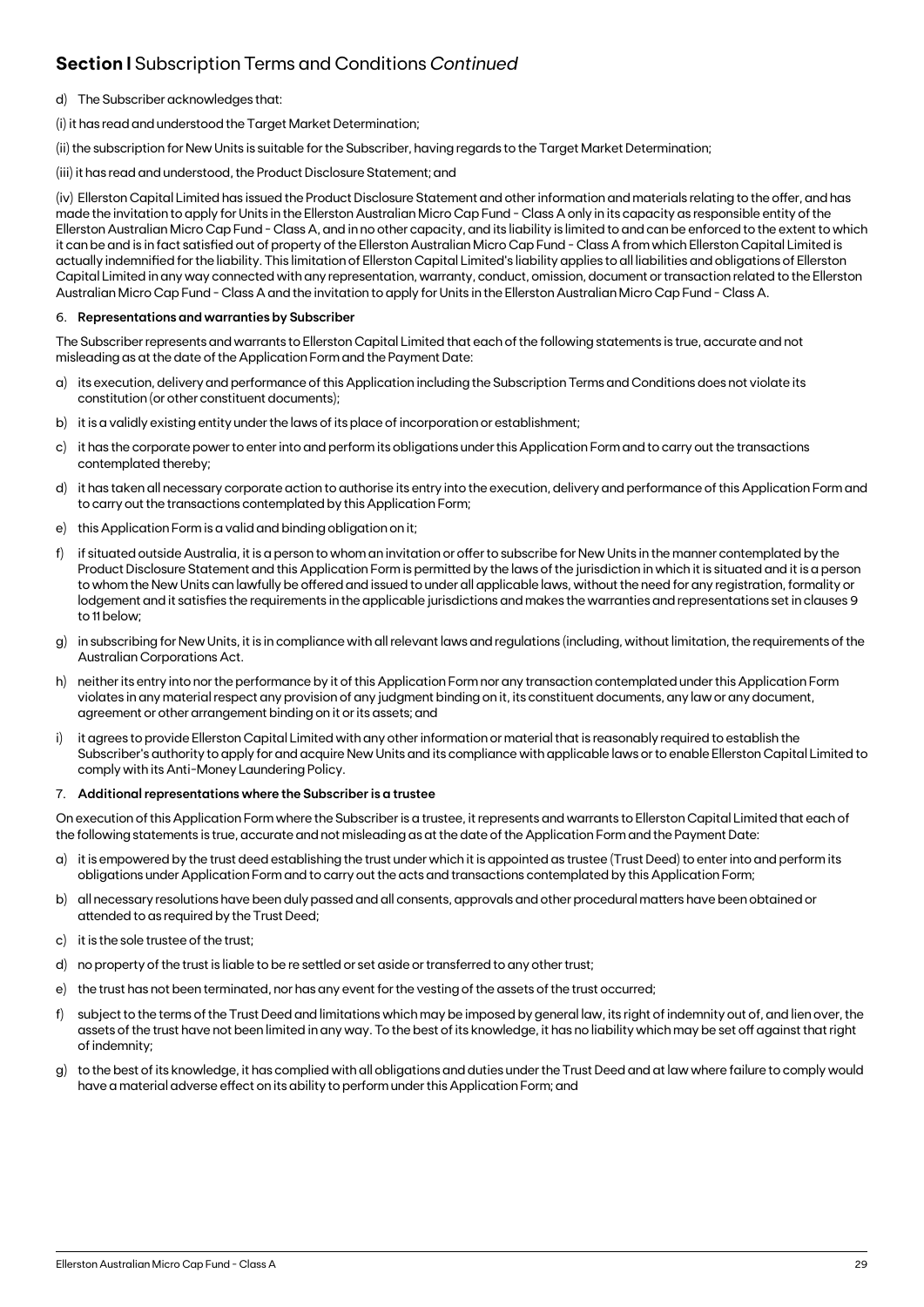# **Section I** Subscription Terms and Conditions *Continued*

h) You are acquiring the New Units for your own account for investment purposes only and not with a view to resale or distribution.

# 8. **Notices**

Each communication (including each notice, consent, approval, request and demand) under or in connection with this Application Form:

- a) must be in writing;
- b) must be addressed as follows (or as otherwise notified by that Party to each other Party from time to time).

**Ellerston Capital Limited c/o Link Market Services PO Box 372**1 Rhodes, NSW 2138 Telephone: 1800 992 149

## **Subscriber**

Address provided by the Subscriber on the Application Form

- c) must be signed by the Party making it or (on that Party's behalf) by the solicitor for, or any attorney, director, secretary or authorised agent of, that Party;
- d) must be delivered by hand or posted by prepaid post to the address, or sent by fax to the number, of the addressee, in accordance with clause 8(b); and
- (i) is taken to be received by the addressee:(in the case of prepaid post sent to an address in the same country) on the third day after the date of posting;
- (ii) (in the case of prepaid post sent to an address in another country) on the fifth day after the date of posting by airmail;
- (iii) (in the case of fax) at the time in the place to which it is sent equivalent to the time shown on the transmission confirmation report produced by the fax machine from which it was sent; and
- (iv) (in the case of delivery by hand) on delivery, but if the communication is taken to be received on a day that is not a business day or after 5.00pm, it is taken to be received at 9.00am on the next business day.

### 9. **General**

### 9.1 **Governing law**

This Application Form is governed by and must be construed according to the law applying in New South Wales.

### 9.2 **Jurisdiction**

## Each Party irrevocably:

- a) submits to the non-exclusive jurisdiction of the courts of New South Wales, and the courts competent to determine appeals from those courts, with respect to any proceedings that may be brought at any time relating to this Application Form; and
- b) waives any objection it may now or in the future have to the venue of any proceedings, and any claim it may now or in the future have that any proceedings have been brought in an inconvenient forum, if that venue falls within clause 9.2(a).

## 9.3 **Amendments**

The Subscription Terms and Conditions may only be varied by or on behalf of Ellerston Capital Limited and the Subscriber in writing.

## 9.4 **Waiver**

- a) Failure to exercise or enforce, or a delay in exercising or enforcing, or the partial exercise or enforcement of, a right, power or remedy provided by law or under this Application Form by a party does not preclude, or operate as a waiver of, the exercise or enforcement, or further exercise or enforcement, of that or any other right, power or remedy provided by law or under this Application Form.
- b) A waiver or consent given by a party under this Application Form is only effective and binding on that Party if it is given or confirmed in writing by that party.
- c) No waiver of a breach of a term of this Application Form operates as a waiver of another breach of that term or of a breach of any other term of this Application Form.

### 9.5 **Further acts and documents**

Each party must promptly do all further acts and execute and deliver all further documents (in form and content reasonably satisfactory to that party) required by law or reasonably requested by the other party to give effect to this Application Form.

### 9.6 **Consents**

Consent required under this Application Form from a party may be given or withheld, or may be given subject to any conditions, as that Party (in its absolute discretion) thinks fit, unless this Application Form expressly provides otherwise.

## 9.7 **Assignment**

A party cannot assign, novate or otherwise transfer any of its rights or obligations under this Application Form without the prior consent of the other party.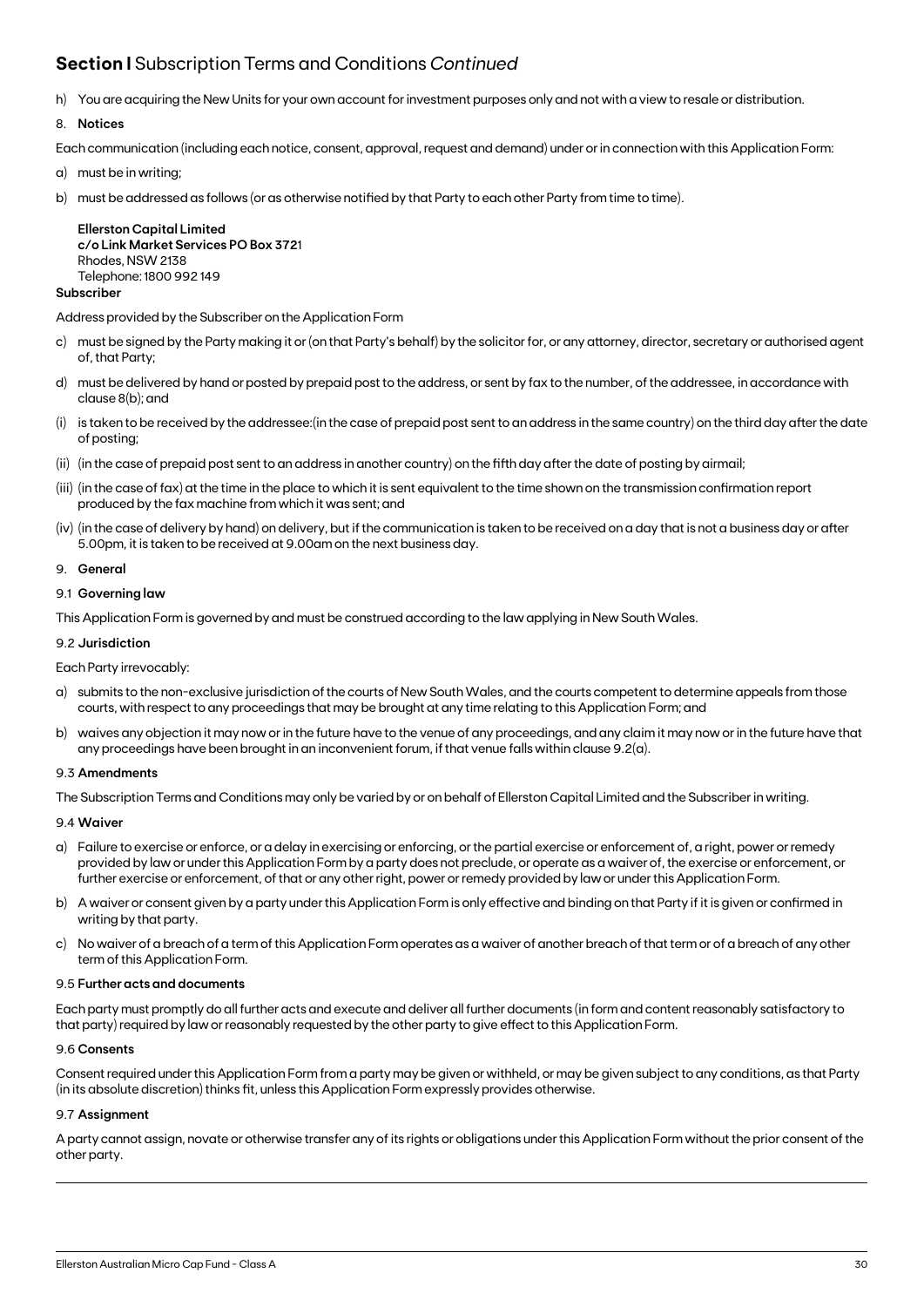# **Section J** Declarations and signatures

All parties must sign for joint applications. If signed under Power of attorney, the attorney must enclose a certified copy of the Power of Attorney and declare that he / she has not received notice of revocation of that power. The Power of Attorney must also enclose a certified copy of their driver's licence or passport, proof of identity or age card. If the application is for a company, two directors or a director and secretary must sign, unless the company is a sole director company, in which case the sole director only must sign.

## **I / we acknowledge that by signing below:**

I/we declare that the details given in this application form are true and correct. I/we acknowledge that by signing this application form, I / we:

- a. agree to become bound by the provisions of the Constitution of the Fund, as may be amended from time to time;
- b. understand that you may need to contact me and that I may need to provide additional information to meet the requirements of the Anti-Money Laundering and Counter-Terrorism Financing legislation; and
- c. agree to subscribe for New Units on the Subscription Terms and Conditions set out in Section I of this Application Form including by providing the representations and warranties set out therein.
- d. I/we confirm that I/we have read and understood the TMD. I/we also acknowledge that an investment in units in the Fund is suitable for me, having regard to the TMD.

### **I/We acknowledge that I/we understand that:**

- a. units in the Fund do not represent deposits or other liabilities of Ellerston Capital Limited or any other member of the Ellerston Capital Limited group;
- b. investing in the Fund is subject to investment risk, including possible delays in repayment and loss of income and principal invested; and
- c. neither Ellerston Capital Limited nor any other entity guarantees the performance of the Fund or the repayment of capital invested in the Fund.

### **I / we acknowledge that by signing this application form:**

I / we agree to provide any additional information and/or documentation required by Ellerston Capital Limited for FATCA/CRS purposes (in addition to that provided in Section H of this form) upon request, and to inform Ellerston Capital Limited if a change in circumstances means that any of the information or documentation provided is no longer correct.

| <b>Dated</b>                                                                          |                |                                         |                                            |  |  |
|---------------------------------------------------------------------------------------|----------------|-----------------------------------------|--------------------------------------------|--|--|
| Name of investor 1                                                                    |                | Name of investor 2                      |                                            |  |  |
|                                                                                       |                |                                         |                                            |  |  |
| Signature of investor 1                                                               |                | Signature of investor 2                 |                                            |  |  |
| Tick capacity (mandatory for companies)                                               |                | Tick capacity (mandatory for companies) |                                            |  |  |
| $\Box$ Sole Director<br>Director<br>$\Box$                                            | Secretary<br>⊔ | Sole Director                           | Director<br>Secretary<br>П<br>$\mathsf{L}$ |  |  |
| Power of Attorney                                                                     |                |                                         |                                            |  |  |
| Executed by and on behalf of                                                          |                |                                         |                                            |  |  |
| by its Attorney:                                                                      |                |                                         |                                            |  |  |
| Attorney name                                                                         |                | <b>Attorney Signature</b>               |                                            |  |  |
| in the presence of:                                                                   |                |                                         |                                            |  |  |
| Witness name                                                                          |                | Witness signature                       |                                            |  |  |
| Attorney's residential address (mandatory)                                            |                |                                         |                                            |  |  |
| PO Box / RMB / Locked bag/care of (c/-) property name / building name (if applicable) |                |                                         |                                            |  |  |
| Suite no./unit no./level no. and street address                                       |                |                                         | Town/suburb                                |  |  |
| State                                                                                 | Postcode       | Country                                 |                                            |  |  |
|                                                                                       |                |                                         |                                            |  |  |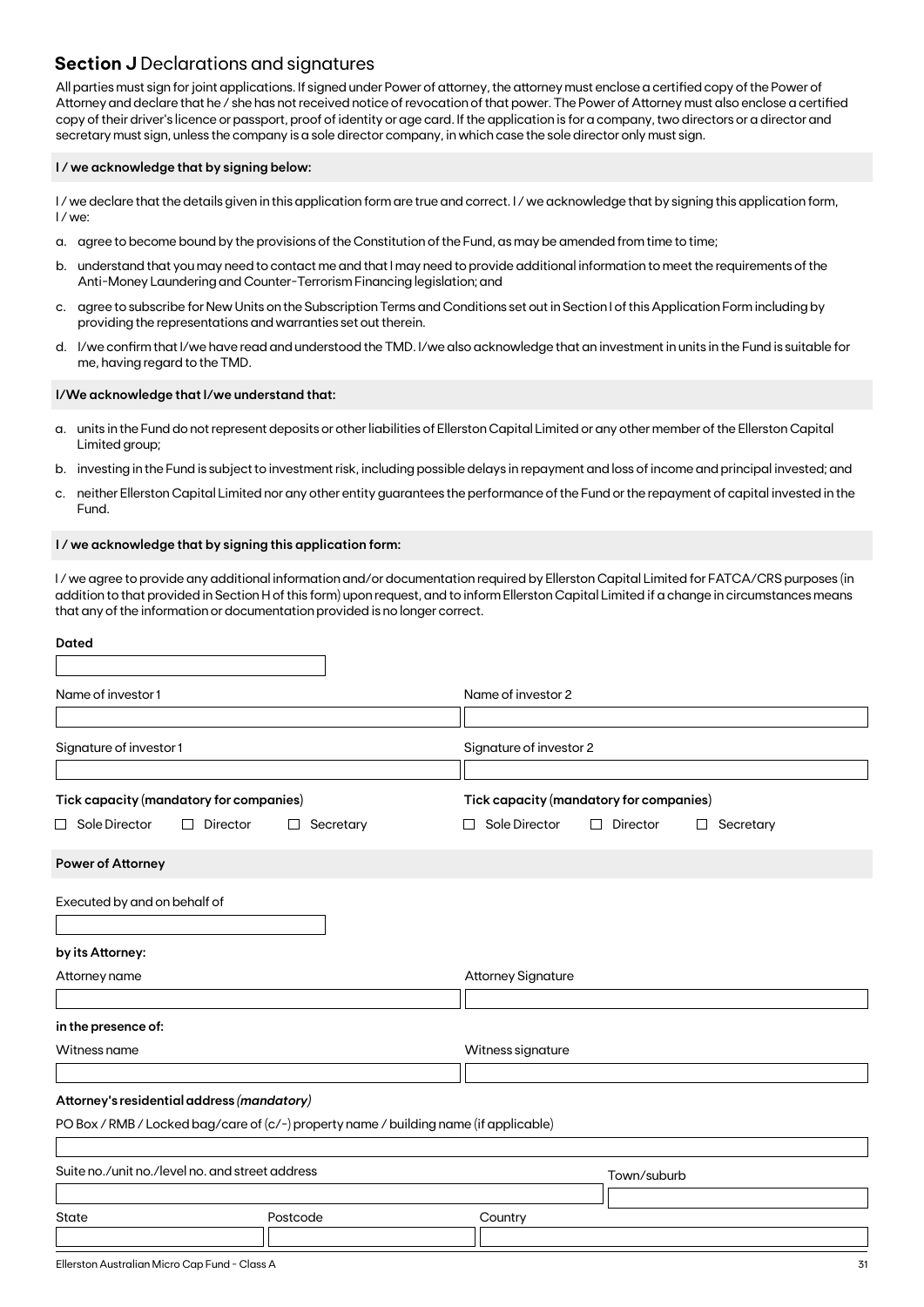# **Section K** Investor Identification Information

Please read this section CAREFULLY to ensure you include the required documents with your application, and tick the documents you are providing below.

## **Important notes:**

- **• Foreign language documents:** MUST be accompanied by an English translation prepared by an accredited translator.
- **Providing certified copies:** Where a certified copy is required, the investor should ensure that the requisite certification is signed by a suitably qualified person.

**Individuals, sole traders, individual trustees or partners, beneficial owners or individual governing member of an association or registered co-operatives, or beneficiaries (if required)**

**Please complete EITHER Option 1 OR Option 2 and attach the applicable documents to your application. Note that, for an applicant who is a natural person or a beneficiary (if required), a document provided must not have expired, other than in the case of a passport issued by the Commonwealth that has expired in the last two years.**

## **Option 1: Please attach at least ONE certified document from the list below**

### **Primary photographic identity document:**

- $\Box$  Driver's licence or permit under a State/Territory government or an equivalent authority of a foreign country.
- $\Box$  Australian passport (current or expired within the last two years).
- $\Box$  Foreign passport or travel document that has a photograph and signature of the individual.
- $\Box$  Proof of age card provided by a State or Territory government.
- $\Box$  National identity card issued by a foreign government that has a photograph and signature of the individual.

### OR

## **Option 2: Please attach at least ONE primary non-photographic certified document and at least ONE certified secondary document from the lists below**

## **Primary non-photographic identity document:**

- $\Box$  Australian birth certificate or birth extract.
- $\Box$  Australian citizenship certificate.
- $\Box$  Foreign citizenship certificate.
- Foreign birth certificate.
- Centrelink Pension Card or Centrelink Healthcare Card.

AND

### **Secondary non-photographic identity document:**

- $\Box$  A financial benefit document issued by the Commonwealth, State or Territory in the last 12 months that contains the name and address of the individual.
- $\Box$  An income tax assessment notice issued in the last 12 months that contains the name and address of the individual.
- $\Box$  A local government notice (e.g. rates notice) or utilities notice (e.g. gas or electricity bill) issued with the last 3 months.

## **Public companies**

### **Each of the following:**

- $\Box$  A recent company extract from ASIC (or overseas company regulator) or certificate of incorporation.
- $\Box$  Specimen signatures of authorised signatories who are permitted to transact on the investment.
- $\Box$  If listed on a stock exchange, a list of names and addresses of shareholders holding 10% or more of the issued share capital.
- $\Box$  Where the company is not regulated by ASIC or an overseas regulator, individual shareholders holding more than 25% of issued share capital must produce the documentation listed above for Individual Applicants.

### **Proprietary companies**

### **Each of the following:**

- $\Box$  A recent company extract from ASIC (or overseas company regulator) or certificate of incorporation.
- $\Box$  Specimen signatures of authorised signatories who are permitted to transact on the investment.
- $\Box$  A list of names and addresses of shareholders holding 10% or more of the issued share capital.
- $\Box$  Where the company is not regulated by ASIC or an overseas regulator, individual shareholders holding more than 25% of issued share capital must produce the documentation listed above for Individual Applicants